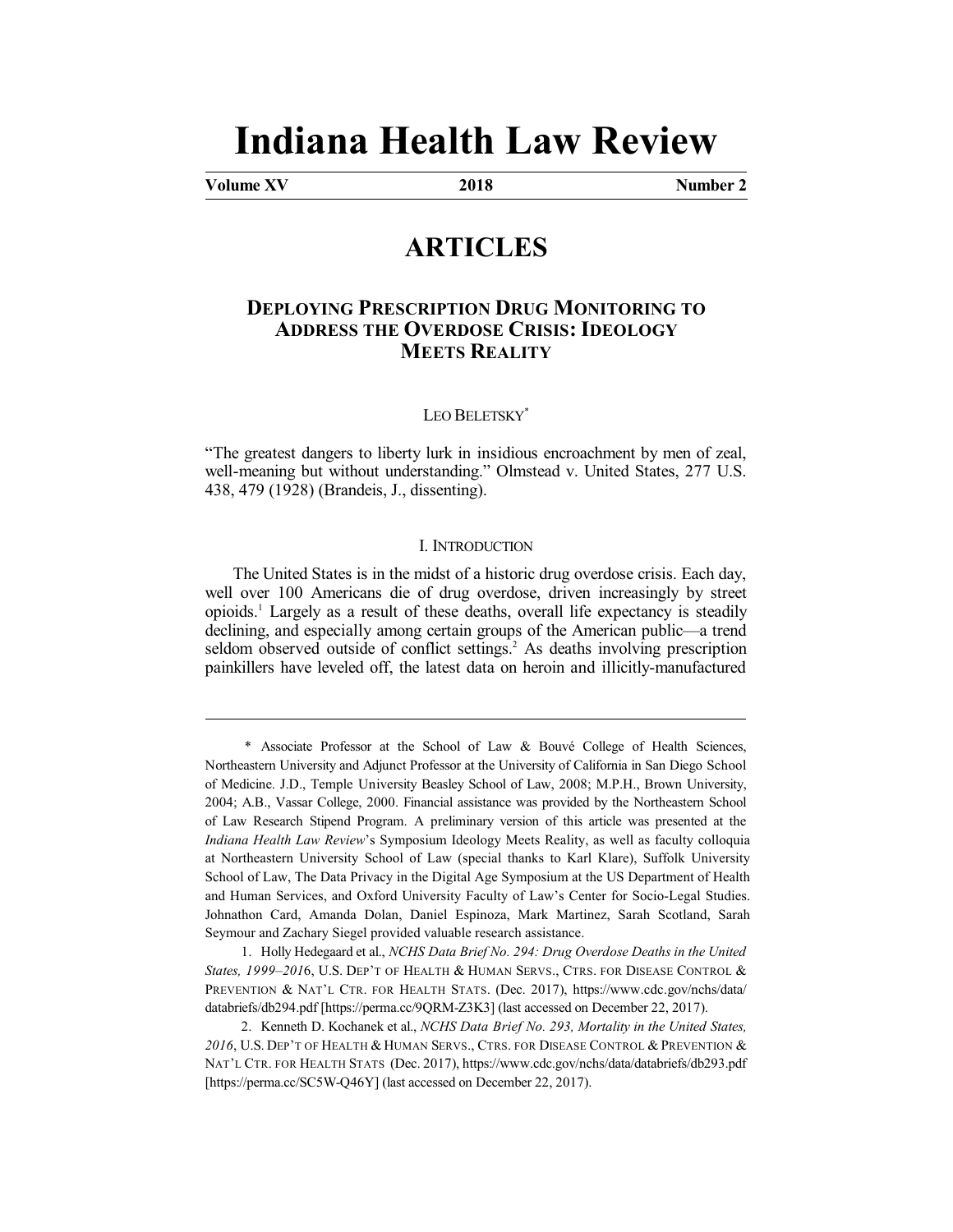fentanyl fatalities could not be more dire.<sup>3</sup> These deaths have more than quintupled between 2010 and 2016,<sup>4</sup> with the rate of fentanyl-attributable fatalities *doubling* in a single twelve-month period.<sup>5</sup>

As with past crises, what has been dubbed an "opioid epidemic" has invoked an expansion in the number and scope of public health surveillance efforts. Since the dominant narrative pins the root cause of this crisis on over-prescription and diversion of prescription drugs, the response has focused on tracking and suppression of medication prescription and dispensation.<sup>7</sup> By collecting information on who is prescribing, dispensing, and receiving scheduled drugs, prescription drug monitoring programs (PDMPs) are intended to help identify problem patients, rogue prescribers, and pharmacists who may be diverting potentially addictive and otherwise risky drugs.<sup>8</sup> By imposing this surveillance framework, programs are also thought to deter "aberrant" practices. The concept behind these systems is far from  $new$ ,<sup>10</sup> but the current crisis has spawned unprecedented expansion in their number, scope, funding, and legal mandates (See Appendix I). Every state and the District of Columbia has now authorized a PDMP.<sup>11</sup> Much has been written to extol the supposed potential of

3. Hedegaard et al., *supra* note 1, at 4.

4. Josh Katz, *The First Count of Fentanyl Deaths in 2016: Up 540% in Three Years*, N.Y. TIMES (Sept. 2, 2017), https://www.nytimes.com/interactive/2017/09/02/upshot/fentanyl-drugoverdose-deaths.html [http://perma.cc/B8BF-VHU3]; CTRS. FOR DISEASE CONTROL &PREVENTION & U.S. DEP'T OF HEALTH & HUMAN SERVS., *Drug Overdose Deaths in the United States, 1999–2015,* NAT'L CTR. HEALTH STATS. (Feb. 2017), https://www.cdc.gov/nchs/data/ databriefs/db273\_table.pdf#5 [http://perma.cc/RT2Q-4NXX].

5. Hedegaard et al., *supra* note 1, at 4.

6. Nabarun Dasgupta, Leo Beletsky & Dan Ciccarone, *Opioid Crisis: No Easy Fix to Its Social and Economic Determinants*, 108 AM.J. PUB. HEALTH 182 (2018) (arguing that the current framing of, and response to the crisis fails to address its social and economic drivers).

7. The regulatory framework for the collection of patient data on the prescription and dispensing of controlled substances is not new to the U.S., but the recent efforts mark a sharp scaleup in the scope and utilization of these mechanisms.

8. See e.g. *Prescription Drug Monitoring Programs: A Guide for Healthcare Providers,* 10 SAMHSA IN BRIEF 4 (2017), https://store.samhsa.gov/shin/content/SMA16-4997/SMA16-4997.pdf [https://perma.cc/588S-VEPS] (describing the concept of aberrant" prescriber and patient behavior, and noting the difficulty in its previse definition)

9. *Id. See also* MICHEL FOUCAULT,DISCIPLINE AND PUNISH:THE BIRTH OF THE PRISON 195- 201 (NY: Vintage Books 1995) (noting the introduction of "Panopticon" surveillance is to "induce ... a state of conscious and permanent visibility that assures the automatic functioning of power. So to arrange things that the surveillance is permanent in its effects, even if it is discontinuous in its action; that the perfection of power should tend to render its actual exercise unnecessary.")

10. See *infra* notes 78-80, 87 and accompanying text.

11. *What States Need to Know about PDMPs*, CTRS. FOR DISEASE CONTROL &PREVENTION (Oct. 3, 2017), http://www.cdc.gov/drugoverdose/pdmp/index.html [https://perma.cc/W2BJ-S6UN] (last visited Dec. 5, 2017); *see also Prescription Drug Monitoring Programs*, NAT'L ALL. FOR MODEL STATE DRUG LAWS, http://www.namsdl.org/prescription-monitoring-programs.cfm [https://perma.cc/4H84-N7F9] (last visited Dec. 5, 2017).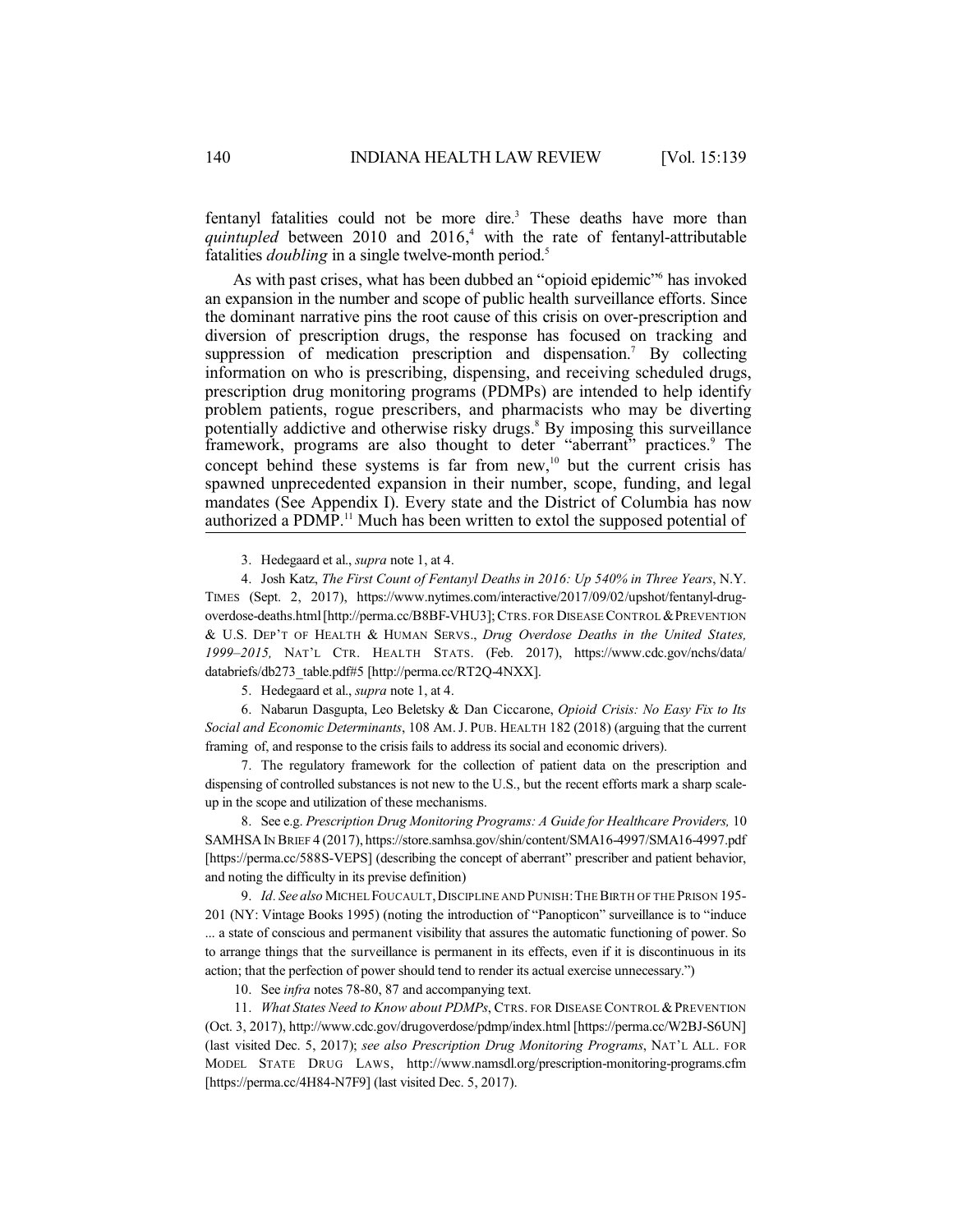these programs—and their enabling legal instruments—to curb drug misuse and diversion.<sup>12</sup> But the discourse on PDMPs and their role in addressing the drug-related harms has been situated primarily in the province of criminal justice and criminal law, $<sup>13</sup>$  allowing these interventions to proliferate without</sup> sufficient scrutiny from ethical, sociolegal, and empirical public health perspectives.

In parallel with the rhetorical shift towards a "public health response" to the overdose crisis, the lens of health law and public health law research has begun to be trained on PDMPs.<sup>14</sup> In addition, privacy concerns about PDMPs have spawned a number of important cases, including recent appellate decisions with wide-ranging implications.<sup>15</sup> This article adds to this nascent discourse. I argue that the zeal with which we have traditionally pursued supply reduction measures to address drug-related harms<sup>16</sup> reflects the legal and system design of PDMPs, as well as the implementation of these programs. In view of their law enforcement roots, PDMPs evolved primarily to track and restrict the supply of potentially addictive substances—the animating mission of U.S. drug policy.<sup>17</sup> This is why the success of PDMPs has for too long been measured primarily by

13. Miles D. Schreiner, *A Deadly Combination: The Legal Response to America's Prescription Drug Epidemic*, 33 J. LEGAL MED. 529 (2012) (arguing that doctors should be legally responsible for using PDMPs); Neha Casturi, *A Modern Day Apocalypse: The Pill Mill Epidemic, How It Took Texas by Storm, and How Texas Is Fighting Back*, 14 TEX. TECH. ADMIN. L. J. 445 (2012) (contending that the Texas PDMP law wiped out pill mills and doctor shopping in the state); Joanna Shepherd, *Combating the Prescription Painkiller Epidemic: A National Prescription Drug Reporting Program*, 40 AM. J. L. & MED 85 (2014) (arguing against state PDMPs in favor of a national system); Ashley Dutko, *Florida's Fight Against Prescription Drug Abuse: Prescription Drug Monitoring Program*, 34 NOVA L. REV. 739 (2010) (heralding the effectiveness of Florida's PDMP as a response to doctor shopping and drug diversion).

14. *See, e.g.*, D. B. Brushwood, *Maximizing the Value of Electronic Prescription Monitoring Programs*, 31 J. L., MED. & ETHICS 41 (2003); *see also* Rebecca Haffajee, *Preventing Opioid Misuse with Prescription Drug Monitoring Programs: A Framework for Evaluating the Success of State Public Health Laws*, 67 HASTINGS L.J. 1621 (2016); Devon T. Unger, *Minding Your Meds: Balancing the Needs for Patient Privacy and Law Enforcement in Prescription Drug Monitoring Programs*, 117 W. VA. L. REV. 345 (2014).

<sup>12.</sup> Andrew Kolodny & Thomas Frieden, *Ten Steps the Federal Government Should Take Now to Reverse the Opioid Addiction Epidemic*, 318 JAMA 1537 (2017) (making the case for PDMPs, and other supply reduction strategies as an effective tool to reduce overdose deaths and prevent future cases of addiction); Nathan Trexler, *Developments in Delaware Health Law: Addressing Prescription Drug Abuse,* 14 DEL. L. REV. 29 (2013) (reviewing Delaware's new prescription drug monitoring program, calling the new laws "safeguards in safely prescribing to a sensitive patient population); Amy L. Cadwell, *In the War on Prescription Drug Abuse E-Pharmacies are making Doctor Shopping Irrelevant*, 7 HOUS. J. HEALTH L. & POL'Y 85 (2006) (arguing PDMPs reduce doctor shopping and diversion to illegal market).

<sup>15.</sup> *See infra* notes 264-67 and accompanying text.

<sup>16.</sup> *See infra* notes 73-75 and accompanying text.

<sup>17.</sup> *See infra* notes 178, 182-83 and accompanying text.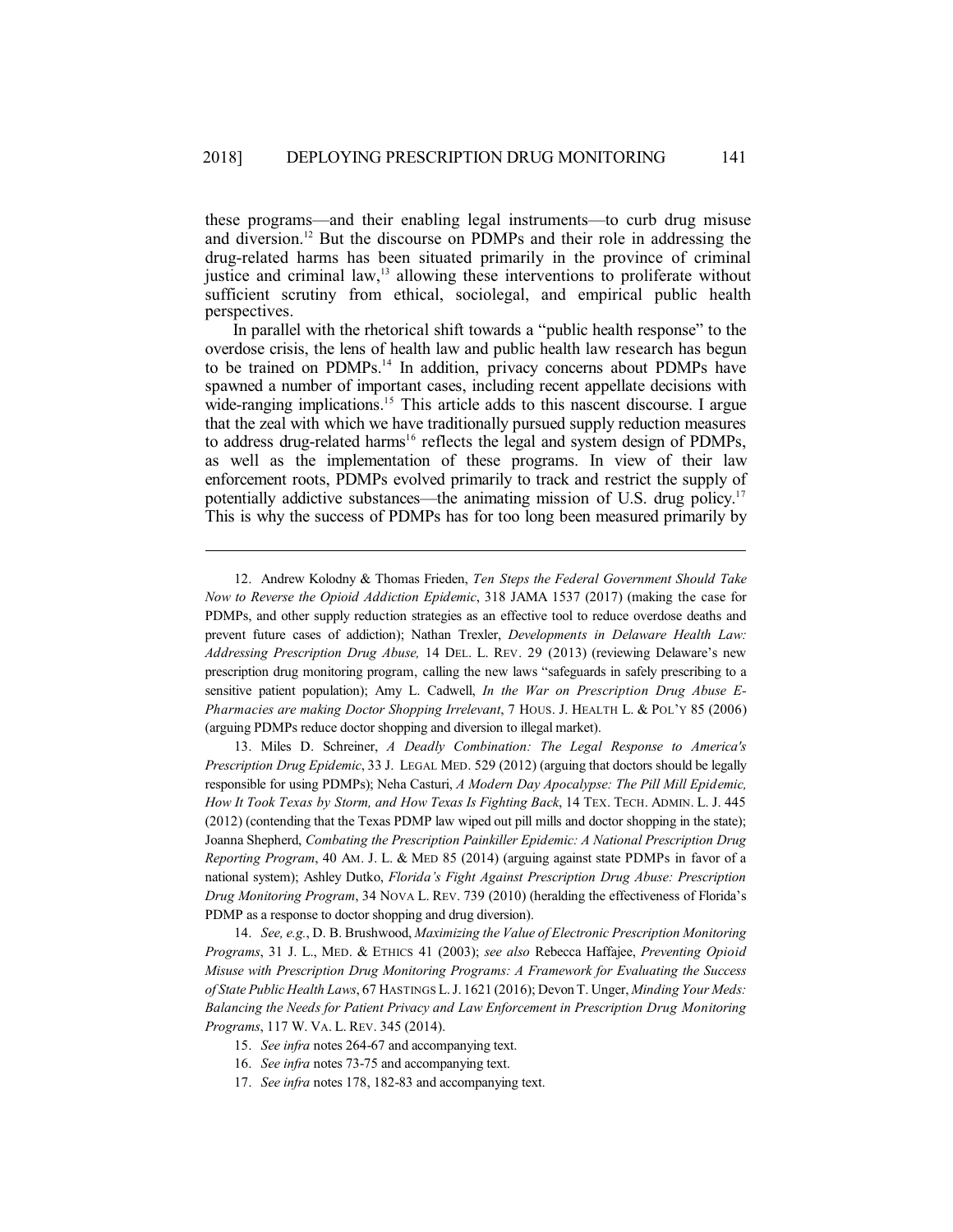their impact on suppressing medication supply, with too little regard for the more meaningful metrics anchored to reducing risky drug use and overdose.<sup>18</sup>

Government surveillance systems, including various electronic databases like PDMPs, are well-understood to have a sinister side. <sup>19</sup> Monitoring mechanisms and the predictive technologies they deploy may perpetuate biases and disproportionate impact on underprivileged citizens, given their common roots with other kinds of surveillance of poor, immigrant, and stigmatized communities.<sup>20</sup> As an exercise of state "police power," public health is never immune from operationalizing social control<sup>21</sup> that responds to political and normative pressures.<sup>22</sup> This implies the imperative to treat systems like PDMPs with caution and deliberate about their proper calibration that guards against unintended consequences. Such discourse is especially important at a time when the nation's overdose crisis has spurred a rapid expansion in the number, scope, and legal authority of PDMPs.<sup>23</sup>

Ultimately, PDMPs are here to stay. But deriving full value from effective public health surveillance without triggering unintended adverse consequences demands careful calibration. How do we decide what information must be collected? Who is able to access surveillance data? How are these data to be used? How must they be protected from undesired public and other disclosure? To answer these questions, the legal and bioethical canon is supposed to draw on a familiar balancing test: to weigh the state imperative to protect the public's health against the patients' individual privacy and confidentiality interests.<sup>24</sup>

Supported by published and original empirical data, this article argues that surveillance efforts that fail to adequately safeguard patient data do much more than harm individual rights; by undermining patient trust and creating a system of perverse incentives, they can push patients away from seeking appropriate, timely help. At the population level, this hampers disease monitoring and control efforts, aggravating the very problems these policies and programs were intended to ameliorate. In other words, this policy heuristic fails to account for behavioral theory, sociolegal critique, and empirical evidence on the impact of public health

18. *See infra* notes 211-21 and accompanying text; *See also* Table 1 infra.

19. *See infra* notes 62-64 and accompanying text. Algorythms

20. *See* i*nfra* notes 206-08 and accompanying text. *See also* JOHN GILLIOM, OVERSEERS OF THE POOR (U. Chicago Press 2001).

22. *Id. See also* Foucault, *supra* note 9, at 195-99 (introducing the concept of Panopticon in the context of disease surveillance and quarantine).

23. The number of states with PDMPs grew rapidly from thirteen in 1999 to fifty states and Washington, D.C., in 2016. *PDMP Access and Registration*, THE POLICY SURVEILLANCE PROGRAM: A LAW ATLAS PROJECT (2016) http://www.lawatlas.org/query?dataset=prescriptionmonitoring-program-laws-1408223332 [http://perma.cc/QY9D-274F]; *see infra* notes 177-80 and accompanying text.

<sup>21.</sup> WENDY E. PARMET, POPULATIONS, PUBLIC HEALTH, AND THE LAW 13, 117-19 (Geo. U. Press 2009).

<sup>24.</sup> Wendy K. Mariner, *Mission Creep: Public Health Surveillance and Medical Privacy*, 87 BOS. U. L. REV. 347 (2007).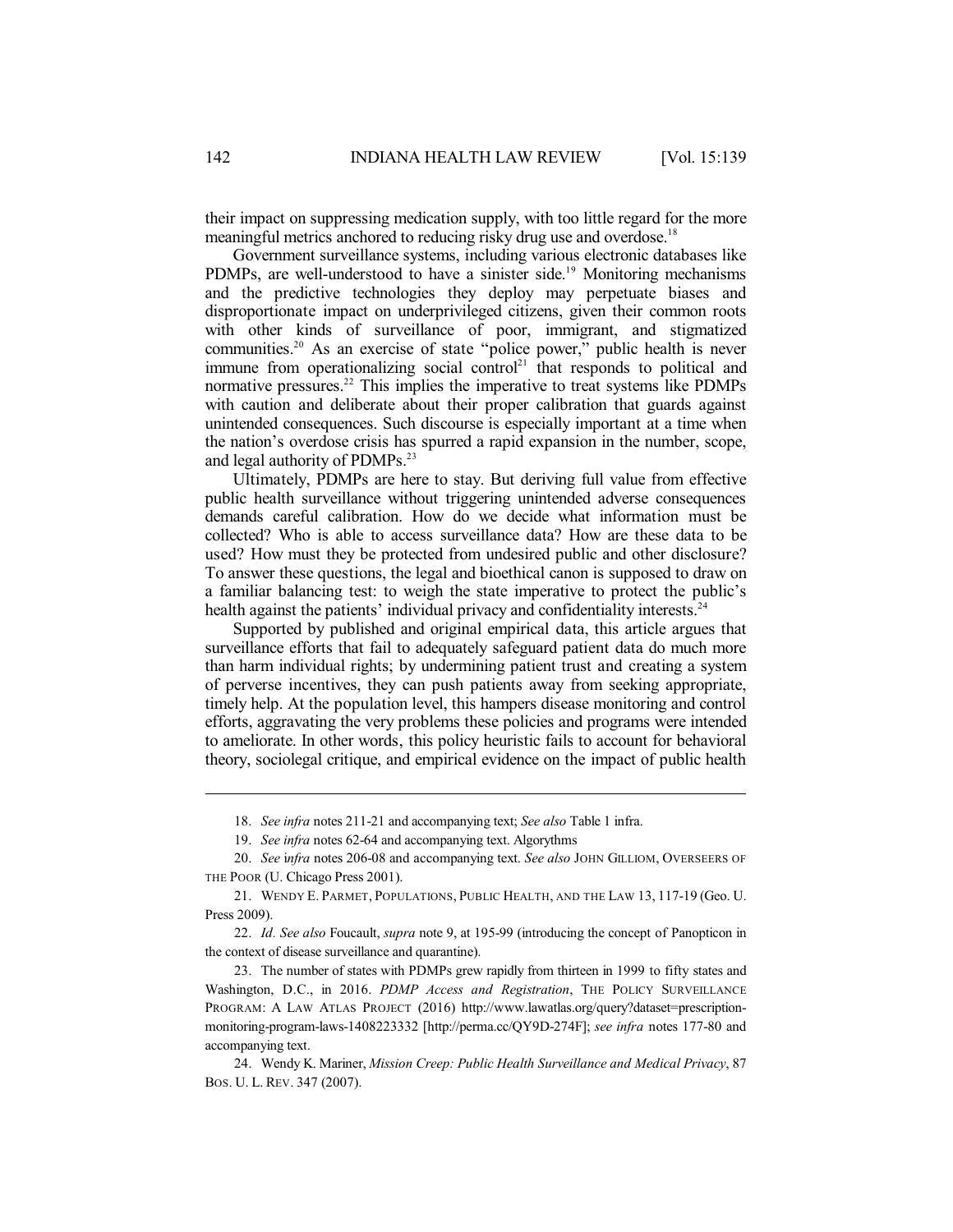surveillance programs.

The article unfolds as follows: Part II provides an overview of public health surveillance systems, the positioning of patient confidentiality as a countervailing consideration to balance individual rights with community interests, and the role of ideology in shaping the design, legal posture, and implementation of such systems. It then situates PDMPs and their early evolution within this larger public health surveillance story. Part III brings this historical discussion to the present day by focusing specifically on the role of PDMPs within the overdose crisis. It then reviews current programmatic and legal posture of PDMPs, with focus on law enforcement access, criminal justice data integration, and the continued struggle to harmonize the law enforcement-driven design of prescription drug monitoring with its supposed public health mandate. Part IV reviews the available empirical evidence on PDMP impact and adds original qualitative empirical data, supported by emerging jurisprudence elevating privacy concerns about these systems. Finally, in Part V, I synthesize the preceding analysis by proposing changes to PDMP policies and programs that are informed by evidence rather than ideology and are designed to maximize the utility of these programs while minimizing their risk of considerable unintended consequences.

# II. PUBLIC HEALTH SURVEILLANCE AND THE HEALTH CARE ENCOUNTER

## *A. Patient Privacy and Public Health Surveillance*

We trust the information we share with our health care providers to be received in confidence and without judgment.<sup>25</sup> This is why the patient's right to confidentiality is fundamental to the provision of medical care. At its core, this right protects the deeply private information gathered in the course of medical encounters from disclosure to third parties without the patient's express consent;  $2^{6}$ the very fact that a patient has sought medical assistance typically comes under the scope of restricted information.<sup>27</sup>

From the normative perspective, such protections derive their justification in patients' expectation of privacy, agency, and control over information (including

<sup>25.</sup> Though the "do no harm" mantra is the most well-known element of the Hippocratic Oath, a less universally-known element of the declaration holds "sacred" any information learned in the course of medical practice. OXFORD TREASURY OF SAYINGS & QUOTATIONS 407 (Susan Ratcliffe ed., 4th ed. 2011) ("And whatsoever I shall see or hear in the course of my profession, as well as outside my profession . . . if it be what should not be published abroad. I will never divulge, holding such things to be holy secret."). Across the world, this normative and instrumental significance has overtime become codified by constitutional, statutory, and administrative protections, professional ethics rules, institutional policies, and an extensive canon from both domestic and international tribunals. For this international perspective, *see generally*, *Declaration of Geneva,* WORLD MED. ASSOC. (1948).

<sup>26.</sup> *See generally* H.TRISTRAM ENGELHARDT,JR.,THE FOUNDATIONS OF BIOETHICS 337 (2nd ed. 1996).

<sup>27.</sup> *Id. See* 45 C.F.R. § 160.103 (2017).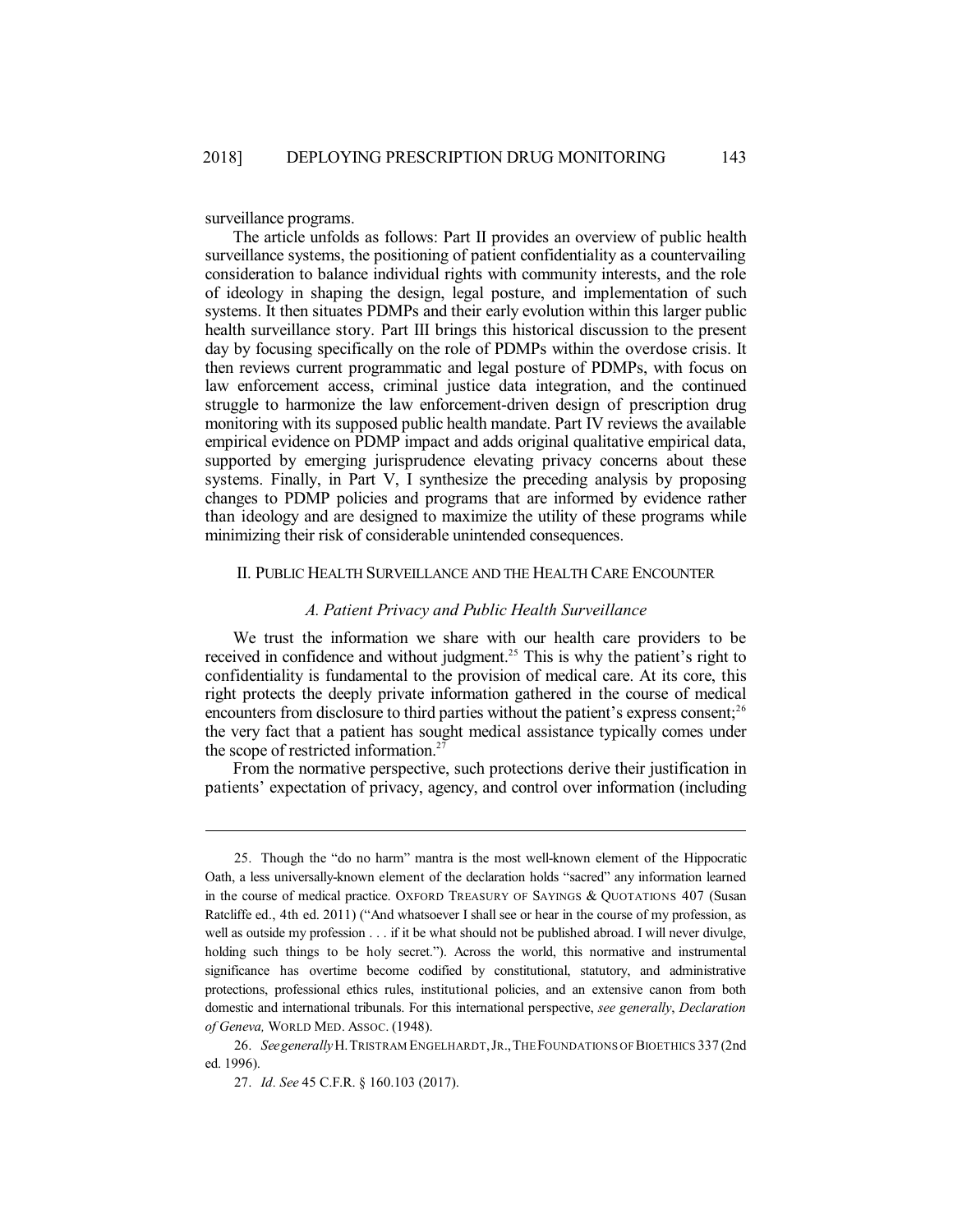possibly embarrassing, incriminating, or otherwise damaging facts) revealed during the health care encounter.<sup>28</sup> This right is central to a bioethical and medical providers' professional responsibility framework designed to recalibrate the balance of power within the inherently unequal provider-patient relationship.<sup>29</sup> As it has been enshrined in bioethical canon, $30$  the rights-based framing of confidentiality empowers patients to avail themselves of the unique trust understood to be at the core of the provider-patient relationship since ancient times.<sup>31</sup> Conversely, the absence of this trust—and the attendant sense of fear and pessimism<sup>32</sup>—further exacerbates the fundamental vulnerability of patients at the hands of medical providers.

The right to privacy and confidentiality also has vital instrumental value. Perceived or real confidentiality breaches erode the trust necessary for the provision of effective medical care. First, without confidence that their physical and mental health concerns and conditions will be held in secret, patients may delay or forgo essential services, with detriment to their health.<sup>33</sup> Second, the lack

29. *See* I. Kleinman et al., *Bioethics for clinicians: 8. Confidentiality*, 156 CANADIAN MED. ASS'N J. 521 (Feb. 15, 1997).

30. Bioethical pillars of beneficence, autonomy, and justice seek to address many of the types of patient abuses and human rights violations that may occur in healthcare settings. *See generally* ENGELHARDT, JR., *supra* note 26. Some commentators consider non-malfeasance and human dignity as central facets of bioethics. *See generally* INTERNATIONAL DUAL LOYALTY WORKING GROUP & PHYSICIANS FOR HUMAN RIGHTS, DUAL LOYALTY AND HUMAN RIGHTS IN HEALTH PROFESSIONAL PRACTICE: PROPOSED GUIDELINES & INSTITUTIONAL MECHANISMS (2002), http://physiciansforhumanrights.org/library/reports/dual-loyalty-and-human-rights-2003.html [https://perma.cc/6DTU-QFBR] [hereinafter INTERNATIONAL DUAL LOYALTY WORKING GROUP].

31. There is some debate as to whether the concepts of trust and a "rights-based" framework are in opposition to one another, but I agree with Mark Hall's conceptualization of these frameworks as completely compatible. *See generally* Mark A. Hall, *Law, Medicine, and Trust*, 55 STAN. L. REV. 463 (2002) (opposing the view of provider-patient trust as an inherently and unacceptably paternalistic concept, as framed by some scholars); *see, e.g.*, Sheldon F. Kurtz, *The Law of Informed Consent: From "Doctor Is Right" to "Patient Has Rights"*, 50 SYRACUSE L. REV. 1243 (2000).

32. Hall, *supra* note 31, at 474 ("Trust consists of an optimistic attitude towards one's vulnerability, whereas distrust connotes an attitude of wariness or pessimism.").

33. For example, since medical and law enforcement emergency response is linked, many drug users and others who witness drug overdoses delay or forgo calling for professional help out of fear of adverse legal consequences. *See*, *e.g*., Leo Beletsky et al., *Prevention of Fatal Opioid Overdose*, 308 JAMA 1863, 1863-64 (2012) (providing a general discussion of this paradigm and the role of 9-1-1 Good Samaritan Laws); *see also* Caleb Banta-Green et al., *Police Officers' and*

<sup>28.</sup> One example is in help-seeking during overdose events. Laws in most (32, 64%) states now provide good Samaritan protections for victims and witnesses of such events in order to dispel fears of legal consequences from calling emergency medical assistance. *State Legislation: Overdose Prevention*, DRUG POLICY ALL. (Jan. 2016), http://www.drugpolicy.org/sites/default/files/ Fact%20Sheet\_State%20based%20Overdose%20Prevention%20Legislation%20%28January%2 02016%29.pdf [http://perma.cc/7NG3-EB92].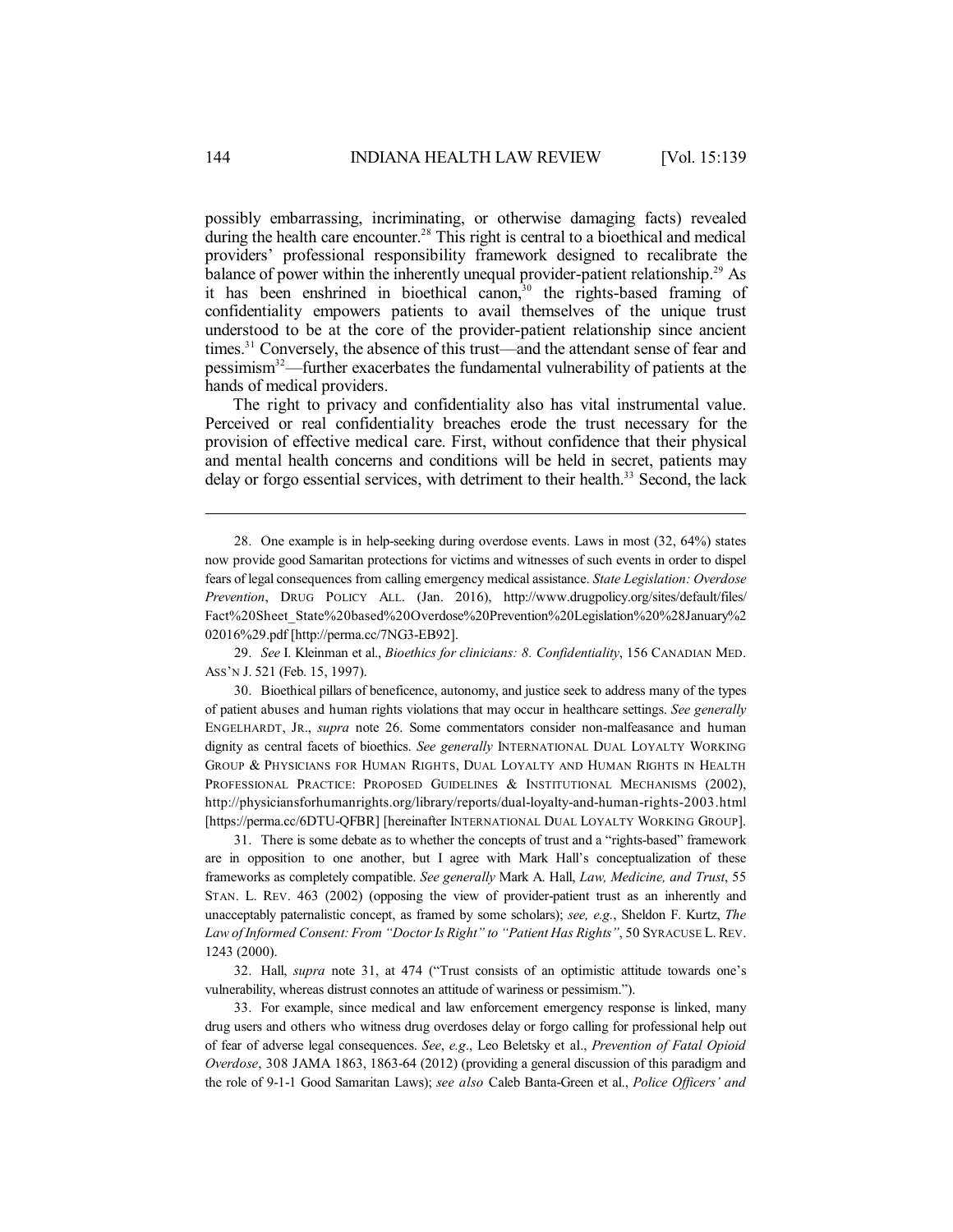of trust can produce dangerous gaps in patient-provider communication, whereby patients may misstate or omit important information. Such gaps can hamper appropriate diagnosis, treatment, and follow-up.<sup>34</sup>

Third, the very presence or absence of trust in the patient-provider relationship has measurable therapeutic effects.<sup>35</sup> Likely related to the dynamics of the self-healing "placebo effect," the extent to which a patient perceives her provider as trustworthy and dependable can enhance the health benefit of the patient's treatment.<sup>36</sup> Conversely, unauthorized disclosure of sensitive patient information and associated stigmatization can cause a cascade of harm in physical and mental health, economic, family, social, and other dimensions.<sup>37</sup>

Confidential medical care is not equally distributed. There is a growing, global body of empirical data documenting the disparities in systemic violations to confidentiality and other rights of patients belonging to marginalized groups. This includes ethnic minorities;<sup>38</sup> people living with HIV/AIDS;<sup>39</sup> people who use  $drugs; <sup>40</sup>$  and the poor.<sup>41</sup> Reflecting the power imbalance that affects these groups in other domains, confidentiality violations disproportionately impact these patients because they are subject to increased state control, surveillance, and

*Paramedics' Experiences with Overdose and Their Knowledge and Opinions of Washington State's Drug Overdose-Naloxone-Good Samaritan Law*, 90 J. URB. HEALTH 1102, 1102-03 (2013).

34. Thomas A. LaVeist et al., *Mistrust of Health Care Organizations is Associated with Underutilization of Health Services*, 44 HEALTH SERVS. RES. 2093, 2093-3015 (2008)(finding that patient mistrust leads to underutilization of health care); Katrina Armstrong et al., *Distrust of the Health Care System and Self-Reported Health in the United States*, 21 J. GEN. INTERN. MED. 292, 292-97 (2006) (finding that patient distrust is associated with worse self-reported health).

35. *See* Hall, *supra* note 31, at 470 ("Trust is shown to be essential and unavoidable in medical relationships because patients need and want to trust, and without trust medical relationships never form or are entirely dysfunctional.").

37. *Id.* at 473-88.

38. Alphia Abdikeeva, *Roma Health Rights in Macedonia, Romania, and Serbia: A Baseline for Legal Advocacy*, OPEN SOCIETY FOUNDS. (June 2013), https://www.opensocietyfoundations.org/ sites/default/files/roma-health-rights-macedonia-rom an ia-serbia-2 0 130628.pdf [https://perma.cc/V46D-AWBV] (noting violations to right to privacy and confidentiality of Roma individuals).

39. Judith A. Schwartzbaum et al., *Physician Breach of Patient Confidentiality among Individuals with Human Immunodeficiency Virus (HIV) Infection: Patterns of Decision*, 80 AM. J. PUB. HEALTH 829 (1990) (outlining confidentiality breach in healthcare sector toward people living with HIV/AIDS).

40. Lianne L. Hu et al., *Privacy Protection for Patients with Substance Use Problems*, 2 SUBSTANCE ABUSE & REHAB. 227 (2011) (discussing privacy vulnerabilities in the substance use disorder field).

41. Amanda Dennis et al., *A Qualitative Exploration of Low-income Women's Experiences Accessing Abortion in Massachusetts*, 25 WOMEN'S HEALTH ISSUES 463 (2015) (finding that lowincome women reported fears of confidentiality violations while accessing abortion services).

<sup>36.</sup> *Id.* at 479-80.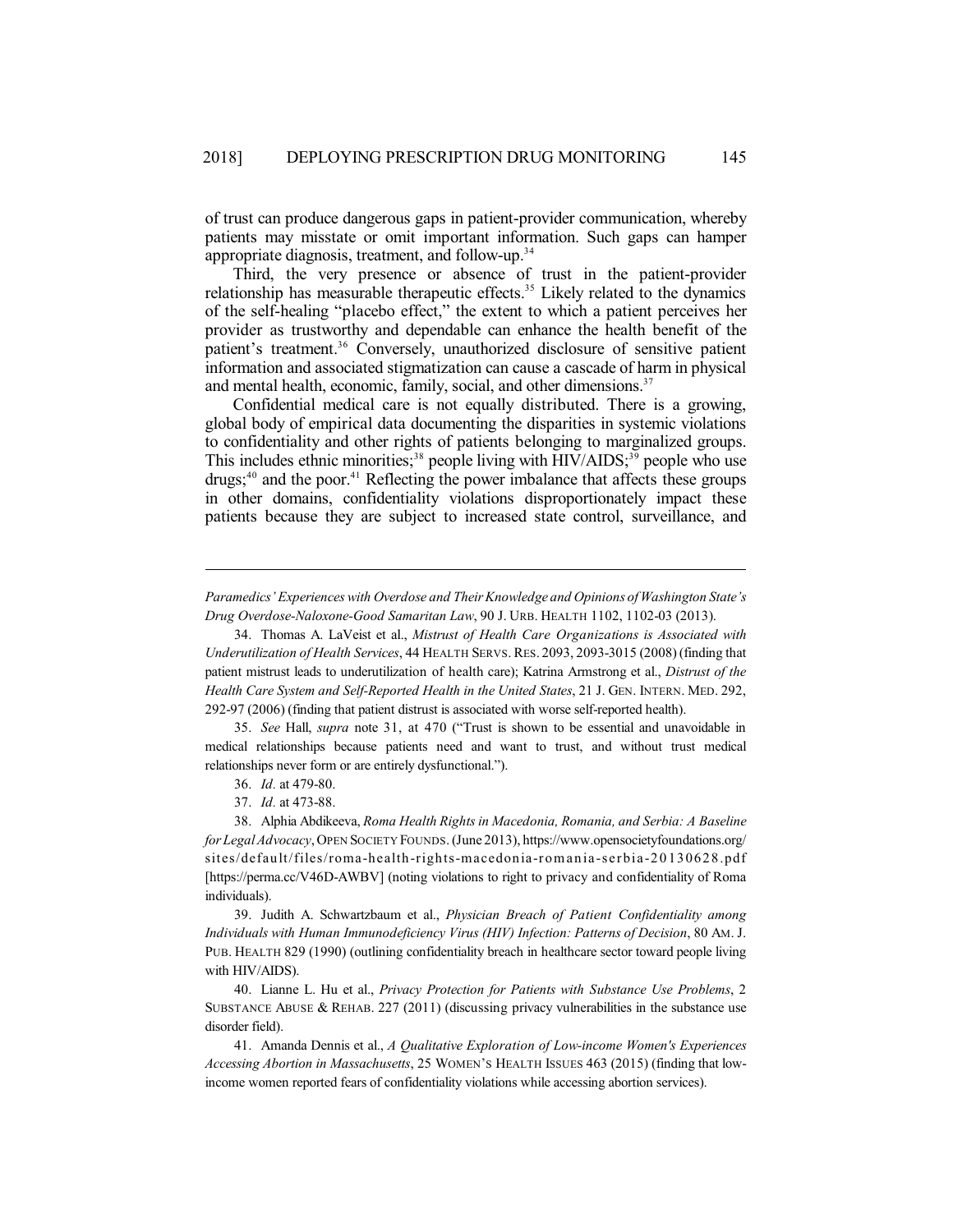stigmatization; 42 they also often lack access to both formal and informal mechanisms to vindicate their individual rights and to address privacy violations.<sup>43</sup>

Effective flows of accurate information play a vital role in informing decisions on both the individual and community health. Given accurate information about the patient's symptoms, risk factors, and medical history, providers can combine their clinical judgment with the latest available research to make diagnostic and treatment decisions.

Despite its critical importance and deep philosophical roots, the right to patient privacy and confidentiality is nowhere absolute, as it must be balanced with community interests.<sup>44</sup> Common law and statutory limitations of this right are acknowledged, for example to control emerging diseases and other public health and disease surveillance activities,<sup>45</sup> and to prevent clear and present danger to the patient or to third parties.<sup>46</sup>

International, national and local laws around the world reflect the imperative to balance community interests in health and safety with the individual patient's right to privacy. <sup>47</sup> Many jurisdictions mandate provider disclosure of confidential patient information in certain cases, including virulent infections, child abuse, and domestic violence. <sup>48</sup> But normative and legal protections generally require such disclosure to be narrowly tailored and delineated by safeguards, for example in ways that facilitate testing and treatment.<sup>49</sup>

Data gleaned in the course of health care encounters also holds enormous

44. *See* ENGELHARDT, JR., *supra* note 26, at 337 (discussing the parallels between the exemptions in provider-patient privilege and that governing members of the clergy and attorneys), and at 338-39 (discussing the balancing of interests in allowing such exceptions to the confidentiality rule).

45. Chris Verity & Angus Nicoll, *Consent, confidentiality, and the threat to public health surveillance*, 324 BRIT. MED. J. 1210 (2002).

46. *See, e.g.*, Tarasoff v. Regents of Univ. of Cal., 17 Cal. 3d 425, 435-36 (Cal. 1976). This rule has been adopted widely by the courts throughout the United States. Many jurisdictions around the world follow similar principles.

47. *See, e.g.*, Nino Kiknadze & Leo Beletsky, *Overview of the Gaps in the Health Care Legislation in Georgia: Short-, Medium-, and Long-term Priorities*, 15 HEALTH &HUMAN RIGHTS J. 32, 32-40 (2013); Gabriela Alcheva, Filip Gerovsky & Leo Beletsky, *Implementation of Patients' Rights Legislation in the Republic of Macedonia: Gaps and Disparities*, 15 HEALTH & HUMAN RIGHTS J. 20, 20-31 (2013).

48. *See* ENGELHARDT, JR., *supra* note 26, at 338-39.

49. *See* AMY L. FAIRCHILD ET AL., SEARCHING EYES: PRIVACY, THE STATE, AND DISEASE SURVEILLANCE IN AMERICA (U. California Press 2007).

<sup>42.</sup> *See, e.g.*, Mariner, *supra* note 24, at 349 (noting the history of public health surveillance efforts in the U.S. as affecting economically marginalized communities and ethnic minorities).

<sup>43.</sup> DEBORAH L. RHODE, ACCESS TO JUSTICE (Oxford U. Press 2004) (outlining disparate access to justice system along social class lines); Michele Estrin Gilman, *The Class Differential in Privacy Law*, 77 BROOK. L. REV. 1389 (2012) (reviewing the methods of surveillance and privacy violations unique to lower class communities).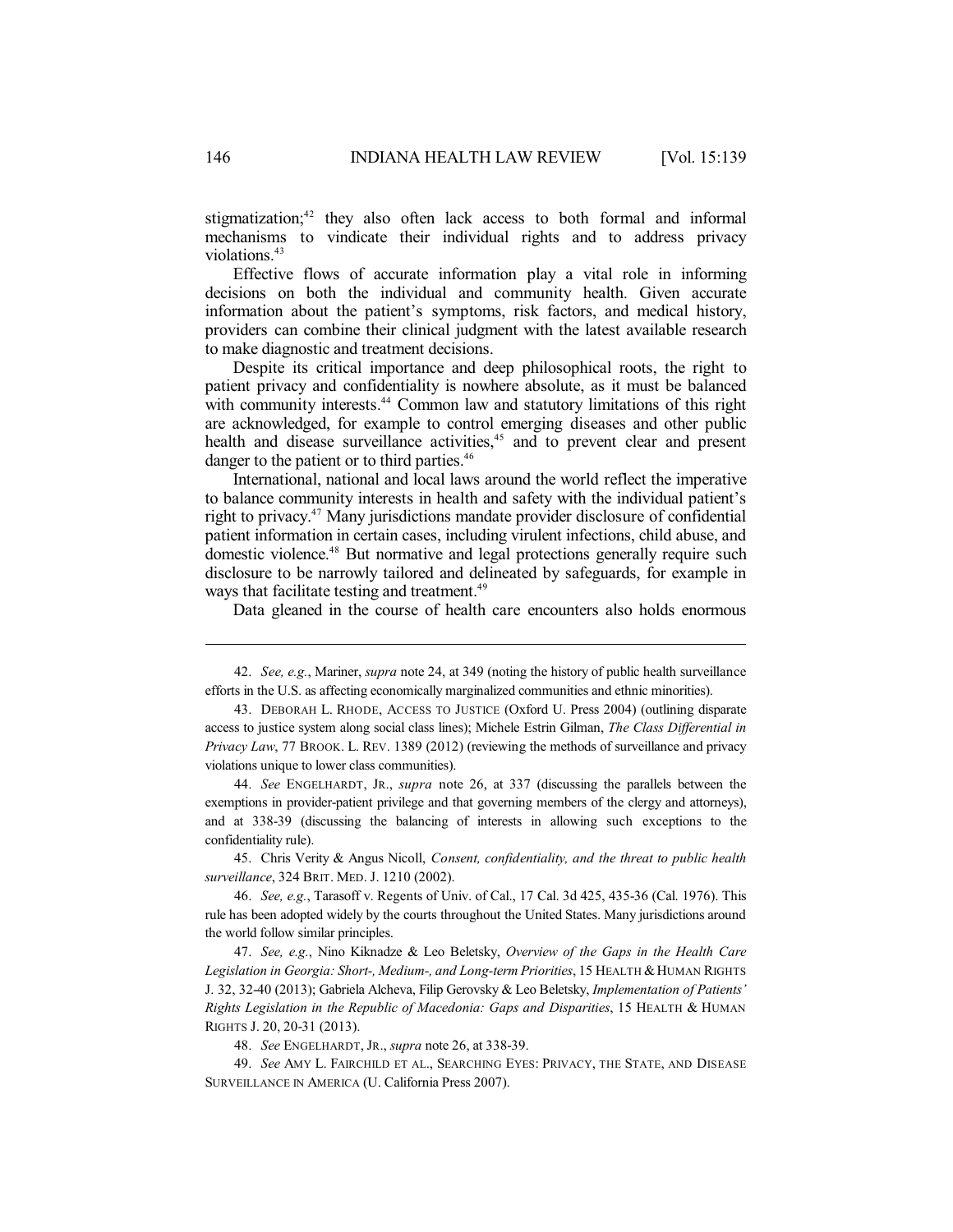value to the public. By tracking cases of emerging contagions, genetic problems among newborns,<sup>50</sup> clusters of poisonings, injuries, or cancer diagnoses, as well as antisocial behaviors like child abuse, surveillance data are essential to fully understanding community hazards.<sup>51</sup> The aggregate sum of medical encounters forms a critical component of a society's public health defense—health care settings create a "sentinel surveillance" network to discern the prevalence of certain conditions and risk behaviors, track emerging health threats and offer a platform for prevention and intervention efforts. Only when armed with such information can governments mount timely and proportional responses to public health threats.<sup>52</sup> Thus, up-to-date data on where and how diseases spread and how best to control them are critical to drive state efforts to protect the public. Generating the best available evidence for individuals and populations requires a number of elements, with patient confidentiality being one of the most fundamental.

Yet, as with other forms of government surveillance,<sup>53</sup> these systems are prone to abuse. In the face of emerging public health threats (be they real or perceived), policymakers often respond by mounting expansive, intrusive monitoring. These invasive initiatives certainly affect individuals; the failure of policymakers to adequately protect patients' rights and confidentiality can generate adverse impacts on a population level. With concrete and consistent safeguards, individuals are typically willing to cede some measure of confidentiality for the benefit of the community. Conversely, lack of trust in health providers and concern about legal, social, and other consequences of unauthorized disclosure push risky practices and stigmatized diseases underground. Fear of disclosure of confidential health information to employers, family members, mass media, and law enforcement can create dangerous barriers to preventative care, emergency services, and other domains of health care. A real or perceived risk that confidential medical information may be used to inflict psychological, social, economic, or other harm acts as a direct disincentive to patients seeking professional help or being completely forthright during their

<sup>50.</sup> *Newborn ScreeningReports and Publications*,NAT'LNEWBORN SCREENING&GENETICS RES. CTR., http://genes-r-us.uthscsa.edu/newborn\_reports [https://perma.cc/BEG3-3HN5] (last updated Nov. 3, 2014).

<sup>51.</sup> Over time, patient records can also help researchers glean lifesaving insights about factors shaping health and disease.

<sup>52.</sup> Flint represents a failure of such a system, as it took over a year to identify the lead poisoning trend. Much of the preliminary data that sounded the alarms was collected and identified within a patient care setting, highlighting the value of sentinel surveillance. *See Events that Led to Flint's Water Crisis*, N.Y. TIMES (Jan. 21, 2016), https://www.nytimes.com/interactive/2016/ 01/21/us/flint-lead-water-timeline.html [https://perma.cc/A3EN-TMK7].

<sup>53.</sup> *See* Barton Gellman, *NSA broke privacy rules thousands of times per year, audit finds*, WASH. POST (Aug. 25, 2013), https://www.washingtonpost.com/world/national-security/nsa-brokeprivacy-rules-thousands-of-times-per-year-audit-finds/2013/08/15/3310e554-05ca-11e3-a07f-49ddc7417125\_story.html?utm\_term=.633543b25f3c [https://perma.cc/9NWU-VSYV]; See *generally* FAIRCHILD ET AL., *supra* note 49.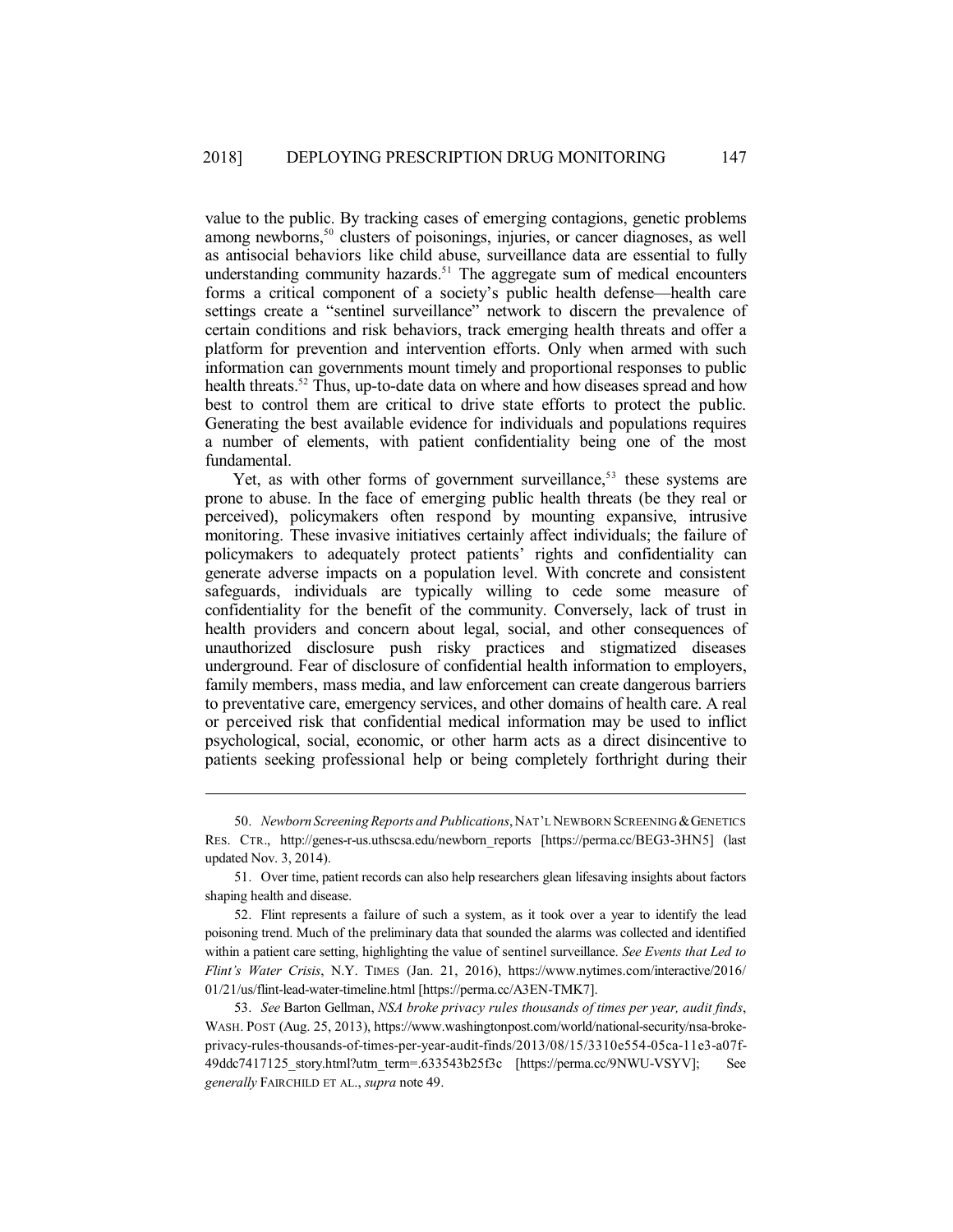interactions with healthcare providers. Such risk may push patients to seek treatment outside of formal channels. This opens patients up to increased exposure to poor quality care and can potentially nudge them away from protective and towards risky health behaviors. When patients delay treatment, misrepresent their symptoms, and withhold information, public health authorities also lose their ability to contain and prevent emerging threats.<sup>54</sup> On the population level, these abuses can wreak havoc.<sup>55</sup>

In special settings, such as schools, armed forces, or employer-sponsored health clinics, patients expect fewer privacy protections because of the intimate ties binding care providers with entities with an interest in private patient data.<sup>56</sup> Some of these settings are characterized by special links between health care providers and other third parties. Known as "dual loyalty," health care providers' split commitment or "simultaneous obligation to a patient and a third party" presents a number of challenges.<sup>57</sup> This includes obligations to third party payers, state actors, and other institutional parties. In most egregious cases, dual loyalty may lead to patient abuses and rights violations, such as coerced medical or mental health treatment.<sup>58</sup> Overall, balancing state, community, payer, and individual interests continues to be a hotly contested area,<sup>59</sup> and is highly dependent on a society's cultural, economic, and legal contours.

The U.S. has a long and complicated history of public health surveillance. Dating back to the early days of the republic and substantially evolving during the late  $19<sup>th</sup>$  and early  $20<sup>th</sup>$  centuries, public health surveillance systems have typically emerged in response to real or perceived public health crises, such as yellow fever.<sup>60</sup> Typically intended to identify emergent threats, target interventions and inform policy responses, they are also often conceptualized as deterrents to undesirable behavior. By and large, these monitoring and surveillance systems

<sup>54.</sup> FAIRCHILD ET AL., *supra* note 49*,* at 510.

<sup>55.</sup> The recent Ebola crisis represents an example of how the lack of adequate protections for patient right for confidentiality can adversely impact public health. In many of the affected locales, cases of infection quickly became public knowledge, leading to devastating consequences to both individuals and their families and neighbors. In response, infected individuals were often hidden for the fear of being ostracized and did not seek help until it was too late and their caregivers had been put at an unnecessary risk of infection. *See, e.g.*, FEAR, POLITICS, AND EBOLA: HOW QUARANTINES HURT THE FIGHT AGAINST EBOLA AND VIOLATE THE CONSTITUTION, AM. CIVIL LIBERTIES UNION & YALE GLOB. HEALTH J. P'SHIP (2015), https://law.yale.edu/system/files/ documents/pdf/Intellectual\_Life/aclu\_yale\_ghjp\_-\_fear\_politics\_and\_ebola-december\_2015.pdf [https://perma.cc/DLG3-665T].

<sup>56.</sup> *See* ENGELHARDT, JR., *supra* note 26, at 339-40.

<sup>57.</sup> *See* INTERNATIONAL DUAL LOYALTY WORKING GROUP, *supra* note 30, at 11.

<sup>58.</sup> *See, e.g.*, *Policing Patient Privacy*, PROPUBLICA, https://www.propublica.org/series/ patient-privacy# [https://perma.cc/NPC3-F76B].

<sup>59.</sup> *See generally* Mariner, *supra* note 24.

<sup>60.</sup> Stephen B. Thacker et al., *Public Health Surveillance in the United States: Evolution and Challenges*, CTRS. FOR DISEASE CONTROL & PREVENTION at 3-9 (2012), https://www.cdc.gov/ mmwr/pdf/other/su6103.pdf [https://perma.cc/D7DB-WLRH].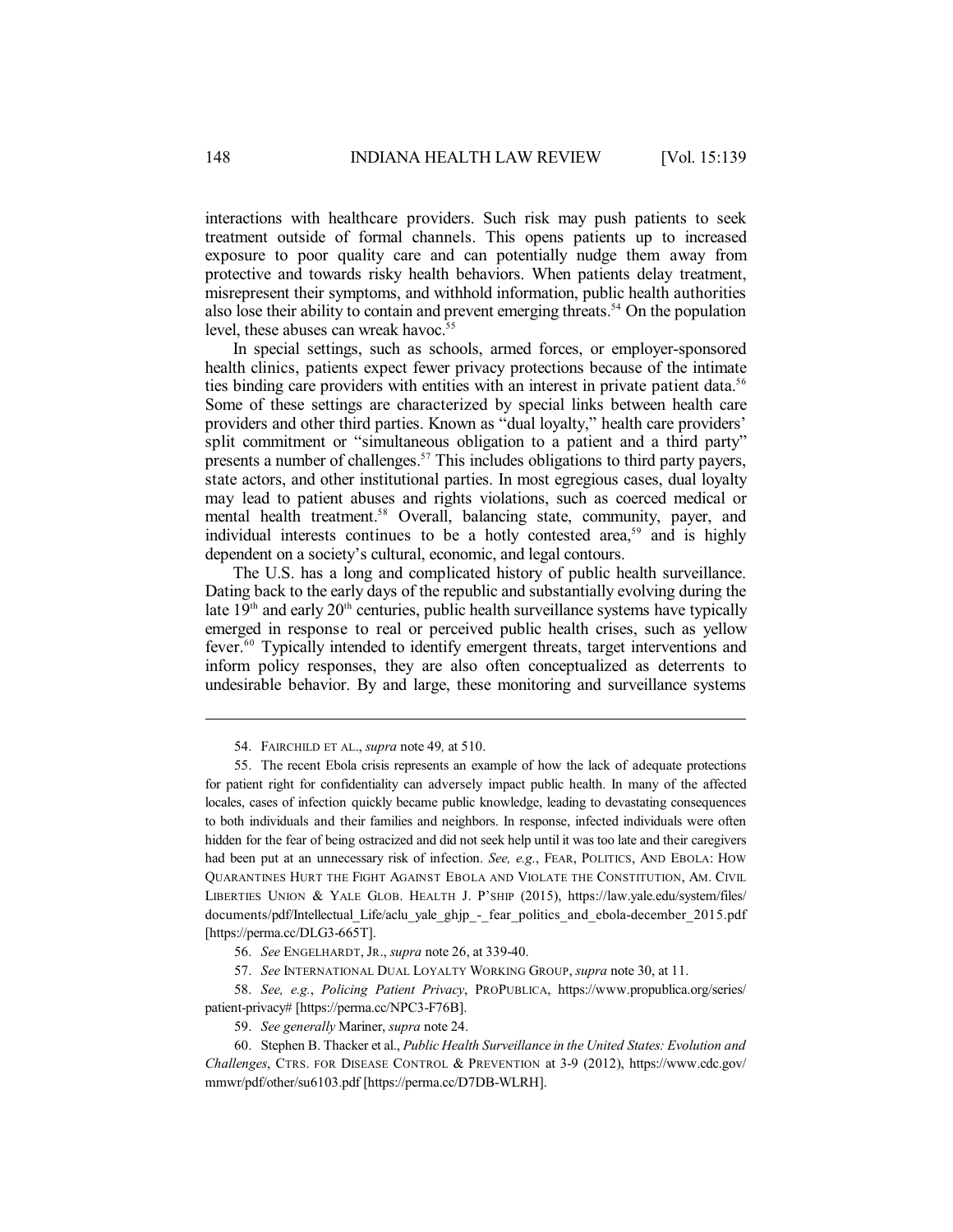have used health care encounters as their sentinel points of data collection, mandating providers to report confidential data without patient consent in instances of a whole range of instances ranging from suspected child abuse to gunshot wounds to sexually-transmitted diseases and, at one time, abortions.<sup>61</sup>

Just as with other forms of government surveillance, public health surveillance can be both "vital to the maintenance of our welfare" and "a policy of rounding undesirable" citizens.<sup>62</sup> The history of mandated disclosure programs in the U.S. and elsewhere is marked by a steady march towards more comprehensive, systematic, and effective surveillance. The dual-edged view of surveillance also means that its development has been shaped by the parallel evolution of privacy as American "society's limiting principle,"<sup>63</sup> especially its emergence as a normative consideration and legal construct in jurisprudence and political thought.<sup>64</sup>

Throughout the decades, public health surveillance has periodically invoked privacy concerns, closely tied to the abuse, over-reach, and stigmatization it potentiated.<sup>65</sup> In instances exemplified by the vociferous advocacy of the Citizens' Council on Health Care against birth defect registries, such concerns may have been principally theoretical.<sup>66</sup> They have been spurred by general distrust in government and libertarian sentiment.<sup>67</sup> Conversely, episodes like the Tuskegee syphilis study fueled well-founded suspicion of public health surveillance efforts in African Americans and other minority groups,<sup>68</sup> people living with HIV/AIDS,<sup>69</sup> gay men,<sup>70</sup> as well as undocumented immigrants.<sup>71</sup>

63. LAURENCE TRIBE, AMERICAN CONSTITUTIONAL LAW 1302 (Foundation Press, 2d ed. 1988).

64. FAIRCHILD ET AL., *supra* note 49, at 23-25.

66. *Id.* at 164-65 (noting that Minnesota Department of Public Health found themselves embroiled in an unanticipated political dispute concerning their prospective implementation of a birth defect registry in the 1990s. Though the surveillance system was introduced as a public health response to heightened pesticide exposure in children, political advocacy groups such as the Citizens' Council on Health Care capitalized on social anxieties and historical concerns about patient privacy to launch a formidable counter-campaign against the measure. Consequently, public health officials eventually withdrew their proposal, despite the state's rising rates in pesticiderelated birth defects.).

68. *Id.* at 68-69.

69. *Id.* at 194-95 (describing a 1986 incident in Florida, where the HIV positive status of thousands of patients was widely disclosed).

70. *Id.* at 197-99.

71. *Id.*

<sup>61.</sup> *See* Whalen v. Roe, 429 U.S. 589, 602 (1977); *see also* Planned Parenthood of Cent. Missouri v. Danforth, 428 U.S. 52, 79-81 (1976) (upholding the constitutionality of Missouri's abortion registry).

<sup>62.</sup> James Scott, SEEING LIKE A STATE: HOW CERTAIN SCHEMES TO IMPROVE THE HUMAN CONDITION HAVE FAILED 4 (Yale U. Press 1998).

<sup>65.</sup> *Id.*

<sup>67.</sup> *Id.*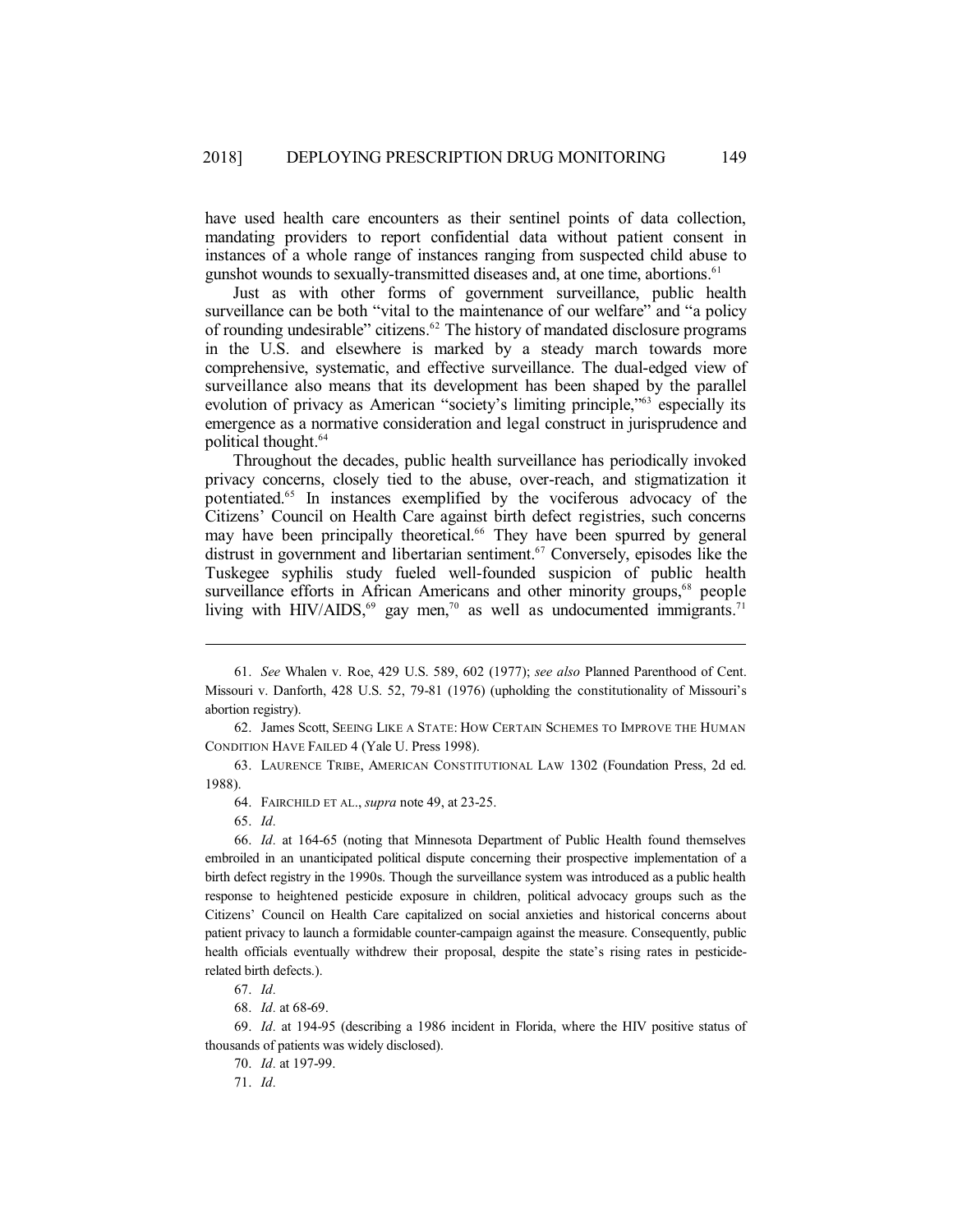These concerns included consideration of how class, social status, and racial characteristics of affected patients affected the implementation and "politics of surveillance."72

# *B. PDMPs as a Tool of Public Health Surveillance*

The emergence of prescription drug monitoring programs reflects the evolution of disease-related surveillance in the US. In fact, efforts to track prescription of potentially-addictive medications date back to the early 1900s, including legislation like the Harrison Narcotics  $Act<sub>1</sub><sup>73</sup>$  which set minimum standards for recording and reporting prescription of certain opioid medications. Steeped in drug panics of the era with roots in anti-immigrant sentiment,<sup> $74$ </sup> this legislation cemented federal government jurisdiction over prescription and pharmacy practice in the space that would become known as "controlled substances.<sup> $575$ </sup> In the intervening years,<sup>76</sup> the tracking of prescription medications deemed at high risk of misuse was accomplished primarily through the requirement of a triplicate prescription form, with one form being given to the patient, another being retained on file with the pharmacy, and the third being sent to a relevant government agency.

The history of modern-day PDMPs dates back to the 1960s and 1970s. Renewed legislative interest in these programs reflected emerging concerns about substance misuse among soldiers returning from Vietnam<sup>77</sup> and changes wrought by the countercultural movement. During this era of panic over drug use, new legislation expanded both the scope and the tools of surveillance.<sup>78</sup> The simultaneous advent of computer-assisted PDMPs occurred just as public health surveillance<sup>79</sup> was making its transition into the digital age. $80$ 

74. Deborah Ahrens, *Drug Panics in the Twenty-first Century: Ecstasy, Prescription Drugs, and the Reframing of the War on Drugs*, 6 ALB. GOV'T L. REV. 397 (2013).

76. The first three states to pass PDMPs were California (1939), Hawaii (1943), and Illinois (1958).

77. Lee N. Robins et al., *Drug Use by U.S. Army Enlisted Men in Vietnam: A Follow-up on Their Return Home*, 99 AM. J. EPIDEMIOLOGY 235, 235-49 (1974).

78. FAIRCHILD ET AL., *supra* note 49, at 25-27.

79. William Phillips, Kurt Gorwitz, & Anita K. Bahn, *Electronic Maintenance of Case Registers*, 77 PUB. HEALTH REPS. 503, 503-04 (1962).

80. FAIRCHILD ET AL., *supra* note 49. States adopting PDMPs during this era also included Pennsylvania and New York (1972), and Rhode Island (1978). *See* KAREN BLUMENSCHIEN ET AL., REVIEW OF PRESCRIPTION DRUG MONITORING PROGRAMS IN THE UNITED STATES (2010), http://ch fs.ky.gov/N R /rdon lyres/8 5 9 8 9 8 2 4 -1 030-4aa6-91e1-7f9e3ef68827/0/ Kasperevaluationpdmpstatusfinalreport624 [https://perma.cc/V3Z6-4C85].

<sup>72.</sup> *Id.*

<sup>73. 38</sup> U.S.C. § 785 (1914).

<sup>75.</sup> Joe Spillane & William B. McAllister, *Keeping the lid on: a century of drug regulation and control*, 70 DRUG & ALCOHOL DEPENDENCE S5 (2003); DAVID F. MUSTO, THE AMERICAN DISEASE: ORIGINS OF NARCOTIC CONTROL (Yale U. Press 1973).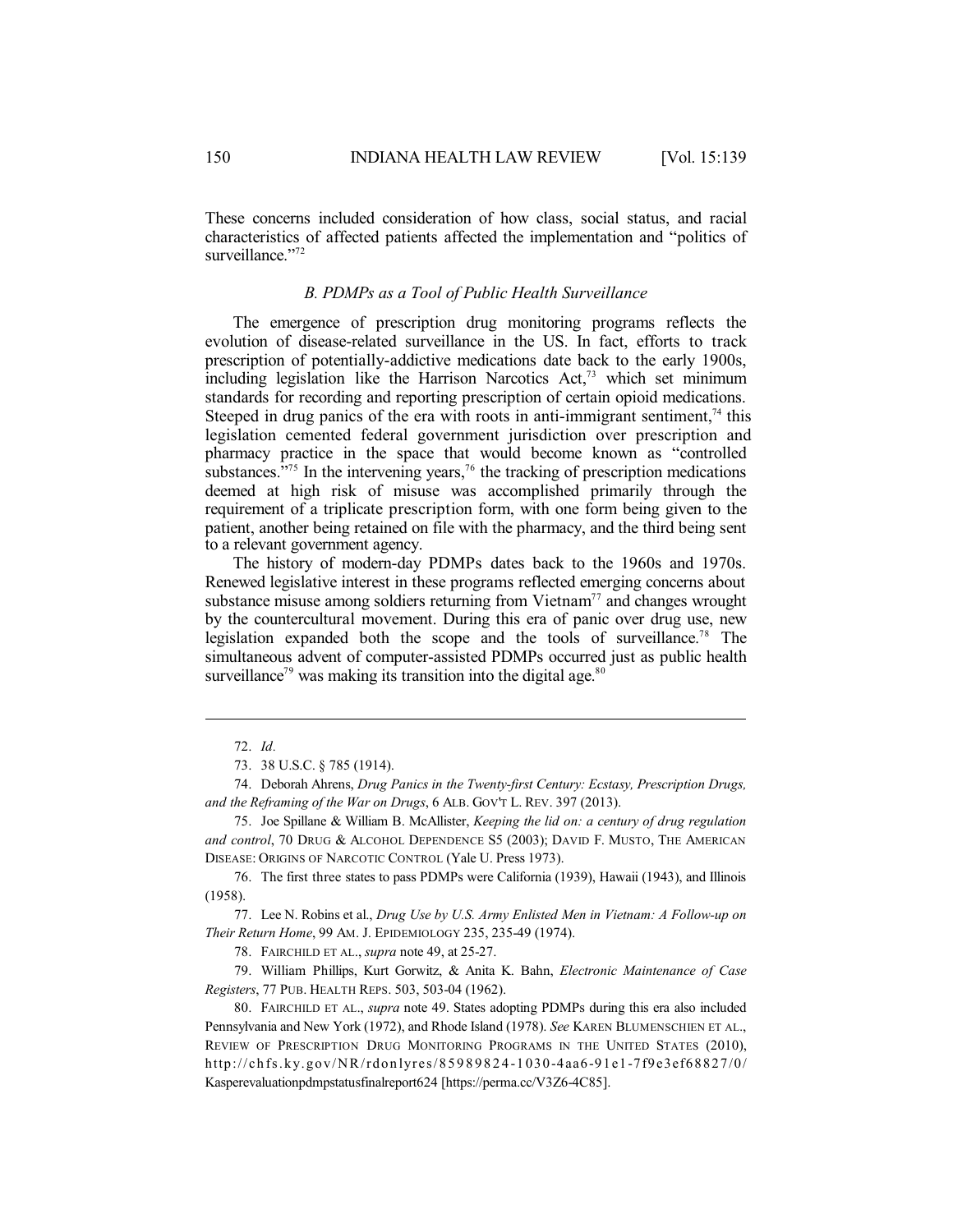The emergence of the early modern PDMP is also closely enmeshed with the passage of sweeping drug control reforms, especially federal Controlled Substances Act (CSA).<sup>81</sup> This law would also become the model state-level drug control framework. In 1970, Congress adopted this legislation with the express purpose of "conquer[ing] drug abuse and . . . control[ling] the legitimate and illegitimate traffic in controlled substances."<sup>82</sup> This framework aimed to establish a "comprehensive" system to control the supply of drugs deemed potentially addictive or otherwise able to be abused.<sup>83</sup> Critical to this closed system is the articulation of a schedule, which categorizes drugs based on potential for abuse, accepted medical use, and likelihood of psychological or physical dependence.<sup>84</sup> Overtime, the scope of state PDMP laws adopted federal or state CSA scheduling frameworks by training their surveillance efforts on specific drug schedules (typically schedules II-V).

During this same era, the construct of patient privacy and autonomy saw substantial expansion. Emerging jurisprudence, epitomized in the progression from *Griswald v Connecticut* in 1965 to *Roe v Wade* in 1973, cemented the evolving understanding of privacy's constitutional underpinnings.<sup>85</sup> Notably, both of these landmark privacy cases addressed disputes arising from highly-sensitive medical procedures, with *Griswald* specifically invoking the patient's autonomy in controlling their prescription drug choices.<sup>86</sup>

This jurisprudence set expanded PDMP laws and programs on a collision course with the emergent constitutional conceptualization—and public yearning for—privacy rights. Spurred by anxiety about novel electronic database systems, this tension would come to a head in the watershed PDMP case *Whalen v. Roe*. 87 At issue in *Whalen* was the 1972 passage of a New York State (NYS) provision directing the Department of Health to electronically document basic information for any patient prescribed a Schedule II medication.<sup>88</sup> In contrast to existing NYS paper-based prescription reporting, the new system would enable more practicable data management and streamlined analytical capability. This novel capability was aimed at identifying possible cases of drug diversion among patients and flagging patterns of potential inappropriate practices among prescribers.<sup>89</sup> Notably, this reform was part of a broad array of legislation buoyed by a wave of "get tough" ideology on drugs, exemplified by the highly-punitive Rockefeller Drug Laws.<sup>90</sup>

A group of concerned citizens joined by health care providers challenged the

<sup>81. 21</sup> U.S.C. § 801 *et seq.*

<sup>82.</sup> Gonzales v. Raich, 545 U.S. 1, 12 (2005).

<sup>83. 21</sup> U.S.C. §§ 841(a)(1), 844(a) (1970).

<sup>84. 21</sup> U.S.C. § 812 (1970).

<sup>85.</sup> TRIBE, *supra* note 63.

<sup>86.</sup> Fairchild et al., *supra* note 49, at 22-23.

<sup>87.</sup> Whalen v. Roe, 429 U.S. 589 (1977).

<sup>88.</sup> *Id.*

<sup>89.</sup> *Id.*

<sup>90.</sup> FAIRCHILD ET AL., *supra* note 49, at 25.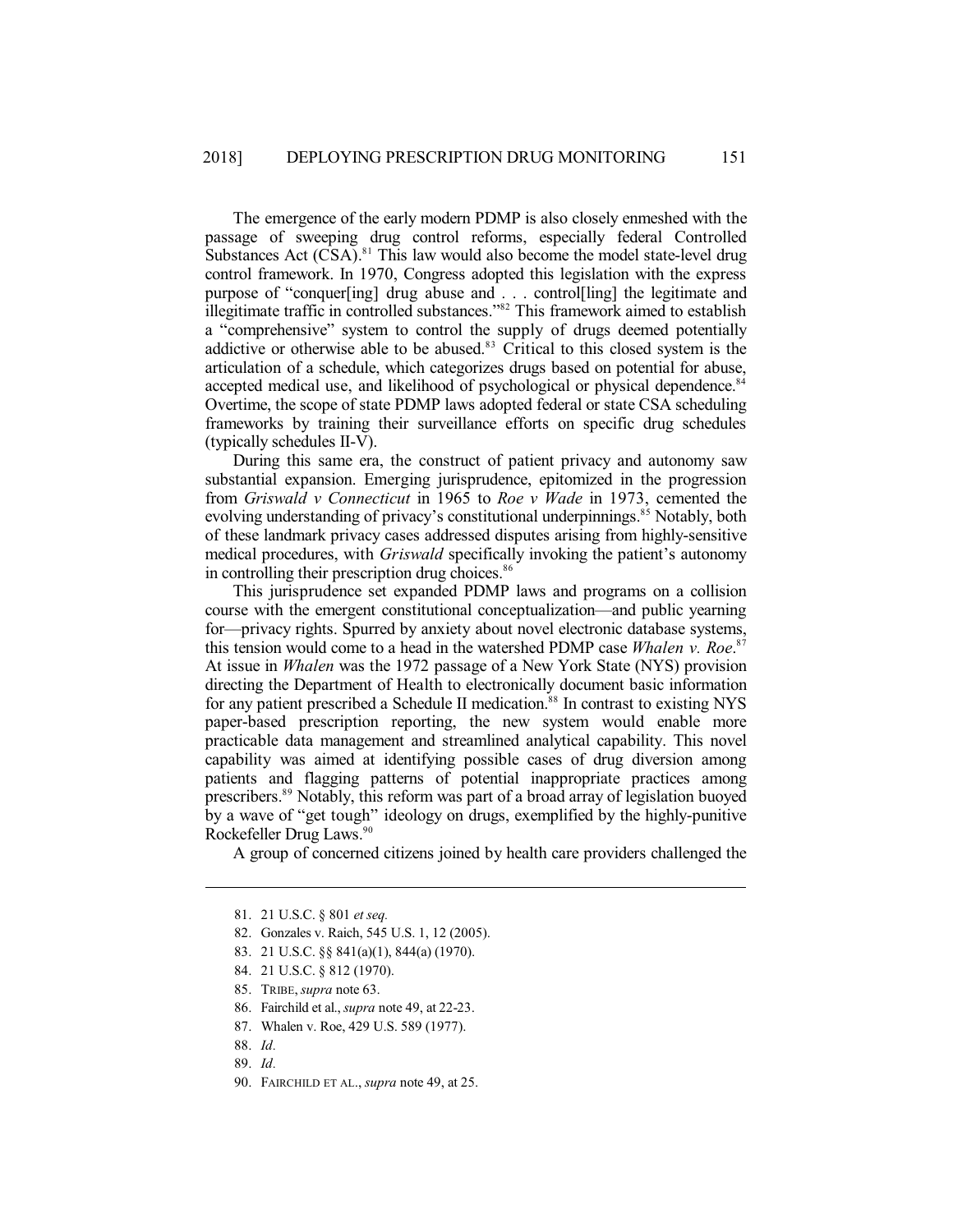law. They sought to set minor constraints to state police power to store and collate data using new computerized tools. One plaintiff—a mother—claimed she had taken her child off Ritalin to avoid him being "branded for life."<sup>91</sup> Other adult plaintiffs recounted foregoing pain medication for the fear of being "labelled an addict," especially disquieting at a time when Nixon's "public enemy Number One" rhetoric was stoking the War on Drugs.<sup>92</sup> After being initially upheld<sup>93</sup> the law was later struck down after the case was remanded on appeal.<sup>94</sup> Balancing low actual system utilization at the time of the trial with the law's potential to violate "the most sensitive physical and psychological sensibilities" of patient privacy, the court struck down the new PDMP law.<sup>95</sup>

Bucking its favorable disposition in privacy jurisprudence, the Burger Court reversed.<sup>96</sup> It deemed weighing program value against possible privacy violations a legislative, not a judicial matter. Brushing off these existential considerations, the Court opined that the state police power entitled New York State to rationally "experiment with new techniques of [drug] control."<sup>97</sup> It further rationalized that the risk of harmful data disclosure through a subpoena was too "remote" to invalidate the entire state regulatory scheme—a scheme, it pointed out, analogous to two other states and any number of existing New York State patient reporting mechanisms.<sup>98</sup>

By articulating that "privacy" has multiple meanings, and that case law relating to autonomy in decision making did not apply to all matters of confidentiality,<sup>99</sup> *Whalen* demarcated the limits of privacy-based objections to government surveillance in modern jurisprudence. Its broad recognition of state police power to collect and store large amounts of information formed the basis for controversial surveillance programs in the intervening decades.<sup>100</sup> In rejecting to implicate surveillance program utility and impact, the Court left the design and configuration of these surveillance programs generally (and PDMPs in particular) a difficult target for legal challenge. In the context of the ideological discourse that captivated legislatures during the dawn of the War on Drugs, this implicit endorsement set the stage for the later expansion and intensification of PDMPs in the context of the overdose crisis.

- 93. *Id.*
- 94. *Id.*
- 95. *Id.*
- 96. *Id.*
- 97. Whalen v. Roe, 429 U.S. 589, 598 (1977).
- 98. *Id.* at 601-02.
- 99. *Id.* at 599-602.

100. *See* FAIRCHILD ET AL., *supra* note 49 (describing the impact of *Whalen* and how upholding this public health surveillance as constitutional laid the groundwork for more extensive surveillance programs in later years), and at 246-50 (describing the social and political pressure following September 11, 2001 to increase national public health surveillance methods in order to prepare for bioterror attacks).

<sup>91.</sup> *Id.* at 26.

<sup>92.</sup> *Id.*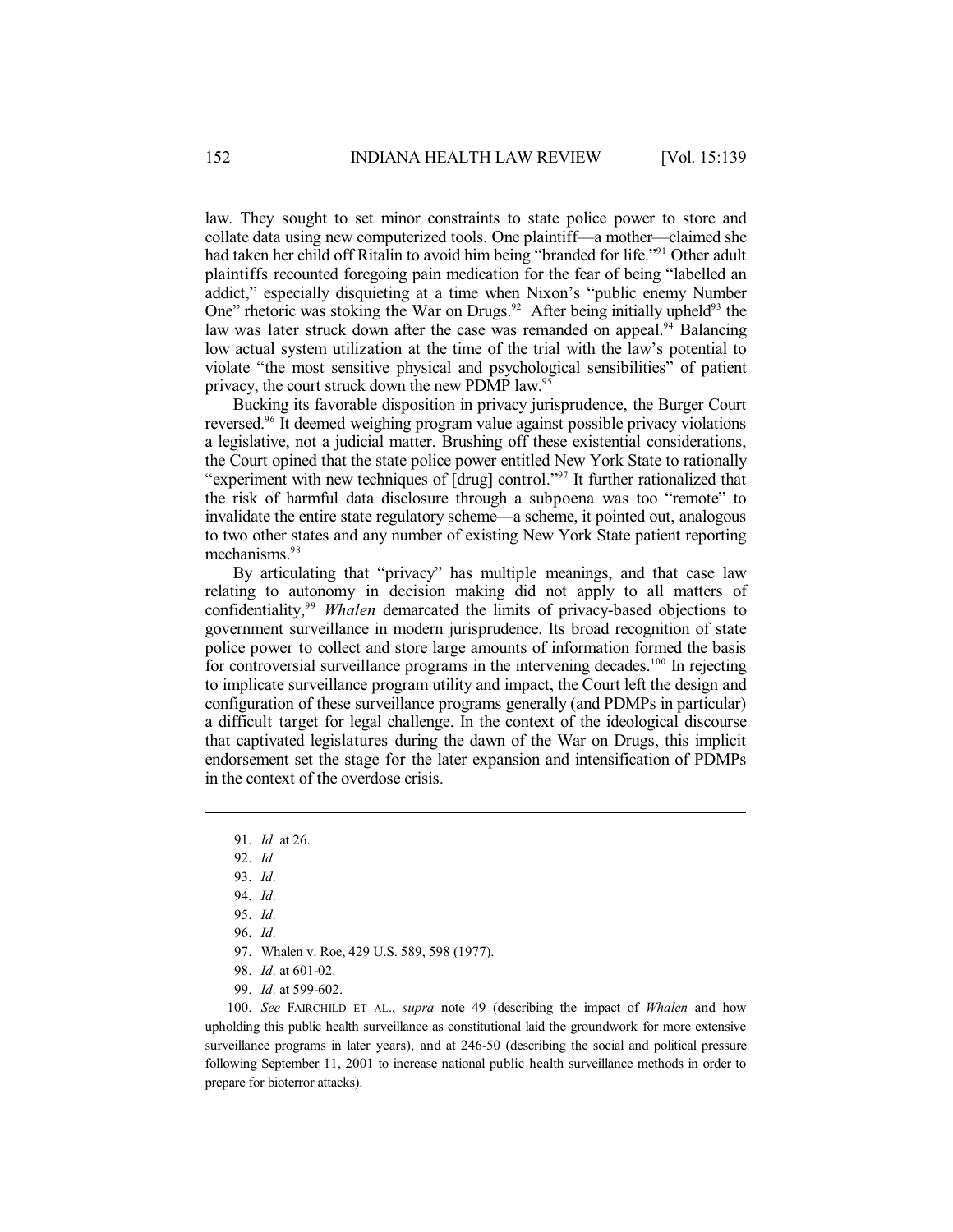#### III. PDMPS IN THE AGE OF THE OVERDOSE CRISIS

Starting in around 2000, the US began to see steep increases in drug-related deaths, many involving opioid analgesics along with other depressants like benzodiazepines and alcohol.<sup>101</sup> This has evolved into one of most devastating public health crises in its recent history. After rising at around 10% per year between 1999 and 2006, the overdose rate precipitously accelerated to 18% between 2014 and 2016. Over 64,000 Americans were killed by drug overdose in 2016—an unprecedented increase of more than 300% since the turn of the century.<sup>102</sup> The death rate specifically attributable to synthetic drugs like fentanyl shockingly doubled just within a one-year period, from 2015 to 2016.

The grim toll of overdose-related death and disability is propelled primarily by opioids. A drug family that includes both prescription analgesics and street drugs like heroin, opioids contribute to an average of well over 100 Americans fatalities *every day*. The human toll of this crisis has impacted countless families,<sup>103</sup> communities, and businesses; its financial costs already number in tens—perhaps hundreds—of billions per year.<sup>104</sup> In order to understand this crisis, it is first useful to provide an overview of its key elements and evolution.

## *A. Opioid Overdose, Defined*

Opioids kill by depressing the individual's central nervous system, which in turn slows respiration.<sup>105</sup> This process can take up to 90 minutes or longer.<sup>106</sup> In lay discourse, overdose is often conflated with opioid addiction. A small but significant (up to  $8\%$ )<sup>107</sup> prescription drug users develop substance use disorder

<sup>101.</sup> See Dasgupta et al., *supra* note 6.

<sup>102.</sup> Overdose Death Rates, NAT'L INST. ON DRUG ABUSE (Sept. 2017), https://www. drugabuse.gov/related-topics/trends-statistics/overdose-death-rates [https://perma.cc/N7R3-FX95].

<sup>103.</sup> In a recent poll, 56% of respondents, across all demographics, reported a personal connection to someone who has abused prescription painkillers. 63% of White-identifying respondents reported a personal connection, a rate higher than any other racial group. *Most Americans Report a Personal Connection to Those Who Have Abused Prescription Painkillers; Whites More Likely To Be Affected Than Blacks or Hispanics*, KAISER FAMILY FOUND. (Nov. 24, 2015), https://www.kff.org/health-reform/press-release/most-americans-report-a-personalconnection-to-those-who-have-abused-prescription-painkillers-whites-more-likely-to-be-affectedthan-blacks-or-hispanics/ [http://perma.cc/M82E-85DC].

<sup>104.</sup> Phillip O. Coffin & Sean D. Sullivan, *Cost-Effective of Distributing Naloxone to Heroin Users for Lay Overdose Reversal Variation in the Delivery of Health Care: The Stakes are High*, 158 ANNALS OF INTERNAL MED. 866 (2013).

<sup>105.</sup> Scott Burris, Leo Beletsky, Carolyn Castagna, Casey Coyle, Colin Crowe & Jennie McLaughlin, *Stopping an Invisible Epidemic: Legal Issues in the Provision of Naloxone to Prevent Opioid Overdose*, 1 DREXEL L. REV. 273, 274-76 (2009).

<sup>106.</sup> *Id.*

<sup>107.</sup> Mark J. Edlund et al., *The Role of Opioid Prescription in Incident Opioid Abuse and Dependence among Individuals with Chronic Noncancer Pain: The Role of Opioid Prescription,*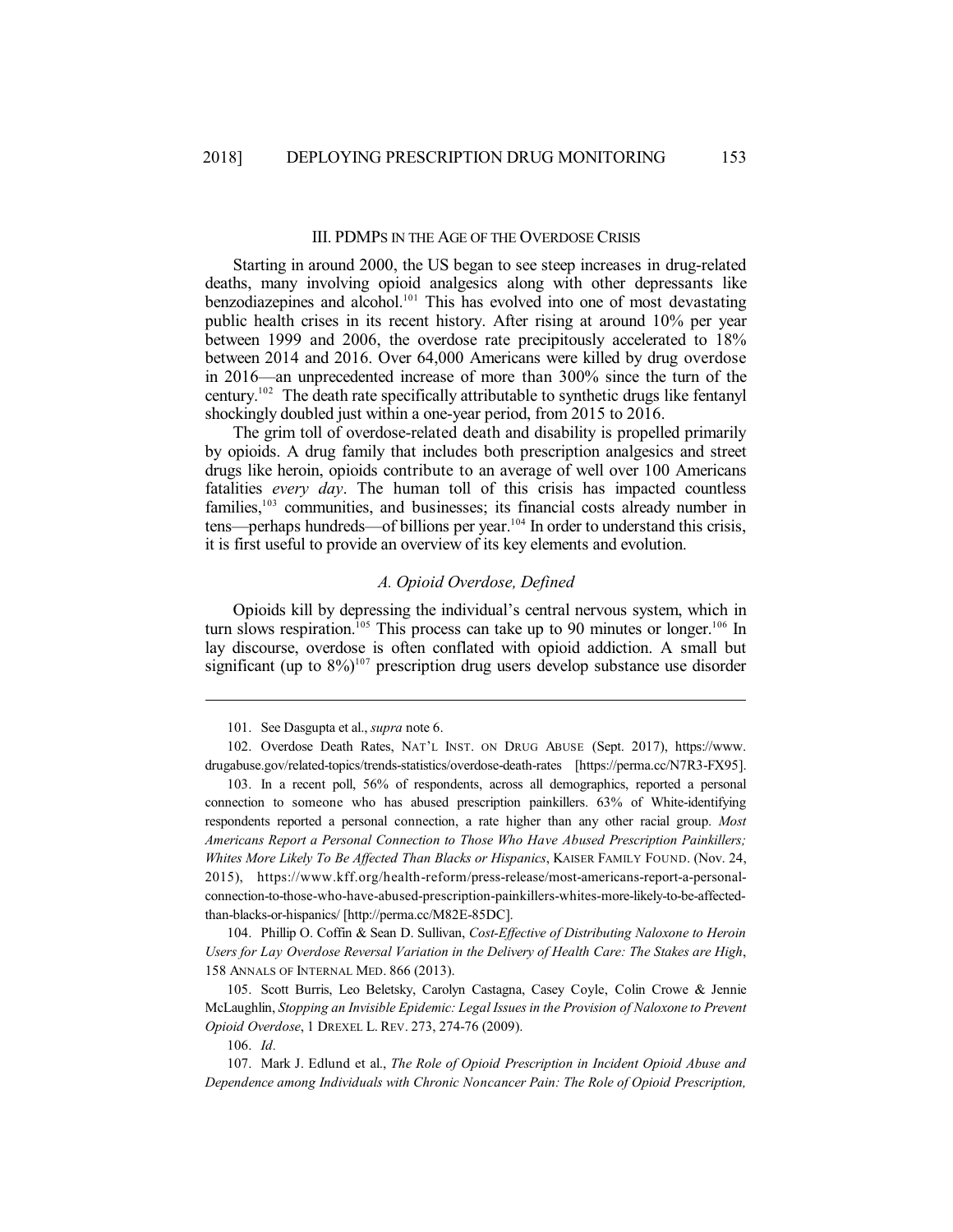(as "addiction" is referred to in clinical discourse), 108 translating to increasing prevalence of risky non-medical use, such as snorting or injecting crushed pills. Ultimately, it is not possible to ascertain what proportion of overdose victims would have met the diagnosis of severe substance use disorder. What we do know is that addiction is not the sole risk factor for a fatal overdose. Polydrug use, especially the kind of mixing of opioids with other depressants like benzodiazepines, vastly increases overdose risk; doubling with every illicit drug consumed in combination with opioids.<sup>109</sup>

Another critical driver of risk for overdose is resuming drug use after periods of voluntary or forced abstinence.<sup>110</sup> Such abstinence could result from drug "detoxification" or other treatment, incarceration, or other factors. Upon resuming drug use, individuals' overdose risk skyrockets because of loss of tolerance to the drug; when an individual consumes a dose similar to what they had used prior to incarceration, the loss of tolerance can render that dose fatal.<sup>111</sup> In the case of incarceration, during the first month of re-entry, ex-prisoners' risk of overdose is magnitudes higher than the background rate.<sup>112</sup> The opioid antidote naloxone reverses the respiratory depression, reviving the victims regardless of setting.<sup>113</sup> Naloxone is a prescription medication, although states have adopted legal strategies to facilitate its lay distribution amidst calls to make this drug available over the counter. 114

108. *See* DIAGNOSTIC & STAT. MANUAL OF MENTAL DISORDERS (DSM-5) (2015).

109. WORLD HEALTH ORG., PREVENTION OF ACUTE DRUG-RELATED MORTALITY IN PRISON POPULATIONS DURING THE IMMEDIATE POST-RELEASE PERIOD 10 (2010).

110. Ingrid A. Binswanger et al.*, Release From Prison—A High Risk of Death for Former Inmates*, 356 NEW ENG.J. MED. 157, 160-61 (2007). Among Washington State prisoners, overdose mortality risk was elevated twelve-fold compared to similar demographic groups within the general population; *see also* P.B. Christensen et al., *Mortality Among Danish Drug Users Released From Prison*, 2 INT'L J. PRISONER HEALTH 13, 13-19 (2006); Michael Farrell&John Marsden, *Acute Risk of Drug-Related Death Among Newly Released Prisoners in England and Wales*, 103 ADDICTION 251, 252-54 (2007).

111. Edle Ravndal & Ellen J. Amundsen, *Mortality among drug users after discharge from inpatient treatment: An 8-year prospective study*, 108 DRUG & ALCOHOL DEPENDENCE 65 (2010).

112. Binswanger et al.*, supra* note 110, at 157, 160-61; *See also* MASS. DEP'T OF PUB. HEALTH,AN ASSESSMENT OFOPIOID-RELATED DEATHS INMASSACHUSETTS (2013–2014)38 (Sept. 2016), http://www.mass.gov/eohhs/docs/dph/stop-addiction/dph-legislative-report-chapter-55 opioid-overdose-study-9-15-2016.pdf [https://perma.cc/96W3-NH3A] (estimating postincarceration risk at 650 times the background rate).

113. Leo Beletsky, Josiah D. Rich & Alex Y. Walley, *Prevention of Fatal Opioid Overdose*, 308 JAMA 1863 (2012).

114. *Id.* at Table 1. *See also* Leo Beletsky, *The Benefits and Potential Drawbacks in the Approval of EVZIO for Reversal of Opioid Overdose*, 48 AM.J. PREVENTATIVE MED. 357, 357-59

<sup>30</sup> CLINICAL J. PAIN 557 (2014) (finding the rate of substance use disorder among pain patients on high dose opioids is roughly 6%); Nora D. Volkow & A. Thomas McLellan, 374 NEW ENG. J. MED. 1253 (2016) (underscoring the need for some patients to remain on opioids, citing fewer than 8% of pain patients develop substance use disorder).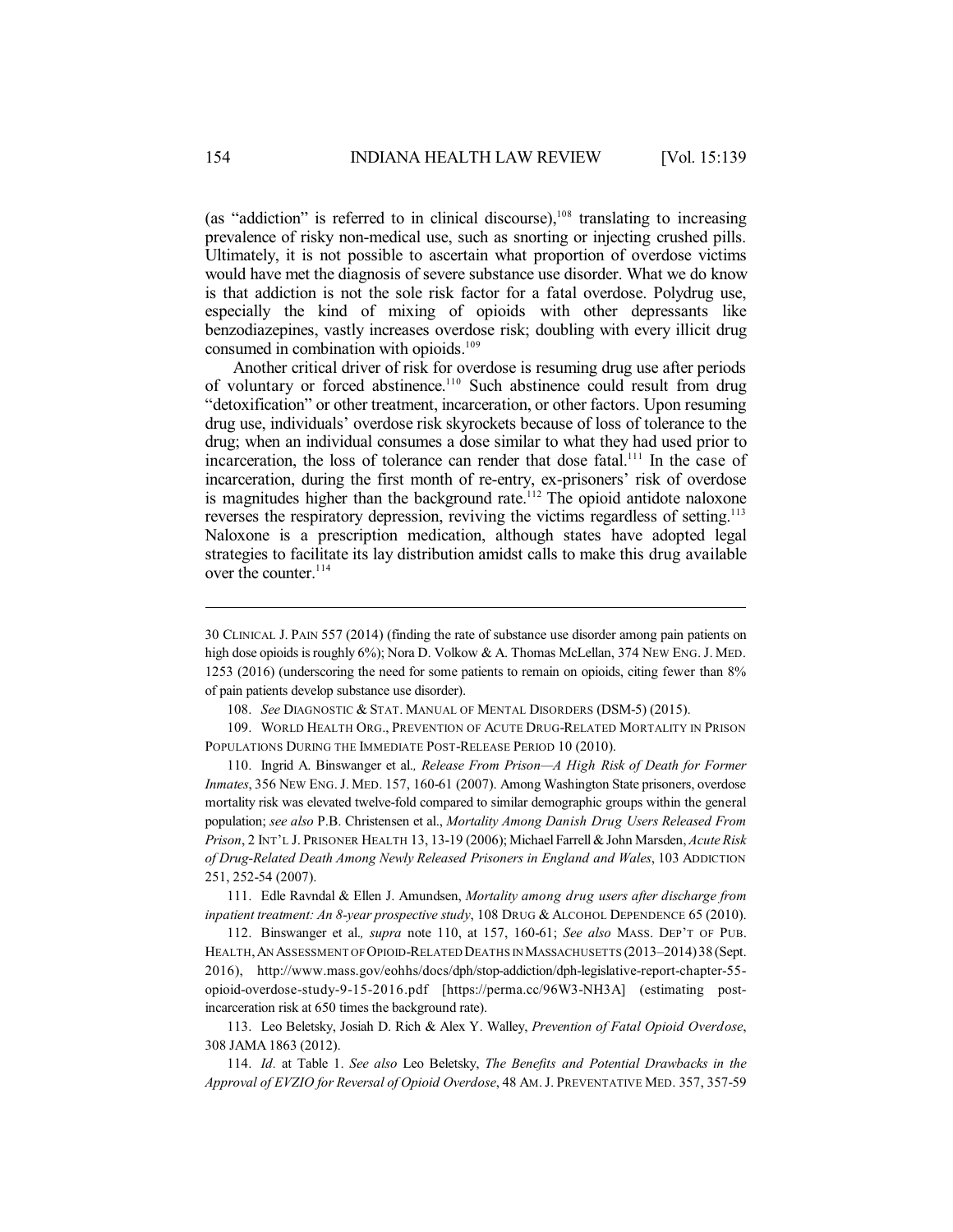## *B. The Ideology of Opioid Response: Focus on the Drug Supply as the Vector*

For decades, opioid overdose had been endemic in urban communities of color, pockets of deep poverty in Appalachia, and other limited settings.<sup>115</sup> Aside from periodic celebrity deaths and occasional spikes in fatalities among heroin users related to fluctuations in drug purity, overall prevalence of opioid overdose remained relatively constant; so did public apathy.<sup>116</sup> Stigma attached to illicit drug use and reinforced by criminal law—as well as class and racial prejudice—translated to the lack of any concerted public health response. This endemic phase of apathy would gradually come to an end as the sheer magnitude, geography and demographics—its "changing face"—would begin to attract the mainstream attention it now so consistently receives.<sup>117</sup>

The commonplace story about the current overdose crisis—both among professional and lay observers—is a narrative based on what in Public Health is referred to as the "vector model of disease." Rooted in the customary public health concern with infection control, this theory frames opioid drugs as a contagion. As with a virus, exposure to the opioid supply carries a risk of disease and even death. <sup>118</sup> Similarly, opioid fatalities have rapidly spread regionally and even internationally in a short period of time. This framing helps explain the wide popularity of the term "epidemic" to describe a crisis.

The vector model narrative proceeds as follows: towards the end of the Twentieth Century, American medicine was shocked by a series of epiphanies about the appalling societal levels of under-treated pain. This launched a wellintentioned drive to improve its management. Pain became the "fifth vital sign" and its self-assessment was introduced as a measure of consumer satisfaction, with implications for health care facilities' ratings and accreditation.<sup>119</sup> A movement towards "patient-centeredness" also catalyzed health care providers' focus on patient comfort and satisfaction.

Sensing a business opportunity, several drug makers engaged in aggressive physician detailing and other marketing to assuage concerns about the risks of

<sup>(2015).</sup>

<sup>115.</sup> Theodore J. Cicero et al., *The Changing Face of Heroin Use in the United States: A Retrospective Analysis of the Past 50 Years*, 71 JAMA PSYCHIATRY 821 (2014).

<sup>116.</sup> *See* Burris et al., *supra* note 105, at 273-75 (discussing the relative apathy of the general public towards opioid overdose, despite the relative frequency in deaths of celebrities struggling with heroin use).

<sup>117.</sup> Julie Netherland & Helena B. Hansen, *The War on Drugs That Wasn't: Wasted Whiteness, "Dirty Doctors," and Race in Media Coverage of Prescription Opioid Misuse*, 40 CULTURE, MED., & PSYCHIATRY 664 (2016); Theodore J. Cicero et al., *supra* note 115.

<sup>118.</sup> *See generally* Dasgupta et al., *supra* note 6 (interrogating the application of the vector model to the overdose crisis).

<sup>119.</sup> Jane C. Ballantyne & Mark D. Sullivan, *Intensity of Chronic Pain—The Wrong Metric?*, 373 NEW ENG. J. MED. 2098 (2015).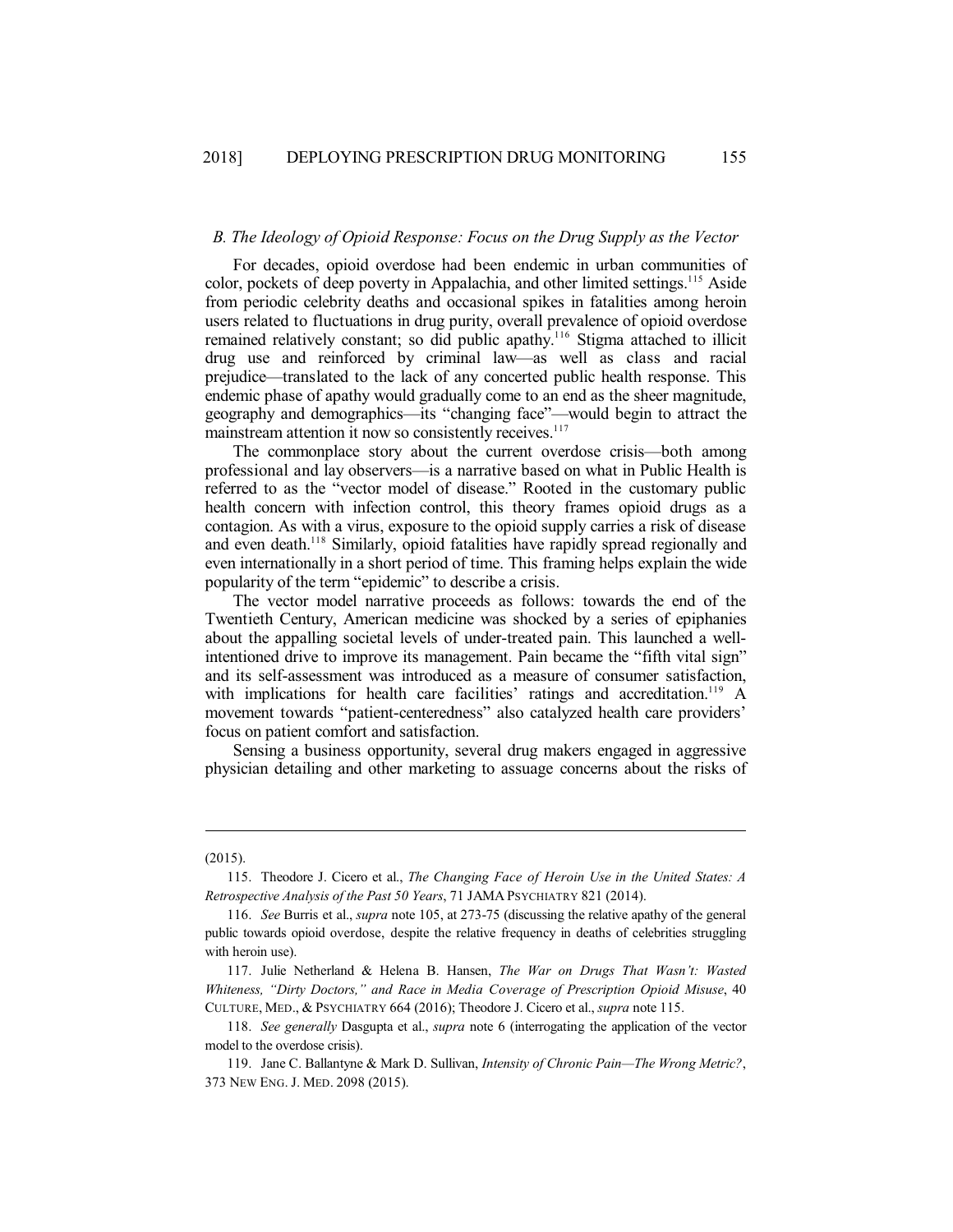dependence, addiction, and overdose inherent to opioid therapy.<sup>120</sup> This included the creation of astro-turf "patient rights" groups that would use legitimate gaps in patient care to advance the agenda of the pharmaceutical industry. Some of these initiatives intentionally misled prescribers about risks by asserting, without much evidence, that new product formulations successfully minimized adverse side effects in treatment of chronic pain. 121

These developments drove a rapid expansion in the availability of opioid analgesics. Prescribers readily relied on these medications to treat all kinds of pain, including acute, chronic, and palliative indications. Prescriptions were often made for medication courses that were substantially longer than necessary—epitomized in the narratives featuring high school athletes receiving a thirty-day OxyContin supply for a sprained ankle.<sup>122</sup> In addition to those acting in good faith, a small proportion of providers established "pill mills," which issued opioid prescriptions with inadequate regard for the patients' actual medical need. As a result, the rate of opioid analgesic consumption more than tripled between 1999 and 2006<sup>123</sup> but leveled off and started to decline after 2011-2012.<sup>124</sup>

With steep increases in exposure to these powerful depressants, the number of Americans experiencing accidental opioid poisonings began to grow. <sup>125</sup> This has been attributed to the inherent habit-forming properties of these drugs and to the poor understanding of how to properly balance appropriate pain care with the risk of addiction and overdose. Ultimately, the rising popularity of opioid analgesics was closely trailed by an upward curve in opioid overdose fatalities.<sup>126</sup>

120. Francis B. Palumbo & C. Daniel Mullins, *The Development of Direct-to-Consumer Prescription Drug Advertising Regulation*, FOOD & DRUG L. J. 423 (2002).

121. Ironically, the same pitch was used to market heroin when it was first formulated by Bayer Laboratories as a less addictive form of morphine.

122. L. Jon Wertheim & Ken Rodriguez, *How Painkillers Are Turning Young Athletes Into Heroin Addicts*, SPORTS ILLUSTRATED (June 18, 2015), https://www.si.com/moresports/2015/06/18/special-report-painkillers-young-athletes-heroin-addicts [http://perma.cc/BC4J-XB3W]; Kenneth Craig & Polly Leider, *The surprising path from student athlete to heroin addict*, CBS NEWS (Mar. 2, 2016, 5:30 PM), https://www.cbsnews.com/news/student-athletes-on-painkillers-at-risk-for-heroin-addiction/ [https://perma.cc/82EC-VSUK].

123. Li-HuiChen et al., *Rates of Deaths from Drug Poisoning † and Drug Poisoning Involving Opioid Analgesics § —United States,1999–2013*,MORBIDITY &MORTALITY WEEKLY REPORT (Jan. 16, 2015), https://www.cdc.gov/mmwr/preview/mmwrhtml/mm6401a10.htm [https://perma.cc/3CCL-G9A5]

124. *Id. See also* Gery P. Guy Jr. et al., *Vital Signs: Changes in Opioid Prescribing in the United States, 2006–2015*, MORBIDITY & MORTALITY WEEKLY REPORT (July 7, 2017),

https://www.cdc.gov/mmwr/volumes/66/wr/mm6626a4.htm [https://perma.cc/MM2W-SX2G]; Edmund J. Pezalla*, Secular Trends in Opioid Prescribing in the USA*, 10 J. PAIN RES. 383 (2017).

125. Hedegaard et al., *supra* note 1.

<sup>126.</sup> Li-Hui Chen et al., *Drug-poisoning Deaths Involving Opioid Analgesics: United States, 1999–2011*, NAT'L CTR. HEALTH STATS DATA BRIEF NO. 166 (Sept. 2014) http://europepmc.org/ abstract/med/25228059 [https://perma.cc/56JG-2V4P].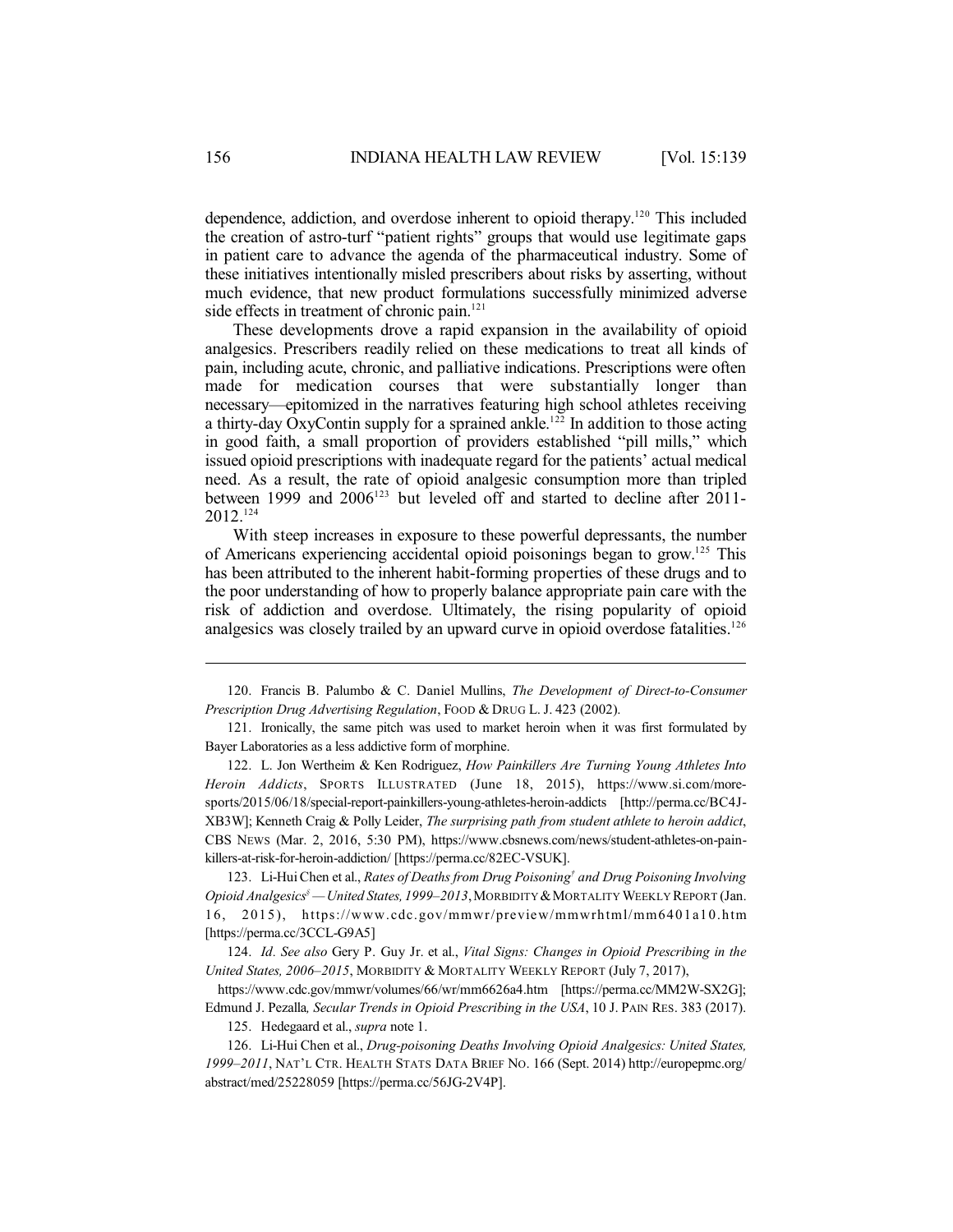Around 2010, the second phase of the crisis began to take shape. After remaining stable for years, overdose deaths involving heroin spiked rapidly, tripling between 2010 and 2015.<sup>127</sup> The "vector model" associates this shift with rising rates of addiction among those taking opioid medications; once the users were exposed and seeking an ever-elusive high, prescription opioids would then act as a "gateway" to black market drugs, based on their ubiquitous availability and lower price relative to diverted prescription medications. This narrative is encapsulated in the often-cited statistic that "4 out of 5 new heroin users started with prescription drugs.<sup>128</sup>

Starting in 2014, the crisis spiraled into its third phase. Black market drugs—including heroin and counterfeit pills—became increasingly adulterated with illicitly-manufactured synthetic opioids, mainly fentanyl analogues.<sup>129</sup> These substances can be clandestinely synthesized cheaply and with relative ease by anyone with the requisite knowledge of—and access to—chemical laboratory equipment. In the span of a single year, from 2014 to 2015, U.S. deaths attributed to fentanyl analogues spiked by over 72% to almost 10,000.<sup>130</sup> In an increasing number of locales, these clandestinely-manufactured synthetics now constitute the primary drivers of fatal opioid poisoning. 131

Under the vector model, the fault for this uncontained crisis falls principally—and almost exclusively—on the substances and their distributors. Were it not for the unenlightened or unscrupulous behavior by health care providers and drug companies, this line of logic suggests we would not be in the situation we are in today. This logic certainly applies to contaminated food products.<sup>132</sup> However, aside from their habit-forming properties, opioids provide, powerful relief to sufferers of physical and emotional pain—which is the reason they have remained a critical healing tool for centuries.<sup>133</sup> Even a cursory

128. *Heroin*, NAT'L INST. ON DRUG ABUSE (July 2017), https://www.drugabuse.gov/ publications/drugfacts/heroin [https://perma.cc/5JMF-AZWC].

129. Sheila Kaplan, *C.D.C. Reports a Record Jump in Drug Overdose Deaths Last Year*, N.Y. TIMES (Nov. 3, 2017) https://www.nytimes.com/2017/11/03/health/deaths-drug-overdosecdc.html?\_r=0 [https://perma.cc/GJW2-37JR].

130. Rudd, *supra* note 127. Some of this increase may have been caused by broader awareness and better surveillance of the problem.

131. MASS.DEP'T OF PUB.HEALTH,*supra* note 112. *See also* DENISE PAONE,UNINTENTIONAL DRUG POISONING (OVERDOSE) DEATHS INVOLVING HEROIN AND/OR FENTANYL IN NEW YORK CITY, 2000-2015 (2016).

132. *Multistate Outbreak of Listeriosis Linked to Soft Raw Milk Cheese Made by Vulto Creamery (Final Update)*, CTRS. FOR DISEASE CONTROL & PREVENTION (May 3, 2017, 1:30 PM), https://www.cdc.gov/listeria/outbreaks/soft-cheese-03-17/index.html [https://perma.cc/H7D4- QHTN].

133. *Id.*

<sup>127.</sup> Rose A. Rudd et al., *Increases in Drug and Opioid-Involved Overdose Deaths–United States, 2010-2015*, MORBIDITY & MORTALITY WEEKLY REPORT (Dec 30, 2016), https://www.cdc. gov/mmwr/volumes/65/wr/mm655051e1.htm?mbid=synd\_yahoohealth&s\_cid=mm655051e1\_w [https://perma.cc/AQ4T-YAAT].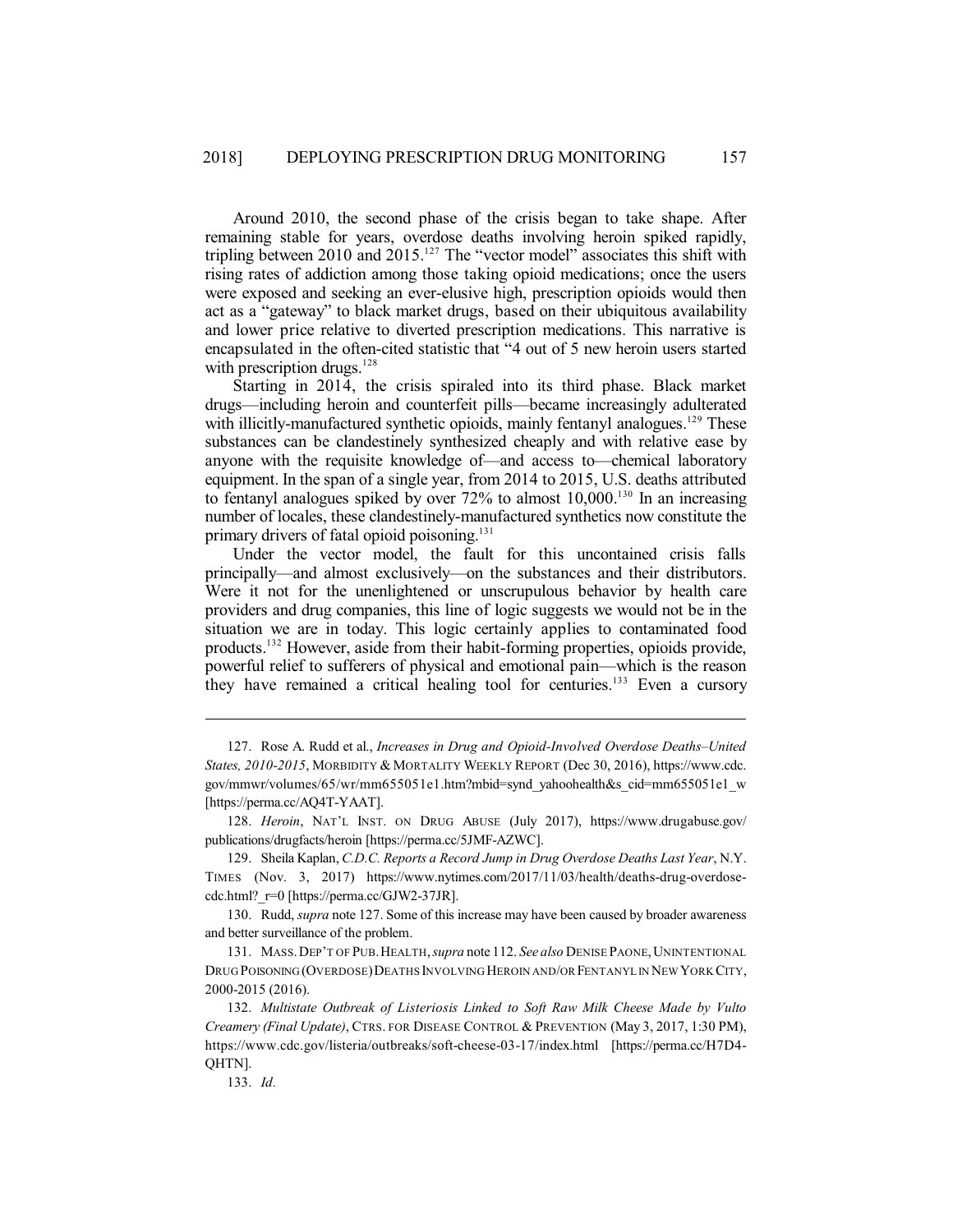examination of the demographic, epidemiological and economic evidence limits the explanatory power of the vector model as it applies to the overdose crisis.

# *C. The Social Determinants Critique*

Although it is a common refrain to say that the overdose crisis cuts across geographic and demographic fault lines, not all racial and economic groups have been uniformly affected. Areas and groups characterized by poverty, concentrated disadvantage, and poor economic opportunity have been noted to be at much higher risk.<sup>134</sup> These statistics readily point to more fundamental underlying causes of the crisis.

Modern Public Health embraces economic, social, and other "structural" factors as "social determinants" of health.<sup>135</sup> Central to the social determinants framework is the recognition of wide disparities in health.<sup>136</sup> Although some differences in health outcomes may be due to biological factors (for example, life expectancy differences between the sexes), observed differences in disease prevalence and life expectancy based on racial, class, geographical and other arbitrary characteristics vividly demonstrate the influence of structural factors.<sup>137</sup> In addition to clear links between poor health and low economic attainment, inequality in-and-of-itself appears to play a role in generating stress, substance misuse, and other disease-causing processes.<sup>138</sup>

A deeper exploration of the relationship between structural determinants, pain, addiction, and overdose has been covered elsewhere<sup>139</sup> and is beyond the scope of this paper. What is critical to the discussion of the role of PDMPs in the response to the current crisis is that there is ample evidence pointing to the importance of social, economic, health care systems, and other factors as the drivers of drug use and overdose.<sup>140</sup> So, while the expansion in the availability of prescription analgesics certainly played a role in facilitating this crisis, an exclusive focus on that expansion misses its underlying root causes.

An emerging domain of demographic research into "diseases of despair" helps to better understand the broader phenomena that precipitated the current overdose emergency. Coined by Princeton economists Anne Case and Angus Deaton, this term refers to the interconnected trends in fatal drug overdose, alcohol-related disease, and suicide. Since 1999, age-specific mortality attributed

<sup>134.</sup> See *infra* notes 139-40 and accompanying text.

<sup>135.</sup> See PARMET, *supra* note 21.

<sup>136.</sup> *Id*. at 53-54; *see also* Katherine Unger Davis, *Racial Disparities in Childhood Obesity: Causes, Consequences, and Solutions*, 14 U. PA. J. L. & SOC. CHANGE 313, 333 (2011).

<sup>137.</sup> David S. Jones et al., *The Burden of Disease and the Changing Task of Medicine*, 366 NEW ENG. J. MED. 2336 (2012).

<sup>138.</sup> Rick Mayes & Thomas R. Oliver, *Chronic Disease and the Shifting Focus of Public Health: Is Prevention Still a Political Lightweight?*, 37 J. HEALTH POL., POL'Y,&LAW 181 (2012).

<sup>139.</sup> JOHANN HARI,CHASING THE SCREAM:THE FIRST AND LAST DAYS OF THE WAR ON DRUGS (Bloomsbury 2015).

<sup>140.</sup> *See* Dasgupta et al., *supra* note 6.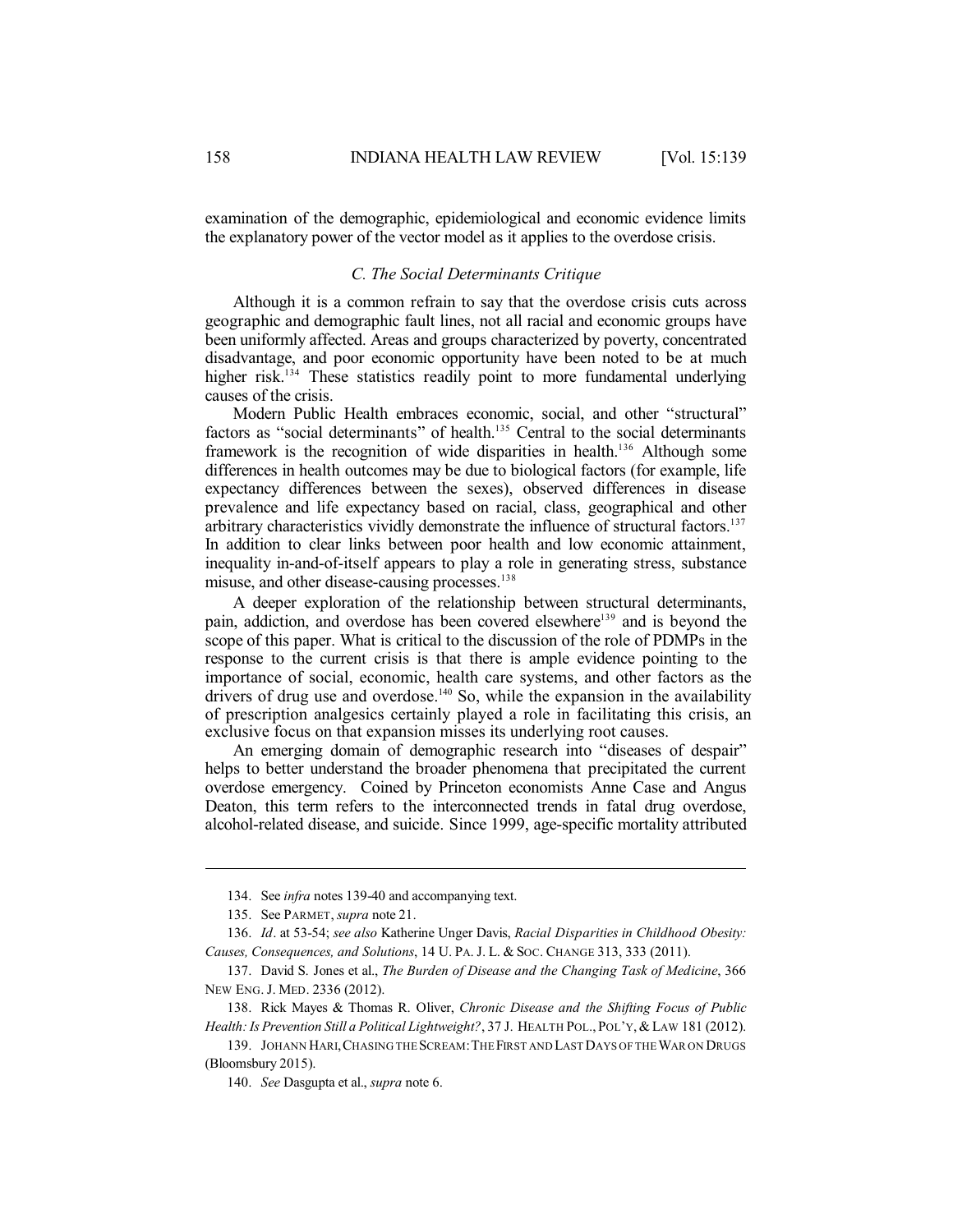to "diseases of despair" has seen an "extraordinary" and "unanticipated" rise previously rarely seen in times of peace.<sup>141</sup> Based substantially on these three causes of death, middle-aged white Americans without a bachelor's degree now have a lower life expectancy than their parents.<sup>142</sup> The "reversal of fortunes"<sup>143</sup> in life expectancy originally identified in underserved counties of Appalachia and the Southwest in the first decade of the 21st Century now characterizes the overall demographic trend for the United States.<sup>144</sup>

Alcohol-related liver disease and—to a substantial degree—suicide are not directly attributable to the risks posed by opioid "overprescribing." Alarming trends in those realms challenge the centrality of opioid supply as the root cause of the overdose crisis.<sup>145</sup> Case and Deaton attribute these unprecedented demographic shifts to deterioration in economic and social factors, linked primarily to the stagnation in real wages, decline in economic opportunity, and the economic shocks following the 2008 financial crisis.<sup>146</sup> Ultimately, they argue, these drastic demographic shifts are linked to cumulative deprivation following a long-term process of decline. This has culminated in the loss of hope for a better future that has hit white working-class Americans especially hard. Austerity politics have accelerated these trends.<sup>147</sup> In a wave of political

143. Ezzati et al., *supra* note 142 (stating that ultimately, disparities are responsible for reversing overall life expectancy gains made in the last century).

144. Case & Deaton, *supra* note 141, at 12 ("The epidemic spread from the southwest, where it was centered in 2000, first to Appalachia, Florida and the west coast by the mid-2000s, and is now country-wide.").

145. Anne Case & Angus Deaton, *Rising morbidity and mortality in midlife among white non-Hispanic Americans in the 21st century*, 112 PROC.NAT'L ACAD. OF SCI. OF THE U.S. 15078 (2015), http://www.pnas.org/content/112/49/15078.full [https://perma.cc/8P2X-88RE].

146. *See id.* This paper has not been peer reviewed, but it fits with a broader literature on "reversal of fortunes" for large swaths of US population in terms of health outcomes tied to economic and other factors.

147. Arne Ruckert & Ronald Labonté, *Health inequalities in the age of austerity: The need for social protections policies*, 187 SOC. SCI. & MED. 306 (Aug. 2017) (arguing that paradoxically, divestment and dismantling of the social safety net has rendered governments on all levels illequipped to provide meaningful and effective protection from major community threats. Regulated industries have seized on this opportunity to advance policies based on laissez-faire economic principles. Ironically, the downward spiral in investment and regulation has fueled libertarian movements like the Tea Party. In the U.S., this has culminated with the surprise victory of Trump

<sup>141.</sup> Anne Case & Angus Deaton, *Mortality and morbidity in the 21st century*, BROOKINGS PANEL ON ECON. ACTIVITY CONFERENCE 8 (Mar. 17, 2017), https://www.brookings.edu/wpcontent/uploads/2017/03/6\_casedeaton.pdf [https://perma.cc/Z3F4-XRQA].

<sup>142.</sup> *Id*. *See also* Majid Ezzati et al., *The Reversal of Fortunes: Trends in County Mortality and Cross-County Mortality Disparities in the United States*, PLOSMEDICINE (April 22, 2008) http://journals.plos.org/plosmedicine/article?id=10.1371/journal.pmed.0050066 [https://perma.cc/V8WK-93WB] (noting that mortality rates of whites with no more than a high school degree, which were around 30% lower than mortality rates of blacks in 1999, grew to be 30% higher than blacks by 2015).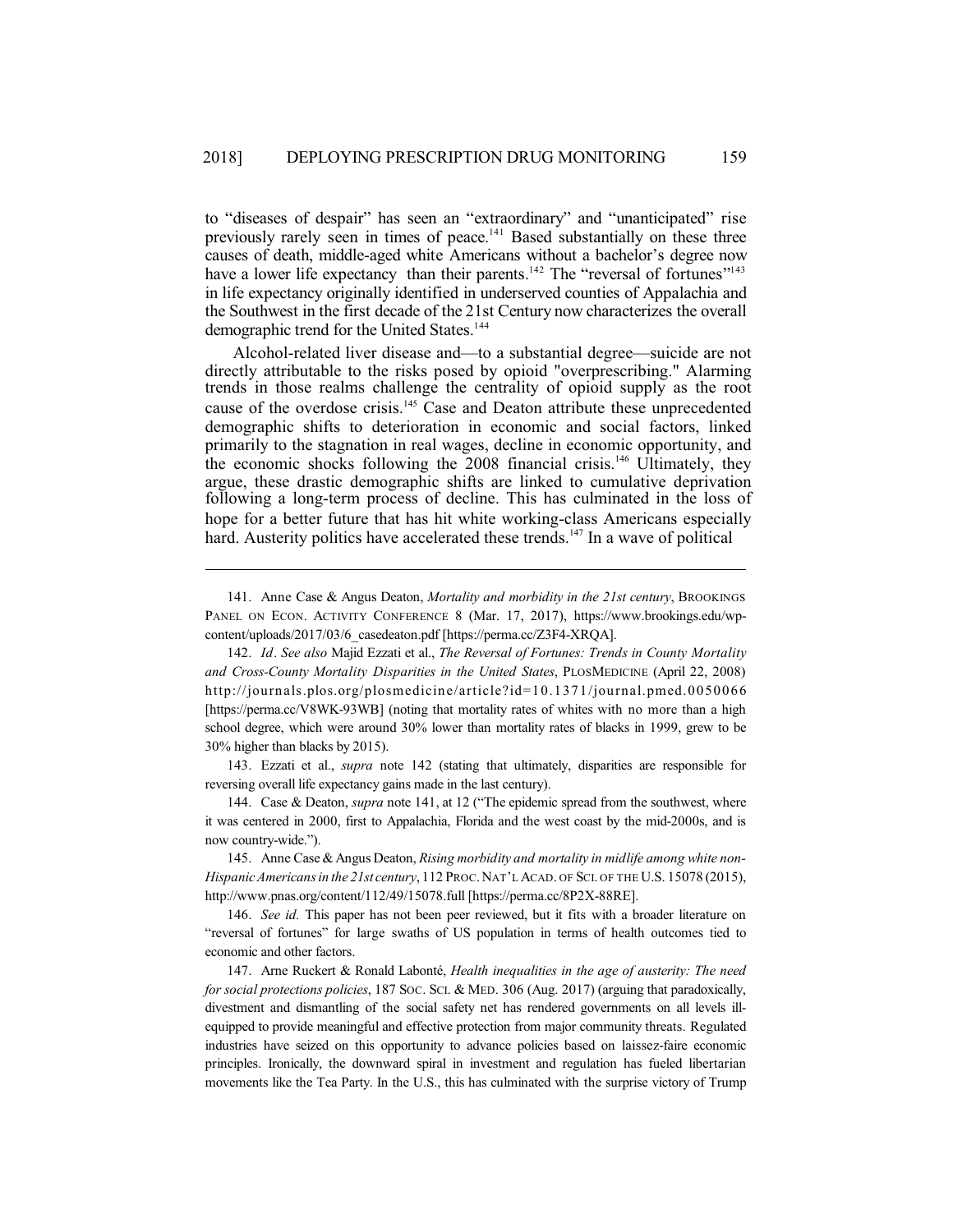pressure to cut costs, governments on all levels of the U.S. federalist structure have failed to invest in prevention, basic services, and economic resilience.<sup>148</sup> They have also failed to address deep structural issues that have fueled the crisis, eroding perceived utility of collective responses to societal challenges. Paradoxically, this frustration propelled to victory politicians espousing increasingly more austere policies.<sup>149</sup> In view of the broader uncertainty, declining opportunity, and other societal stressors, opioids are singular in their ability to provide fast, effective, and relatively cheap analgesia, be it from physical and psychological trauma. If we recast "pain" as inclusive of economic stress, social isolation, and other structural trends, the role of opioids as symptomatic of neglected societal problems begins to come into focus.<sup>150</sup>

Other, more proximal structural contributors to the opioid crisis are also clearly important. This includes the architecture and function of the health care system. Far beyond merely acting as a potential source of harmful exposure to opioid drugs, health care can have a protective effect against precursors to opioid misuse and overdose; this includes provision of effective and accessible pain care, mental health care, and risk-reduction interventions for individuals with substance use disorder. 151

Yet, the U.S. health care system and its providers are unprepared to meet many of these challenges. Utilization of psychoactive medications other than opioids--including benzodiazepines--has literally skyrocketed in the last two decades, underscoring over-reliance on risky pharmacotherapy to address complex psychosocial challenges.<sup>152</sup> Limited physician understanding of substance use disorder is well-documented: very few providers receive adequate training in this realm (although this may be changing).<sup>153</sup> Substance use screening and other risk reduction interventions are not systematic and may be disincentivized by insurance architecture, lack of enforcement of legal mandates such as mental health and substance use coverage parity, and other financial

and handing Republican control of all three branches of the federal government, along with the overwhelming majority of governorships and state legislatures).

<sup>148.</sup> *Id*. *See also* DAVID STUCKLER &SANJAY BASU,THE BODY ECONOMIC:WHY AUSTERITY KILLS (Basic Books 2013).

<sup>149.</sup> *Id.*

<sup>150.</sup> See Dasgupta et al., *supra* note 6, at 184-85.

<sup>151.</sup> Sarah Bowman et al., *Reducing the Health Consequences of Opioid Addiction in Primary Care*, 126 AM. J. MED. 565 (2013).

<sup>152.</sup> Maia Szalavitz, *The Mystery of the Terrifying Xanax Resurgence in America*, VICE NEWS (Mar. 28, 2018), https://www.vice.com/en\_us/article/paxg39/the-mystery-of-the-terrifying-xanaxresurgence-in-america [https://perma.cc/9RQ4-Y72K] (noting the eight-fold rise in benzodiazapinerelated overdose since the start of the 21st Century and the relationship to deaths of despair structural cause framework).

<sup>153.</sup> COLUM. U. NAT'L CTR. ON ADDICTION & SUBSTANCE ABUSE, MISSED OPPORTUNITY: NATIONAL SURVEY OF PRIMARY CARE PHYSICIANS AND PATIENTS ON SUBSTANCE ABUSE (Apr. 2000), http://files.eric.ed.gov/fulltext/ED452442.pdf [https://perma.cc/FW86-CAC9].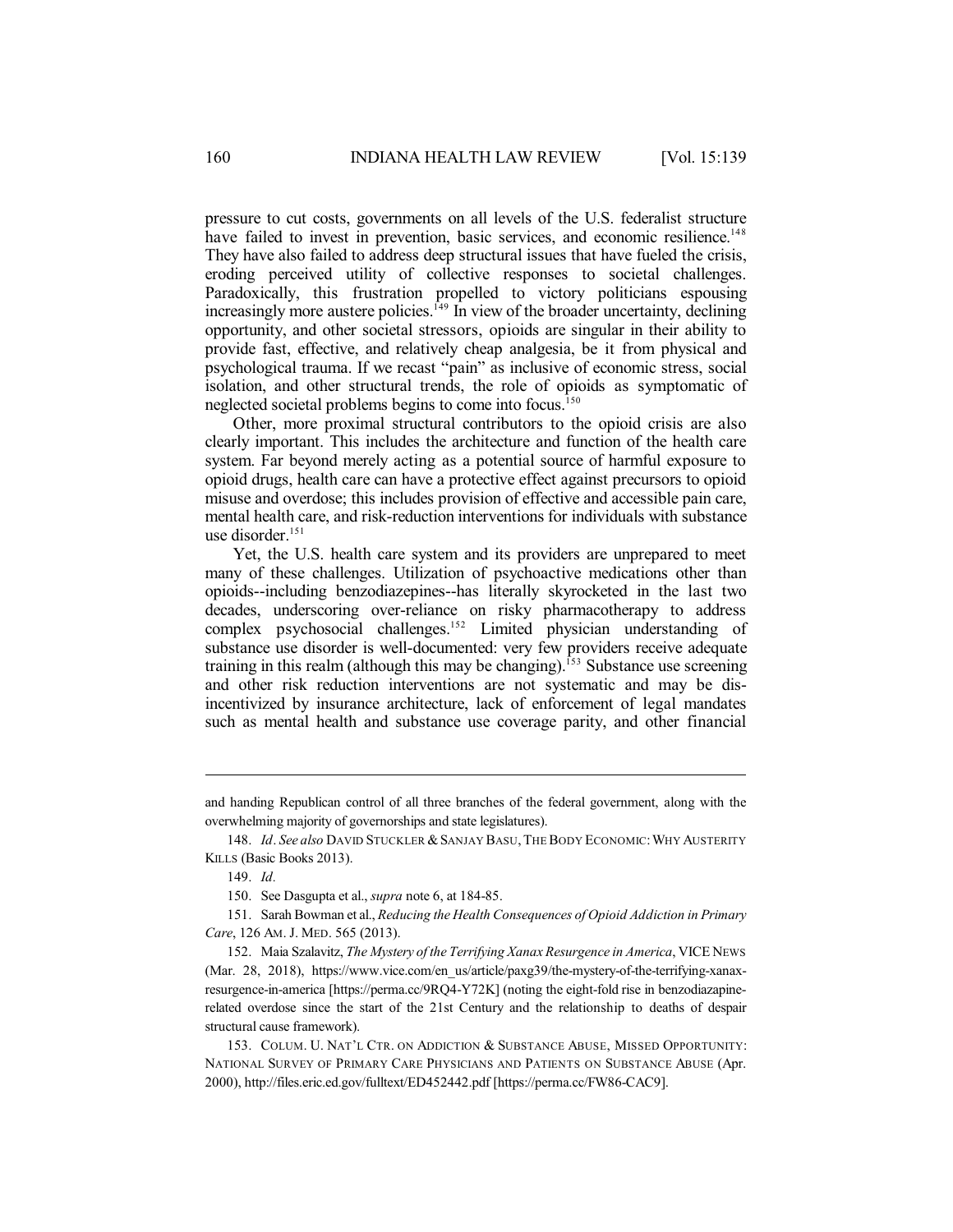pressures.<sup>154</sup> More generally, providers share general societal attitudes towards substance users as a difficult population not amenable to intervention.<sup>155</sup>

In addition, geographical barriers, inadequate health insurance coverage, and uneven distribution of medical resources may influence access to pain management services, preventative care, and substance use treatment.<sup>156</sup> Technical features like insurance pre-authorization requirements, coverage limitations, and provider compensation rates can substantially shape what care is provided, and to whom. <sup>157</sup> Gaps in care can induce self-medication (for pain, as well as for drug withdrawal symptoms) and contribute to overdose risk. For instance, nationwide, access to evidence-based substance use treatment—a critical tool in the fight against opioid overdose—is available only to an estimated onein-ten patients who require it. 158 In about one third of US states, including some of the hardest-hit jurisdictions, state Medicaid policies prohibit coverage of methadone—a lifesaving maintenance medication that can cut overdose risk by over 50%. <sup>159</sup> The extent to which these and other protective functions of health care are accessible, appropriate, affordable, and of high quality are critical determinants of opioid overdose risk.

Finally, the demand for pain relief is often a function of the individual's overall health. Consider the example of obesity. Individuals who meet the definition of obesity are much more likely to suffer from other chronic health

156. Colleen Galambos, *Health Care: Overview*, ENCYC. OF SOC. WORK (2014) http://socialwork.oxfordre.com/view/10.1093/acrefore/9780199975839.001.0001/acrefore-9780199975839-e-549 [https://perma.cc/33MX-FHF4].

157. Zachary Siegel, *We Know How to Treat Opioid Addiction*, SLATE (Nov. 30, 2016, 9:17 AM), http://www.slate.com/articles/health and science/medical examiner/2016/11/ we do not use an evidence backed method for treating heroin addiction.html [https://perma.cc/BZ2J-KZTC] (arguing that pre-authorization and other bureaucratic obstacles causes a lack of access to lifesaving drugs like methadone and buprenorphine).

158. DEP'T OF HEALTH & HUMAN SERVS., OFFICE OF THE SURGEON GENERAL, FACING ADDICTION IN AMERICA: THE SURGEON GENERAL'S REPORT ON ALCOHOL, DRUGS, AND HEALTH 1-3 to 1-25 (2016).

159. Christine Vestal, *Still Not Enough Treatment in the Heart of the Opioid Crisis*, PEW CHARITABLE TRUSTS (Sept. 26, 2016), http://www.pewtrusts.org/en/research-and-analysis/blogs/ stateline/2016/09/26/still-not-enough-treatment-in-the-heart-of-the-opioid-crisis [https://perma.cc/D8CF-8G45] (noting that "West Virginia is one of the 17 states where Medicaid does not pay for methadone, and it has had an adversarial relationship with methadone clinics for decades. Methadone clinics weren't allowed in the state until 2001, and after nine for-profit clinics set up shop in West Virginia, the Legislature in 2007 placed a moratorium on opening any more.").

<sup>154.</sup> UNCOVERING COVERAGE GAPS: A REVIEW OF ADDICTION BENEFITS IN ACA PLANS, NAT'L CTR ON ADDICTION & SUBSTANCE ABUSE (June 2016), https://www.centeronaddiction.org/ download/file/fid/1678 [https://perma.cc/3Y28-GXQR].

<sup>155.</sup> Lin Ding et al., *Predictors and Consequences of Negative Physician Attitudes Toward HIV-Infected Injection Drug Users*, 165 ARCH.INTERN.MED. 618, 618-23 (Mar. 28, 2005);*see also* Leo Beletsky et. al., *Physicians' Knowledge of and Willingness to Prescribe Naloxone to Reverse Accidental Opiate Overdose: Challenges and Opportunities*, 84 J. URB. HEALTH 126-37 (2007).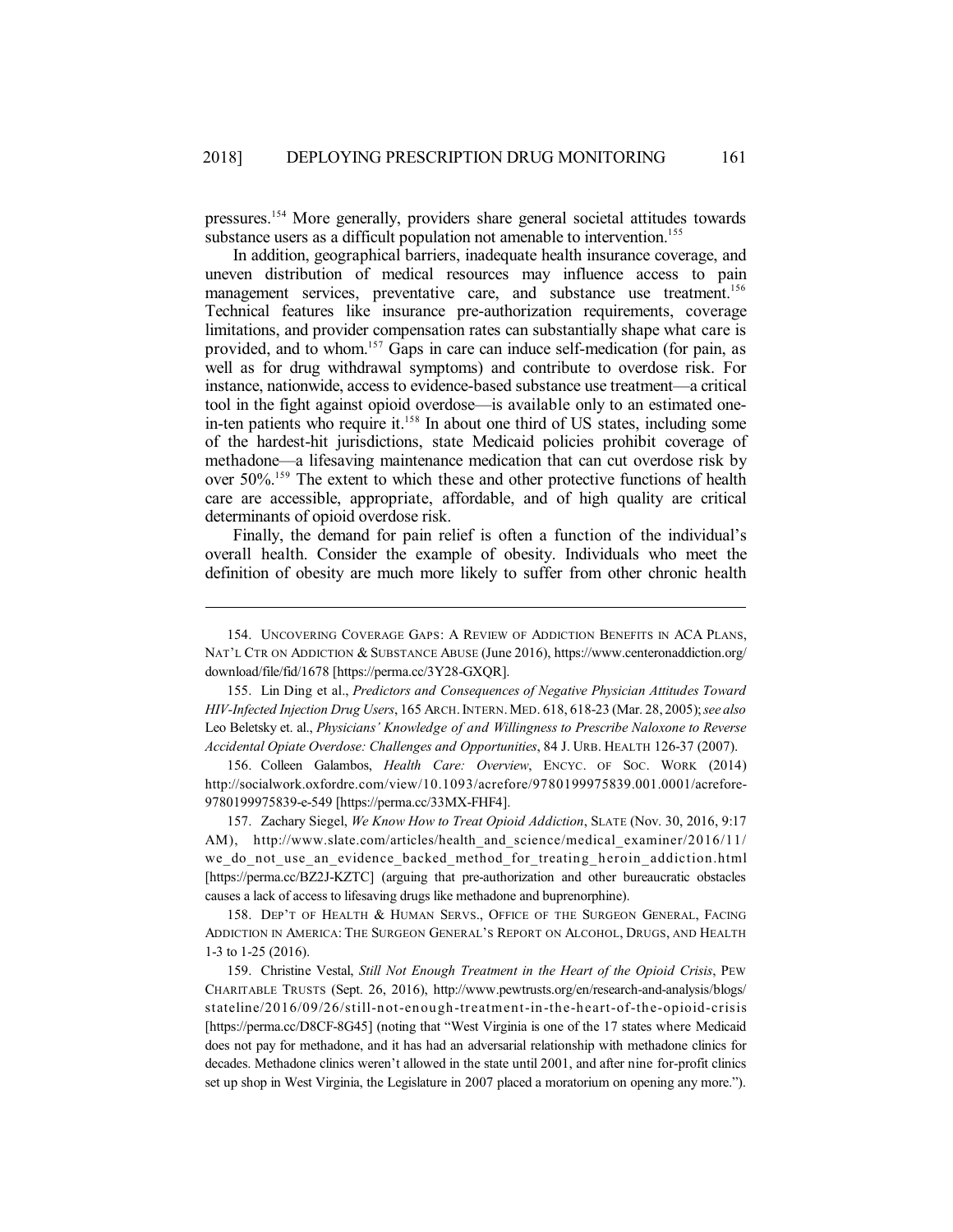problems, including chronic pain.<sup>160</sup> Rates of "overweight" and obesity have skyrocketed among Americans in the last four decades.<sup>161</sup> Today, two thirds of American adults are overweight or obese.<sup>162</sup> Among well-documented "obesogenic" factors are the individual's nutritional, informational, and built environment.<sup>163</sup> To the extent that being overweight elevates one's vulnerability to acute and chronic pain, the numerous environmental elements operative in obesity may factor into the structural equation for the overdose crisis.

Although far from exhaustive, this overview of the "structural determinants" framework helps illuminate the reality that the conditions for the overdose crisis have deep, tangled roots. Only in embracing this complexity can we hope to craft appropriate, multi-pronged responses. To date, this conceptualization has seldom informed the solutions and interventions that have been advanced to curb the crisis.

## *D. The Role of PDMPs in Overdose Crisis Response*

Broadly speaking, the opioid crisis illustrates the folly of employing simple solutions to address complex problems. The crisis' origins implicate health care providers' over-reliance on opioid therapy for a broad set of health problems. In many cases, especially those involving patients with complex interactions of physical and mental health needs, opioids became an attractive go-to response to a range of physical and mental health complaints, for which a highlypersonalized and resource-intensive course of treatment would have been more appropriate.<sup>164</sup> This resulted in temporarily assuaging patient symptoms and claiming success in metrics such as patient satisfaction surveys. Over time, however, it became clear that the failure to apply more intensive and caseappropriate care up front caused considerable downstream complications.<sup>165</sup>

On the policy level, reducing the supply of prescription medications to solve the overdose crisis offers an analogous mirage of a simple solution to a complex challenge. This parallel appears to be lost on key decision-makers tasked with addressing the crisis. As deaths involving prescription painkillers have leveled off, the latest data on opioid-related fatalities could not be more dire. These

<sup>160.</sup> Aiko Okifuju & Bradford D. Hare, *The Association Between Chronic Pain and Obesity*, 8 J. PAIN RES. 399 (2015).

<sup>161.</sup> INST. OF MED., ACCELERATING PROGRESS IN OBESITY PREVENTION 2 (2012); *See also* Cynthia L. Ogden et al., *Prevalence of Childhood and Adult Obesity in the United States, 2011- 2012*, 311 JAMA 806, 806-07 (2014).

<sup>162.</sup> *See* INST. OF MED., ACCELERATING PROGRESS IN OBESITY PREVENTION,*supra* note 161.

<sup>163.</sup> James O. Hill et al., *Obesity and the Environment: Where Do We Go from Here?*, 299 SCI. 853 (2003). Over the last several decades, the nutritional value of food and beverages has shifted to higher simple sugar content. Portions in retail and restaurant offerings have grown considerably. Another notable aspect of the food environment is food and beverage advertising, which is pervasive and highly-targeted.

<sup>164.</sup> See Dasgupta et al., *supra* note 6, at 184-85.

<sup>165.</sup> *Id.*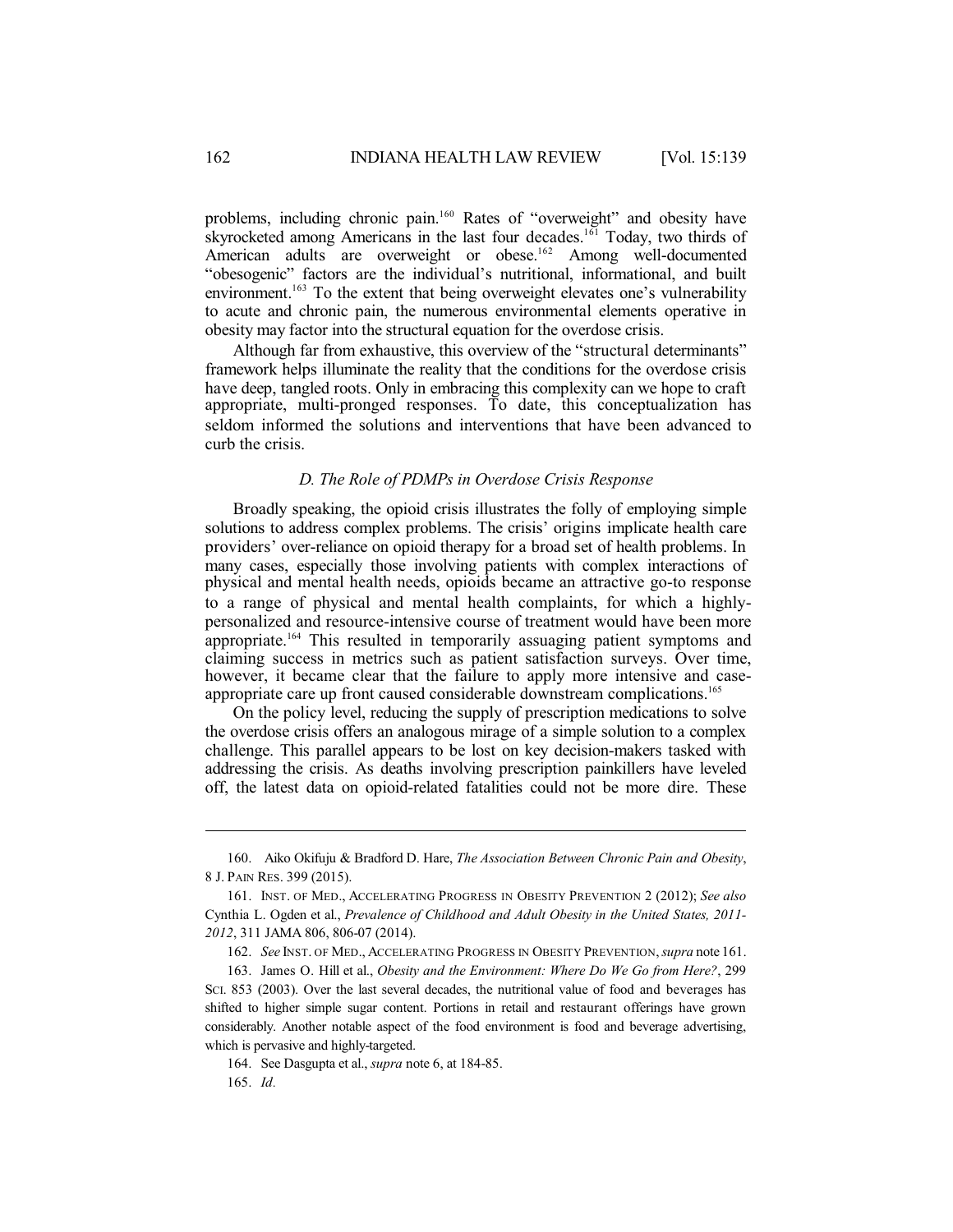deaths have *quadrupled* between 2000 and 2013,<sup>166</sup> doubling just between 2010 and 2012.<sup>167</sup> They have experienced another, even more shocking recent spike, largely related to fatalities caused by illicitly-manufactured fentanyl.<sup>168</sup> This is because the trends in prescription painkiller and heroin use are linked. There is substantial evidence<sup>169</sup> to suggest that the crisis is being fueled by the crackdown on painkillers like OxyContin and Vicodin. Shuttering pill-mills, tightening restrictions on certain analgesics, and making products harder to snort and inject seem to be curbing prescription drug use.<sup>170</sup>

But addiction does not simply go away when the pills do, which is why people dependent on prescription opioids have been switching to heroin in record numbers.<sup>171</sup> From a chemical standpoint, heroin is very similar to its prescription drug cousins. Its uncontained black market availability, increasing adulteration with the potent synthetics, and association with injection drug use make heroin a much more risky substance of choice. <sup>172</sup> Troubling emerging data indicate that an increasing proportion of users are now initiating opioid use with heroin, not with particular prescription drugs.<sup>173</sup> These data underscore the fundamental reality that slashing opioid prescribing is unlikely to result in marked reductions

170. Gregory D. Curfman, Leo Beletsky & Ameet Sarpatwari, *Benefits, Limitations, and Value of Abuse-Deterrent Opioids*, 178 JAMA INTERNAL MED. 131 (2018). *See also* Mark R. Larochelle et al., *Rates of Opioid Dispensing and Overdose After Introduction of Abuse-Deterrent Extended-Release Oxycodone and Withdrawal of Propoxyphene*, 175 JAMA INTERNAL MED. 1978 (2015); Abby Alpert et al., *Supply-Side Drug Policy in the Presence of Substitutes: Evidence from the Introduction of Abuse-Deterrent Opioids* (Nat'l Bureau of Econ. Research, Working Paper No. 23031, 2017), http://www.nber.org/papers/w23031.pdf [https://perma.cc/E7LV-YJAR].

171. Cicero et al., *supra* note 115.

172. Nora D. Volkow, *America's Addiction to Opioids: Heroin and Prescription Drug Abuse: Hearing before S. Caucus on International Narcotics Control*, NAT'L INSTITUTE ON DRUG ABUSE (May 14, 2014), http://www.drugabuse.gov/about-nida/legislative-activities/testimony-tocongress/2014/americas-addiction-to-opioids-heroin-prescription-drug-abuse [https://perma.cc/2VV5-YEPT].

173. Theodore J. Cicero et al., *Increased Use of Heroin as an Initiating Opioid of Abuse,* 74 ADDICTIVE BEHAV. 63 (2017) ("In 2005, only 8.7% of opioid initiators started with heroin, but this sharply increased to  $33.3\%$  (p<0.001) in 2015, with no evidence of stabilization. The use of commonly prescribed opioids, oxycodone and hydrocodone, dropped from 42.4% and 42.3% of opioid initiators, respectively, to 24.1% and 27.8% in 2015, such that heroin as an initiating opioid was now more frequently endorsed than prescription opioid analgesics.").

<sup>166.</sup> Hedegaard et al., s*upra* note 1.

<sup>167.</sup> Matt Sledge, *Heroin-Linked Deaths Surge 39 Percent, CDC Finds*, HUFFPOST (Jan. 12, 2015, 7:14 PM), http://www.huffingtonpost.com/2015/01/12/heroin-deaths-cdc\_n\_6459130.html [https://perma.cc/3CSF-KV7K].

<sup>168.</sup> Katz, *supra* note 4.

<sup>169.</sup> *See* Olga Khazan, *The New Heroin Epidemic*, THE ATLANTIC (Oct. 30, 2014), http://www.theatlantic.com/features/archive/2014/10/the-new-heroin-epidemic/382020 [https://perma.cc/X6SW-X4EJ].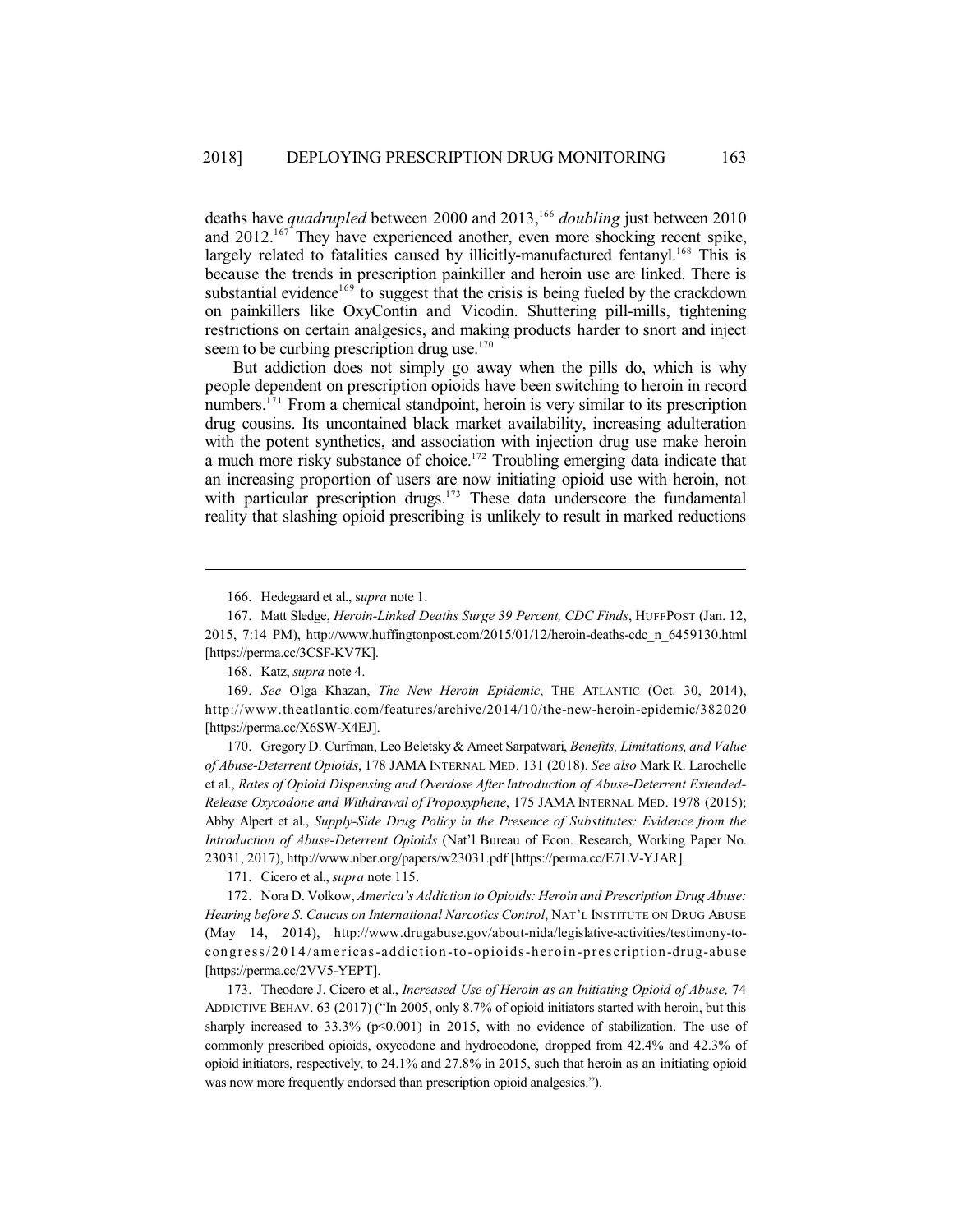in overdose morbidity and mortality; $174$  unless we address the underlying health and structural factors driving demand, efforts to curb supply will simply result in an increasingly morbid game of whack-a-mole.

Nevertheless, to date, much of the discourse on the crisis continues to emphasize opioid supply. The zeal for supply reduction policies and programs has withstood a growing body of empirical and theoretical critique, much of which suggests that the application of these interventions was doing more harm than good.<sup>175</sup>

From the very early days of the overdose crisis, PDMPs have served as the central feature in this ideologically-driven supply reduction paradigm. PDMPs are now prominently featured<sup>176</sup> by government agencies on all levels as a key weapon in the fight against the mounting overdose toll. If only we could get more prescribers and pharmacists to use these databases—the accepted wisdom goes—the overdose crisis could subside.<sup>177</sup>

This logic has spurred broad exuberance about the potential role of PDMPs as a near-panacea in US response to the crisis, leading to the rapid expansion in the number, scope, and intensity of these programs. As of 2018, all fifty states and the District of Columbia authorized PDMPs, up from only fourteen in 2000 (See Figure 1).<sup>178</sup> These systems are increasingly interoperable, thanks in part to federal grants authorized through the National All Schedules Prescription Electronic Reporting Act (NASPER), as well as through other sources.<sup>179</sup> Interoperability is moving this patchwork ever-closer to a fully national PDMP infrastructure conceptualized by NASPER (but never funded by Congress).<sup>180</sup>

175. *Id.* (describing the likely harm that will result from Trump Administration's proposals to slash opioid prescribing by 30% to address the overdose crisis). *See, e.g.*, Dan Werb et al., *The temporal relationship between drug supply indicators: an audit of international government surveillance systems*, 3 BMJ OPEN e003077 (2013) (noting that heroin's price has declined by 80% over the last three decades, while purity has increased more than two-fold).

176. *Opioid Painkiller Prescribing*, CTRS. FOR DISEASE CONTROL & PREVENTION, http://www.cdc.gov/vitalsigns/opioid-prescribing/ [https://perma.cc/ZNG4-M2T5].

177. Jeanmarie Perrone et al., *Medication Reconciliation for Controlled Substances—An "Ideal" Prescription-Drug Monitoring Program*, 366 NEW ENG. J. MED. 2341 (2012).

178. *See* Figure 1.

179. National All Schedules Prescription Electronic Reporting Act (NASPER), Pub. L. No. 109-60, 119 Stat. 1979 (2005); *see also* BUREAU OF JUSTICE ASSISTANCE, INTERIM POLICY: ALLOWABLE USES FOR HAROLD ROGERS PRESCRIPTION DRUG MONITORING PROGRAM GRANT FUNDS (Mar. 21, 2012), https://www.bja.gov/Programs/PDMPInterimPolicy.pdf [https://perma.cc/ N9RE-2WLJ].

180. National All Schedules Prescription Electronic Reporting Reauthorization Act of 2016, S. 480, 114th Cong. (2016).

<sup>174.</sup> *See* Sally Satel & Stefan Kertesz, *Pill Limits Are Not a Smart Way to Fight the Opioid Crisis*, SLATE (Mar. 30, 2018, 1:53 PM), https://slate.com/technology/2018/03/pill-limits-are-nota-smart-way-to-fight-the-opioid-crisis.html [https://perma.cc/6NTD-G39S] (describing the evidence that opioid prescribing reductions, including the 48% drop in high-dose prescriptions, has not resulted in significant changes in overdose deaths, including those from prescription medications).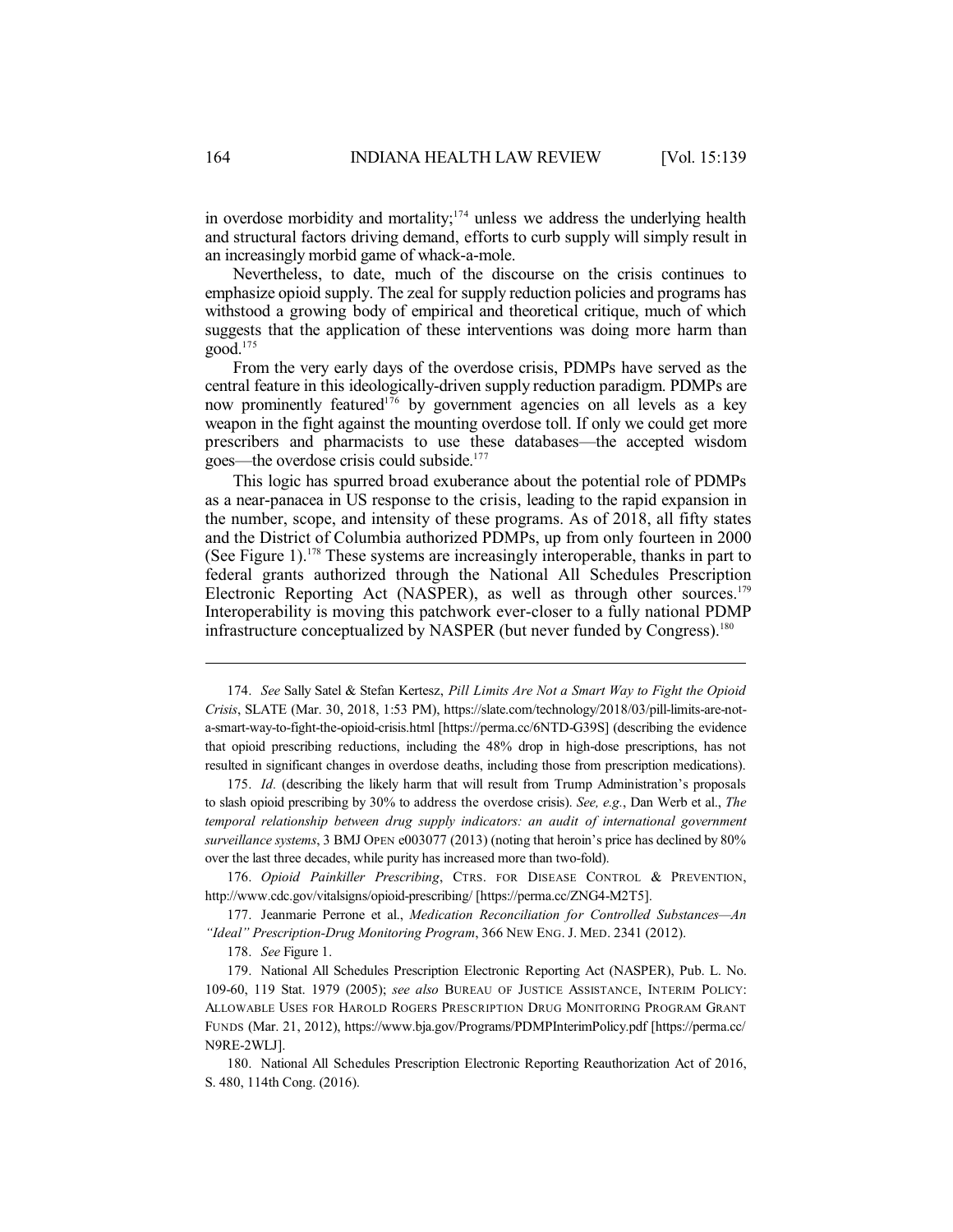Theoretically, the creation of uniform and interoperable systems tracking prescription drug use creates the potential of benefit on a number of levels. Such systems could play an important patient care function, including preventing dangerous drug interactions, monitoring medication adherence, streamlining care coordination among various providers, and identifying patients in need of additional care or services. In terms of their public health surveillance function, PDMPs can help understand the prevalence and incidence of use of certain drugs, track unexpected or adverse events, and target resources and interventions to patients and geographical areas most in need.

The Centers of Disease Control lists many of these ideal functions and uses in its public guidance for the utilization of PDMPs.<sup>181</sup> But what is the actual express purpose stated by the programs themselves? Reflecting the fact that PDMPS first emerged as tools of law enforcement, many continue to characterize their main function as to identify possible prescription drug misuse and diversion;<sup>182</sup> this primarily addresses "doctor shopping" whereby a patient receives prescriptions from a number of different doctors for the exact same condition. In a systematic national analysis of language PDMPs use to describe their own goals and functions, this "Supply Reduction-Punitive" orientation was near-universal, with 83% of the forty-one analyzed programs.<sup>183</sup> Depending on the jurisdiction, additional goals such as balancing medication access, improving access to drug treatment, and supporting clinical decision making are also featured among the stated aims.<sup>184</sup> Demand reduction, mostly related to using PDMP data to facilitate patient access to substance use treatment was invoked by 51% of the programs.<sup>185</sup> Less than half  $(49%)$  mentioned public health functionality and goals.<sup>186</sup> Remarkably, 62% of the PDMP in this study did not so much mention overdose prevention in their public-facing materials.<sup>187</sup>

In terms of their legal and institutional structure, the national PDMP landscape is heterogeneous along a number of parameters. Many PDMPs (20, 39%) now reside in Departments of Health, though a significant minority (6, 12%) continue to be operated by law enforcement or justice agencies.<sup>188</sup> Since none of the programs reside within healthcare institutions, they are not covered

<sup>181.</sup> *What States Need to Know About PDMPs*, *supra* note 11.

<sup>182.</sup> Traci C. Green et al., *Discrepancies in addressing overdose prevention through prescription monitoring programs*, 153 DRUG & ALCOHOL DEPENDENCE 355, 356-57 (2015) (illustrating the thematic orientation of the program language (*see* Figure 1)).

<sup>183.</sup> *Id*.

<sup>184.</sup> *Id*.

<sup>185.</sup> *Id*. at 356

<sup>186.</sup> *Id*.

<sup>187.</sup> *Id*.

<sup>188.</sup> *See* Figure 1. *Cf*. NAT'L ALL. FOR MODEL STATE DRUG LAWS, PRESCRIPTION DRUG MONITORING PROGRAM (PMP) ADMINISTERING AGENCY (June 30, 2017), http://www.namsdl.org/ library/4421DC96-D2C0-7410-FA15C9C4E6C3BF56/ [https://perma.cc/BP7V-NSQC] (noting discrepancies in data, with NAMSDL reporting only (3, 6%) programs are housed in law enforcement agencies and (36, 70%) reside in DPH or Board of Pharmacies).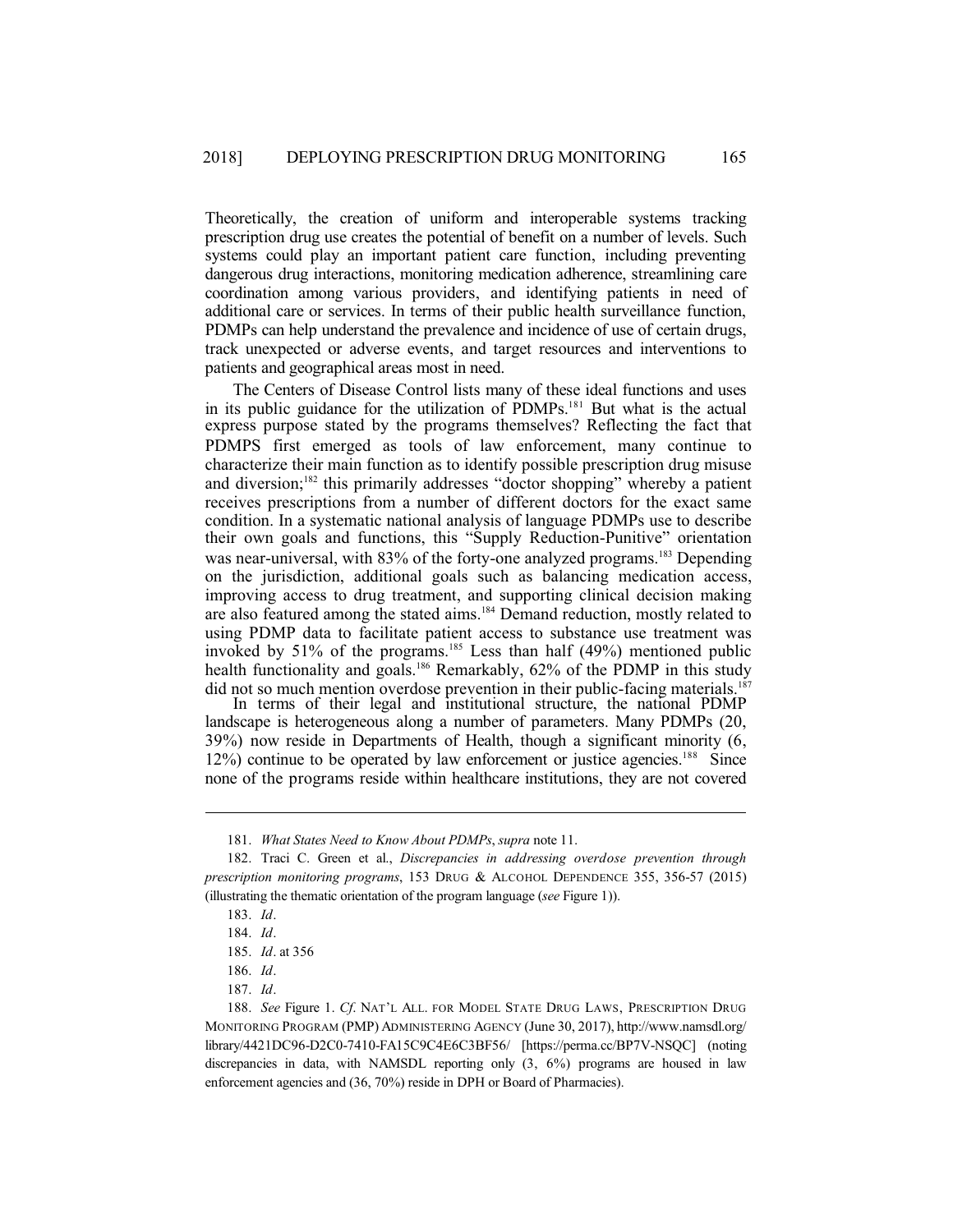by HIPAA and other federal and state provisions that protect personal health information.<sup>189</sup>

Programs vary in the scope of controlled substances coverage. Most (36, 70%) track all five schedules.<sup>190</sup> Although it is not a controlled substance under the federal schedule, proposals have been made to integrate naloxone--the opioid antidote--among tracked medications.<sup>191</sup> Other drugs increasingly implicated in polysubstance use with opioids are being advanced as candidate for PDMP tracking.<sup>192</sup> It is important to underscore that this record-keeping constitutes much more than just highly-dangerous narcotic or amphetamine drugs. Schedules within the federal and state CSAs are expansive, which means that PDMPs engage in sweeping data collection sometimes seemingly disconnected from their stated purpose. For instance, this surveillance includes prescription hormones used in gender transition therapy (classified under Schedule III).<sup>193</sup>

To improve system utilization, states have also adopted a number of mandates that prescribe the situations when providers must register for and access the PDMP.<sup>194</sup> For instance, Massachusetts mandates all newly-licensed prescribers to be registered in the system, and has instituted an effort to register existing

190. NAT'L ALL. FOR MODEL STATE DRUG LAWS, SUBSTANCES MONITORED BY PMP (May 2016), http://www.namsdl.org/library/8D7261F8-E47D-B6A5-DD0CAFA98FEA4846/ [https://perma.cc/N327-TCPA].

191. *Naloxone Data*, PREVENT OVERDOSE RI (2017), http://preventoverdoseri.org/naloxonedata/ [https://perma.cc/X4SE-KKYB] (showing that Rhode Island is already tracking naloxone prescriptions).

192. KY. REV. STAT. ANN. § 218A.202 (2017).

193. *AndroGel® (testosterone gel) 1%*, UNIMED PHARMACEUTICALS, INC. (2004), https://www.accessdata.fda.gov/dru gsatfda\_ docs/label/2004/21015s012lbl.pdf [https://perma.cc/4PHP-8SNX].

194. Sixteen states require prescribers to access the PDMP. While all these states require a PDMP check before prescribing to a new patient, other mandates are also in place, varying by state: every time a prescription is started for longer than seven days, every six months that a patient is on a continuous opioid prescription, anytime a provider prescribes a Schedule II or III drug, or anytime a provider prescribes an opioid or benzodiazepine. *PDMP Reporting and Authorized Use Map*, LAW ATLAS: THE POLICY SURVEILLANCE PORTAL (2016) http://legacy.lawatlas.org/query?dataset= prescription-monitoring-program-laws-1408223416 [https://perma.cc/J29F-NKK6].

<sup>189.</sup> NAT'L ALL. FOR MODEL STATE DRUG LAWS, PRESCRIPTION DRUG MONITORING PROGRAMS (PMPS) AND THE HEALTH INSURANCE PORTABILITY AND ACCOUNTABILITY ACT (HIPPA): BRIEF OVERVIEW (2017), http://www.namsdl.org/library/ED56718E-A683-22AA-FDEE3CD77BE925DE/ [https://perma.cc/H4R2-LDYF]. The Privacy Rule of HIPPA (45 C.F.R. §164.502) only protects the confidentiality of health information when used and disclosed by a statute-defined "covered entity" or "business associate". Under HIPPA, a covered entity is defined as a "health plan, a health care clearinghouse, or a health care provider". A business associate is defined as a person "providing certain services to or for a covered entity" or "creating, receiving, maintaining, or transmitting [public health information], on behalf of a covered entity". Because PDMPs fail to align with either definition, they are not subject to the Privacy Rule or other standards of HIPPA.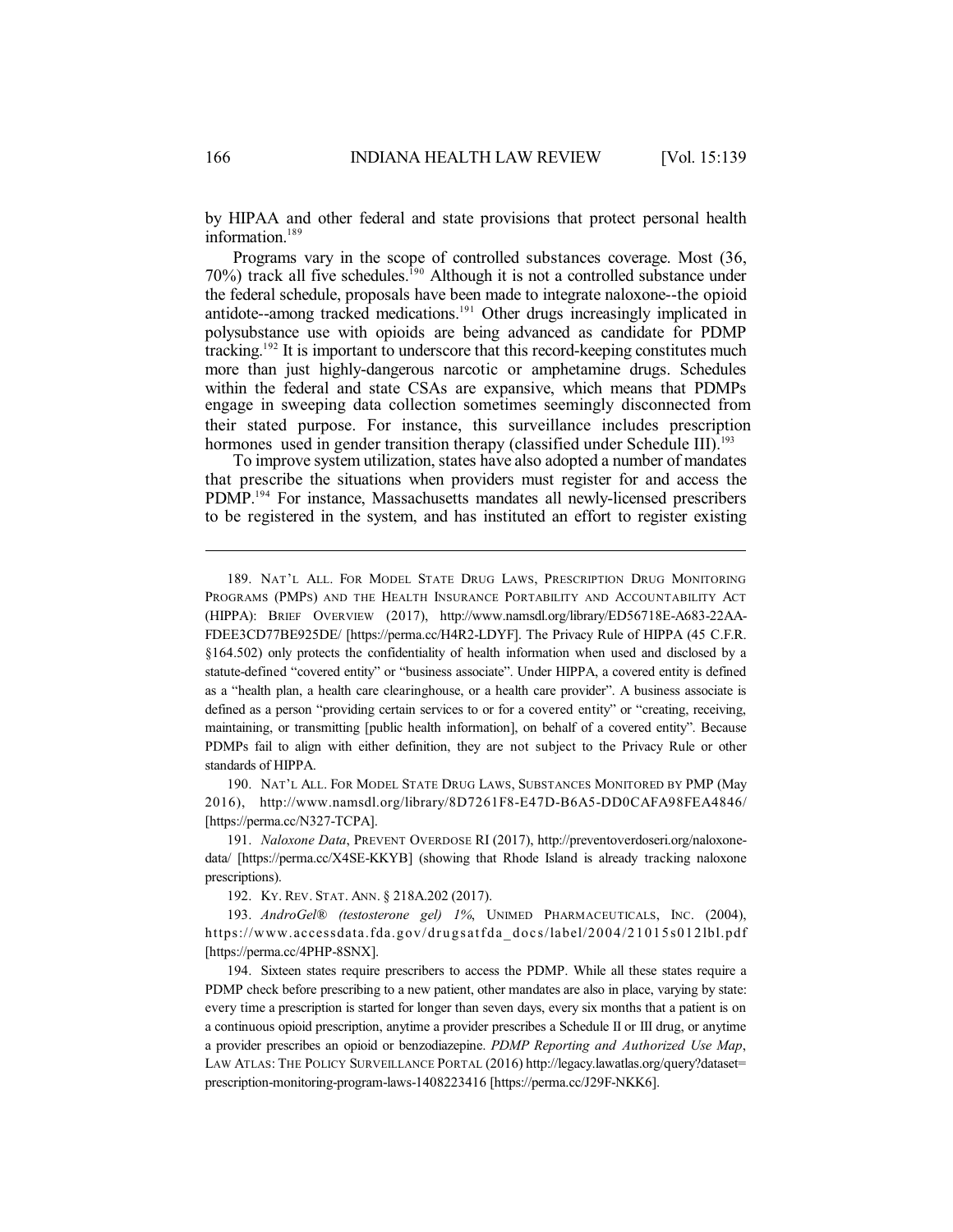providers as part of their continuing medical education.<sup>195</sup> It also requires health care providers to consult its MassPat system each time they prescribe any Schedule II substance.<sup>196</sup> Every new patient presenting to a Massachusetts prescriber triggers a mandatory PDMP assessment. <sup>197</sup> Nationally, an increasing number of states are adopting similar provisions.<sup>198</sup>

States legislatures have recognized patient privacy concerns by erecting a variety of protections to safeguard highly-personal data collected by precritpion surveillance systems. These PDMP privacy protections vary widely, but often include a definition of the circumstances and authorization required for each querying party. For instance, a substantial number (15, 29%) require in-state law enforcement to present a warrant, (25, 49%) require a certification of an active investigation, and (45, 88%) require a subpoena to access PDMP data.<sup>199</sup> For outof-state law enforcement, a substantial number (13, 25%) require a warrant or a judicially-approved show of probable cause.<sup>200</sup> Conversely, the overwhelming majority of programs (39, 76%) either compel or permit PDMPs to transmit data on suspicious activity to law enforcement. 201

This context has a number of implications for the public health value and potential unintended impact of PDMPs. First, though heterogeneous in their precise design and legal posture, the majority of PDMPs currently allow warrantless law enforcement access.<sup>202</sup> In states where access is contingent upon the presence of an "active investigation" or "probable cause," PDMPs systems may run searches and deploy "predictive" algorithms that trigger investigations, functionally circumventing these access requirements.<sup>203</sup>

Broad law enforcement access to some of the most private health information creates a number of problems, including blurring the line between healthcare and law enforcement.<sup>204</sup> It risks further stigmatization, deterring patients from

199. *See* Figure 1.

201. *Id.*

202. NAT'L ALL. FOR MODEL STATE DRUG LAWS, TYPES OF AUTHORIZED RECIPIENTS–LAW ENFORCEMENT OFFICIALS (Dec. 2014), http://www.namsdl.org/library/BCEA5CFB-E29A-B561- 3B62960EF453D9B3/ [https://perma.cc/NN92-797U].

203. *Id*.

204. *See, e.g*.,Joannah Shepherd,*Combating thePrescription PainkillerEpidemic: A National Prescription Drug Reporting Program*, 40 AM.J. L. & MED. 85 (2014) (calling for a federal PDMP to replace state systems, no mention of possible unintended consequence is made); *see also* Richard C. Ausness, *The Role of Litigation in the Fight Against Prescription Drug Abuse*, 116 W. VA. L.

<sup>195.</sup> 105 MASS. CODE REGS. 700.004(A)(1) (2017).

<sup>196.</sup> 105 MASS. CODE REGS. 700.012(G) (2017).

<sup>197.</sup> *Id*.

<sup>198.</sup> NAT'L ALL. FOR MODEL STATE DRUG LAWS, MANDATED USE OF PRESCRIPTION DRUG MONITORING PROGRAMS (PMPS)–MAP (June30,2017),http://www.namsdl.org/library/FE179822- E782-AA56-9E97D5E5D9F19D7B/ [https://perma.cc/K6HB-6Q9Q](noting that as of 2017, thirtysix states have adopted legislation which under specific circumstances requires prescribers to access the PMP).

<sup>200.</sup> *Id.*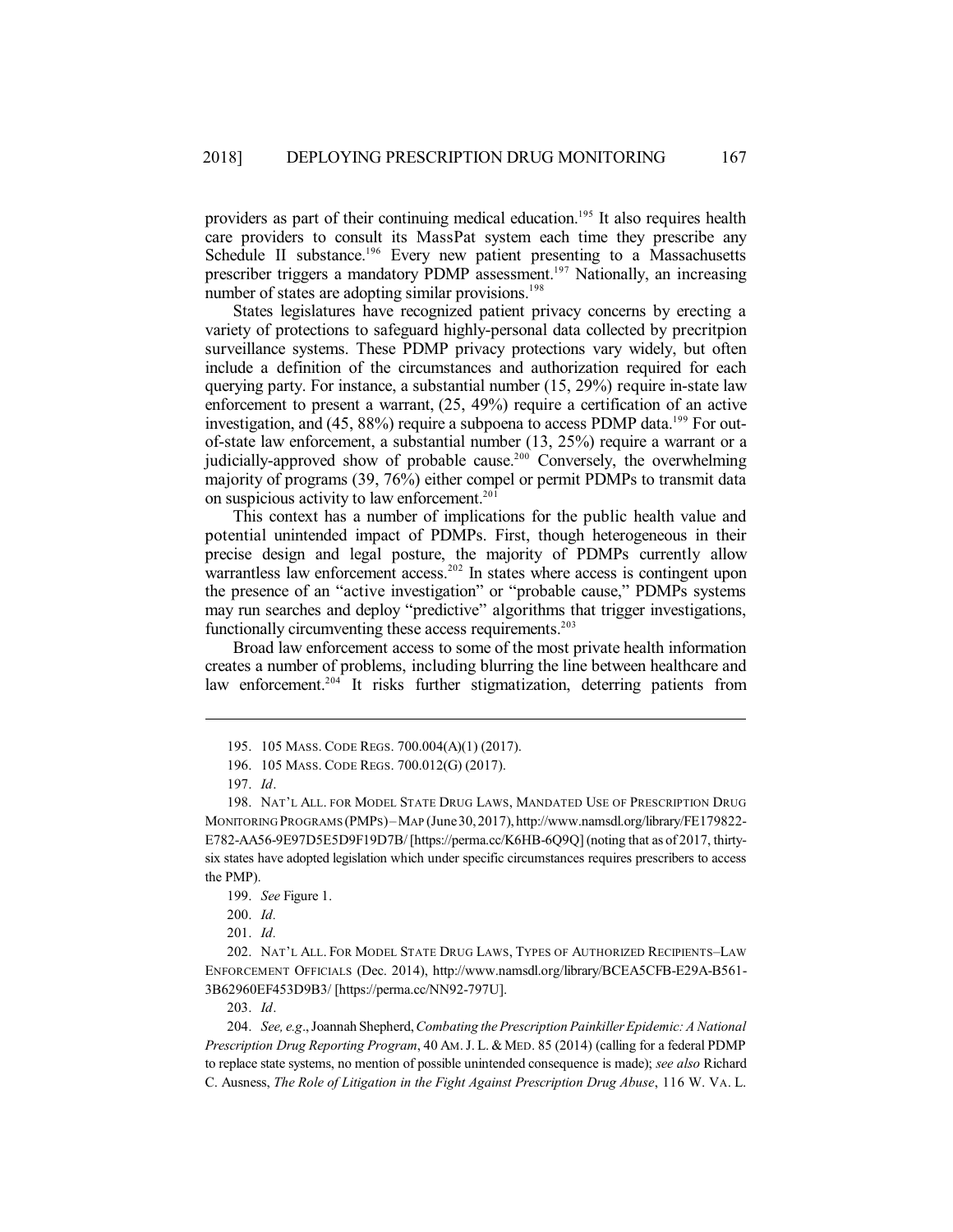accessing appropriate medications or seeking help for problematic substance use. This disproportionately impacts those groups with a history of discrimination and exclusion in healthcare settings, including people who inject drugs, racial minorities, trans and sexual minority patients.<sup>205</sup>

These concerns are not unique to the deployment of PDMPs. Even elsewhere in the health care arena, observers have critiqued the advent of algorithms, artificial intelligence analytical tools and other "big data" techniques whose cavalier adoption did not adequately consider the data quality, practical, or ethical implications of these systems.<sup>206</sup> More in line with the law enforcement roots of PDMPs, however, are the growing concerns about "predictive policing," "gang database" and other algorithmic systems increasingly used by security agencies.<sup>207</sup> These critiques have focused on assumptions of questionable empirical, ethical, or legal value that, when codified into algorithms, perpetuate injustice and misapplication of resources.<sup>208</sup>

REV. 1117, 1164 (2014) (asserting that PDMPs are a key response in the overdose crisis; once again, no mention of possible unintended consequence is made).

205. FAIRCHILD, ET AL., *supra* note 49. *See also* Or. Prescription Drug Monitoring Program v. U.S. Drug Enf't Admin., 860 F.3d 1228 (9th Cir. 2017).

206. Bonnie Kaplan, *How Should Health Data Be Used? Privacy, Secondary Use, And Big Data Sales*, 25 CAMBRIDGE Q. HEALTHCARE ETHICS 312 (2016) (presenting an ethical analysis on the commodification of health data, and the questions of privacy versus public interest and considering the impact of two court decisions involving the sale of prescription drug data, *Sorrell v. U.S.* and *Source v. U.K.*, and their influence on both public trust and future policy). *See also* Aris Gkoulalas-Divanis et al., *Publishing data from electronic health records while preserving privacy: A survey of algorithms*, 50 J. BIOMED. INFORMATICS 4 (2014) (reviewing forty-five algorithms for protecting patient privacy when publishing electronic health record data and establishing the importance of designing data sharing around patient privacy protections).

207. WALTER L. PERRY ET AL., PREDICTIVE POLICING: THE ROLE OF CRIME FORECASTING IN LAW ENFORCEMENT OPERATIONS (RAND CORP. 2013) (investigating law enforcements' increasing utilization of quantitative analytical techniques to predict crime, determine future offenders and anticipate locations for police intervention); Uzodima F. Aba-Onu, *Evaluation of gang databases in Minnesota and recommendations for change*, 19 INFO. & COMM. TECH. L. 223 (2010) (establishing the impact of Minnesota's gang database on communities of color, and highlights its failure to protect privacy or eliminate racial bias within its design).

208. Kristian Lum & William Isaac, *To predict and serve?*, 13 SIGNIFICANCE 14 (2016) (demonstrating that current models of predictive policing can reinforce racial bias and lead to disparate policing practices on communities already confronted with over-policing); ANDREW GUTHRIE FERGUSON, THE RISE OF BIG DATA POLICING: SURVEILLANCE, RACE, AND THE FUTURE OF LAW ENFORCEMENT (NYU Press 2017) (examining what Ferguson defines as the "black data" of big data policing: data buried within complicated algorithms, disproportionately affecting people of color, passed along as trendy and "futuristic," and resting in the legal shadows, and claiming that big data is revolutionizing policing, with serious implications for already vulnerable populations); CHRISTIAN SANDVIG ET AL., AUDITING ALGORITHMS: RESEARCH METHODS FOR DETECTING DISCRIMINATION ON INTERNET PLATFORMS, DATA AND DISCRIMINATION:CONVERTING CRITICAL CONCERNS INTO PRODUCTIVE INQUIRY (2014) (highlighting the need for both increased public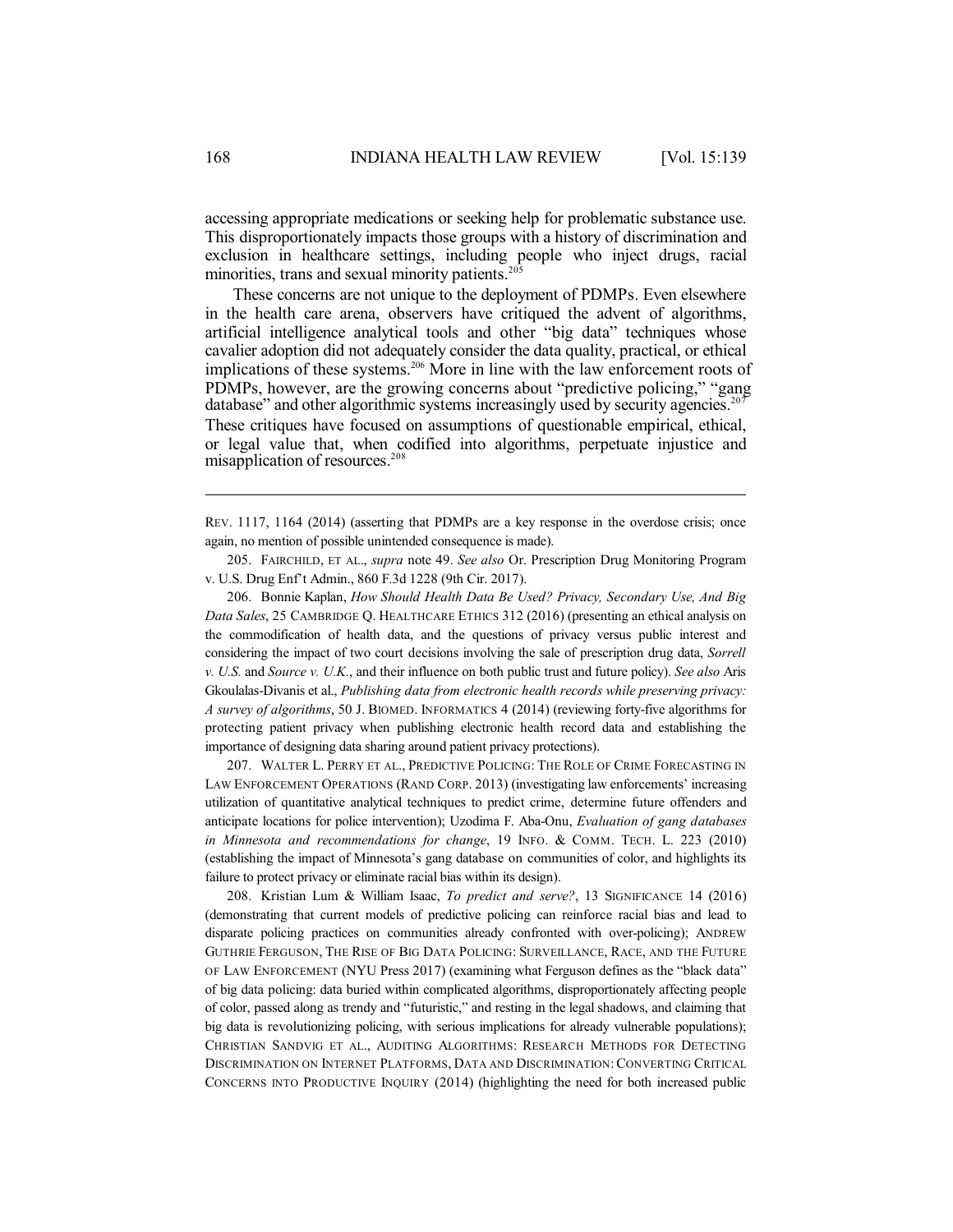An emerging trend in PDMP design and authority underscores more overt stigmatizing potential of these systems. It involves PDMP provision of criminal justice information, specifically drug conviction or charge data, to prescribers and dispensers. The State of Wisconsin requires law enforcement agencies to report drug-related violations, opioid overdoses or deaths, and prescription drug diversion incidents to the PDMP, integrating those data with the patient's prescription information. Similarly, Kentucky requires the Administrative Office of the Courts (AOC) to communicate drug conviction data to its PDMP.<sup>209</sup> The stand-alone Diversion Alert program in Maine provides data on drug-related criminal charges to health care providers.<sup>210</sup> Now that we understand the landscape, what is the evidence on the impact of these programs? The next section addresses this.

## IV. PDMPS IMPACT ON THE OVERDOSE CRISIS

#### *A. Review of the Available Evidence*

What is known about the impact of PDMPs on the overdose crisis? When it comes to tracking diversion of medications, curbing their misuse, and reducing "doctor shopping," the evidence on PDMPs has been characterized as "mixed and inconclusive."<sup>211</sup>

More fundamentally, however, determining "success" of PDMPs is predicated first and foremost on how success is defined and measured. When PDMPs are assessed, the outcomes of interest tend to closely reflect the "epidemic" framing of the overdose crisis as a vector-driven problem, with "overprescription" at its root and supply reduction its most promising remedy. This framing helps explain why most of the research published this decade focuses narrowly on the relationship between PDMP policies or programs and indicators closely aligned with opioid supply (see Table 1). When assessing the thirty-four peer-reviewed empirical studies of PDMP impact from 2010 onwards, most (71%, twenty-one of thirty-four studies; see Table 1) focused on outcomes such as the frequency, volume and durations of prescriptions.<sup>212</sup>

interest scrutiny and systematic analyses of algorithms. Sandvig adapts the social scientific audit study to offer potential research methodologies for an "algorithm audit", intended to provide researchers with the tools to identify, analyze and hold accountable discriminatory and problematic algorithms).

<sup>209.</sup> KY. REV. STAT. ANN. § 218A.202.

<sup>210.</sup> DIVERSION ALERT: A SPOTLIGHT ON PRESCRIPTION DRUG ABUSE, http://www.diversionalert.org [https://perma.cc/3ZWP-8ZTB].

<sup>211.</sup> *See* DEP'T OF HEALTH &HUMAN SERVS., OFFICE OF THE SURGEON GENERAL,*supra* note 158; Tamara M. Haegerich et al., *What We Know, and Don't Know, About the Impact of State Policy and Systems-Level Interventions on Prescription Drug Overdose*, 145 DRUG & ALCOHOL DEPENDENCE 34 (2014).

<sup>212.</sup> David Baehren et al., *A Statewide Prescription Monitoring Program Affects Emergency Department Prescribing Behaviors*, 56 ANNALS OF EMERGENCY MED.19 (2010)(showing decrease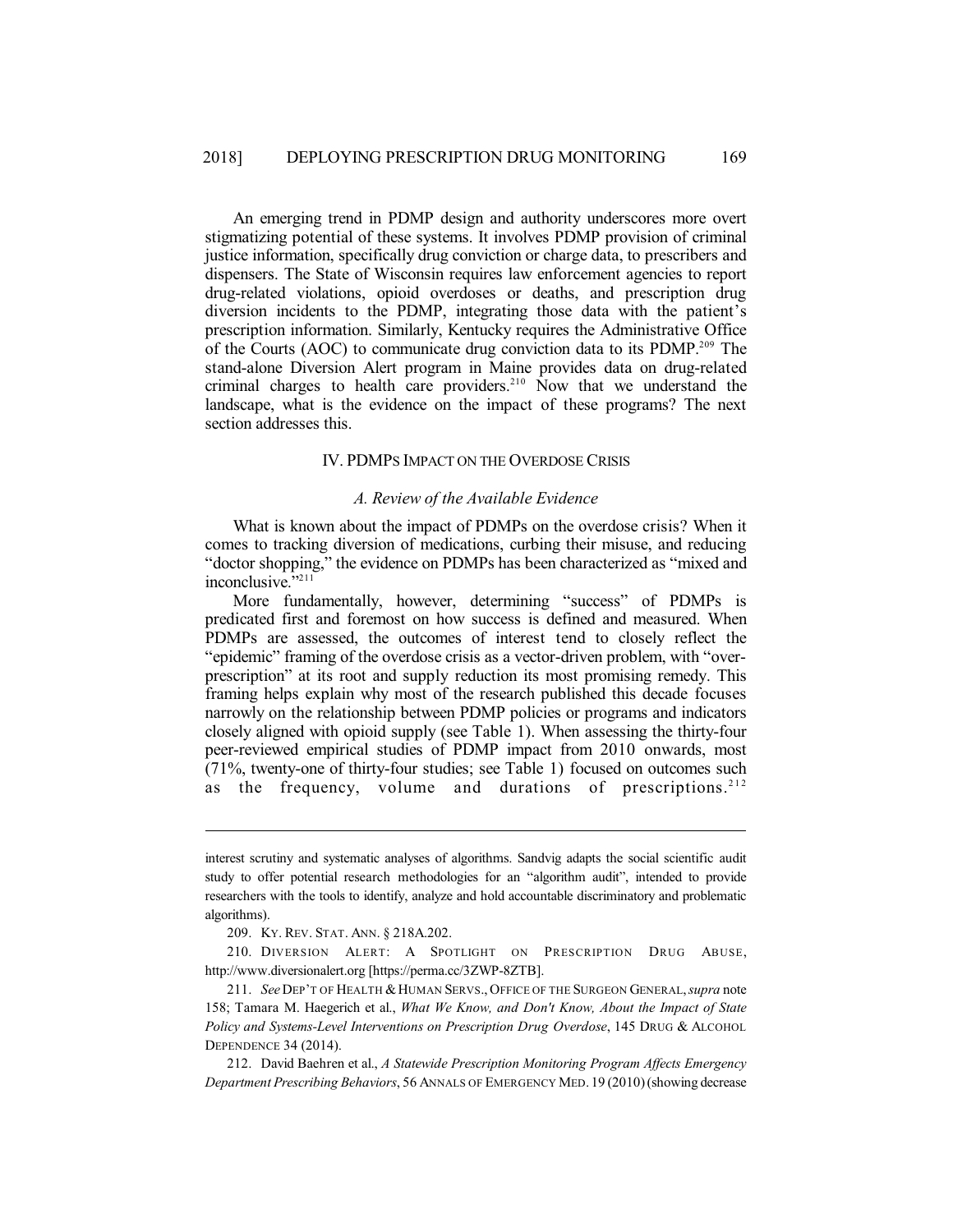in prescribing among physicians after access to PDMP data); Leonard J. Paulozzi et al., *Prescription Drug Monitoring Programs and Death Ratesfrom Drug Overdose*, 12 PAIN MED. 747 (2011) (showing increase in prescribing of Schedule III opioids after PDMP and no impact on Schedule II prescribing and overdose deaths); Joanne E. Brady et al., *Prescription Drug Monitoring and Dispensing of Prescription Opioids*, 129 PUB. HEALTH REPS. 139 (2014) (finding that implementation of PDMPs did not show a significant impact on per-capita opioids dispensed); Hal Johnson et al., *Decline in Drug Overdose Deaths After State Policy Changes — Florida, 2010–2012*, 63 MORBIDITY & MORTALITY WEEKLY REPORT 569 (July 4, 2014) (noting a CDC report finding state policies in Florida, including PDMP implementation, were associated with a reduction in fatal overdoses); PATRICIA R. FREEMAN ET AL., INST. FOR PHARMACEUTICAL OUTCOMES &POL., KENTUCKY HOUSE BILL 1 IMPACT EVALUATION (2015) (explaining that impact evaluation for state of Kentucky found a relationship between mandating the PDMP system and reducing doctor shopping in the state, and displaying relationship between PDMP mandate and increased heroin overdoses); Lainie Rutkow et al., *Most Primary Care Physicians Are Aware of Prescription Drug Monitoring Programs, but Many Find the Data Difficult to Access*, 34 HEALTH AFF. 484 (2015); Yuhua Bao et al., *Prescription Drug Monitoring Programs are Associated with Sustained Reductions in Opioid Prescribing by Physicians*, 35 HEALTH AFF. 1045 (2016) (finding implementation of PDMP had limited effect on opioid prescribing); Linda Simoni Wastila & Jingjing Qian, *Influence of Prescription Monitoring Programs on Analgesic Utilization by an Insured RetireePopulation*, 21 PHARMACOEPIDEMIOLOGY &DRUG SAFETY 1261 (2012)(according to this study, PDMPS were associated with reduction in Schedule II prescription opioids and increases in lower scheduled analgesics); Sarah E. Wixson et al., *Impact Of South Carolina's Prescription Drug Monitoring Program On The Use Of Benzodiazepines In A Commercially Insured Population*, 16 VALUE IN HEALTH A248 (2013) (finding a relationship between PDMP implementation in South Carolina and an increase in the prescribing of benzodiazepines); Hsien-Chang Lin et al., *Associations between statewide prescription drug monitoring program (PDMP) requirement and physician patterns of prescribing opioid analgesics for patients with non-cancer chronic pain*, 76 ADDICTIVE BEHAVIORS 348 (2018) (finding no significant relationship between the implementation of prescription monitoring systems and rates of opioid prescribing for chronic pain management); Brian Suffoletto et al., *The Impact of a Statewide Mandatory Prescription Drug Monitoring Program on Opioid Prescribing byEmergencyMedicineProvidersAcross 15 Hospitals in a Single Health System*, AM. PAIN SOCIETY (2017)(in press with the Journal of Pain) (finding that a state-mandated PDMP reduced prescribing of opioids among emergency medicine providers in PA); Hsien-Yen Chang et al., *Impact Of Prescription Drug Monitoring Systems And Pill Mill Laws On High-risk Opioid Prescribers: A Comparative Interrupted Time-series Analysis*, 165 DRUG & ALCOHOL DEPENDENCE 1 (2016) (finding a significant reduction in opioid prescribing by "highrisk" prescribers in Florida); Eric Wright, *The Early Impact Of The Indiana Scheduled Prescription Electronic Collection And Tracking ("Inspect") Program: A Potentially Effective Policy Tool For Reducing Prescription Drug Abuse*, 14 INDIANA HEALTH L. REV. 112 (2017) (finding reduction in overall opioid prescribing within the state after Indiana's implementation of a prescription monitoring system); Matthew McAllister et al., *Impact of prescription drug-monitoring program on controlled substance prescribing in the ED,* 33 AM. J. EMERGENCY MED. 781 (2015) (finding that although a majority of prescribers perceived their prescribing practices had changed in response to prescription monitoring, there was no change in the average number of prescribed controlled substances when presented with PDMP data); Patience Moyo et al., *Impact of*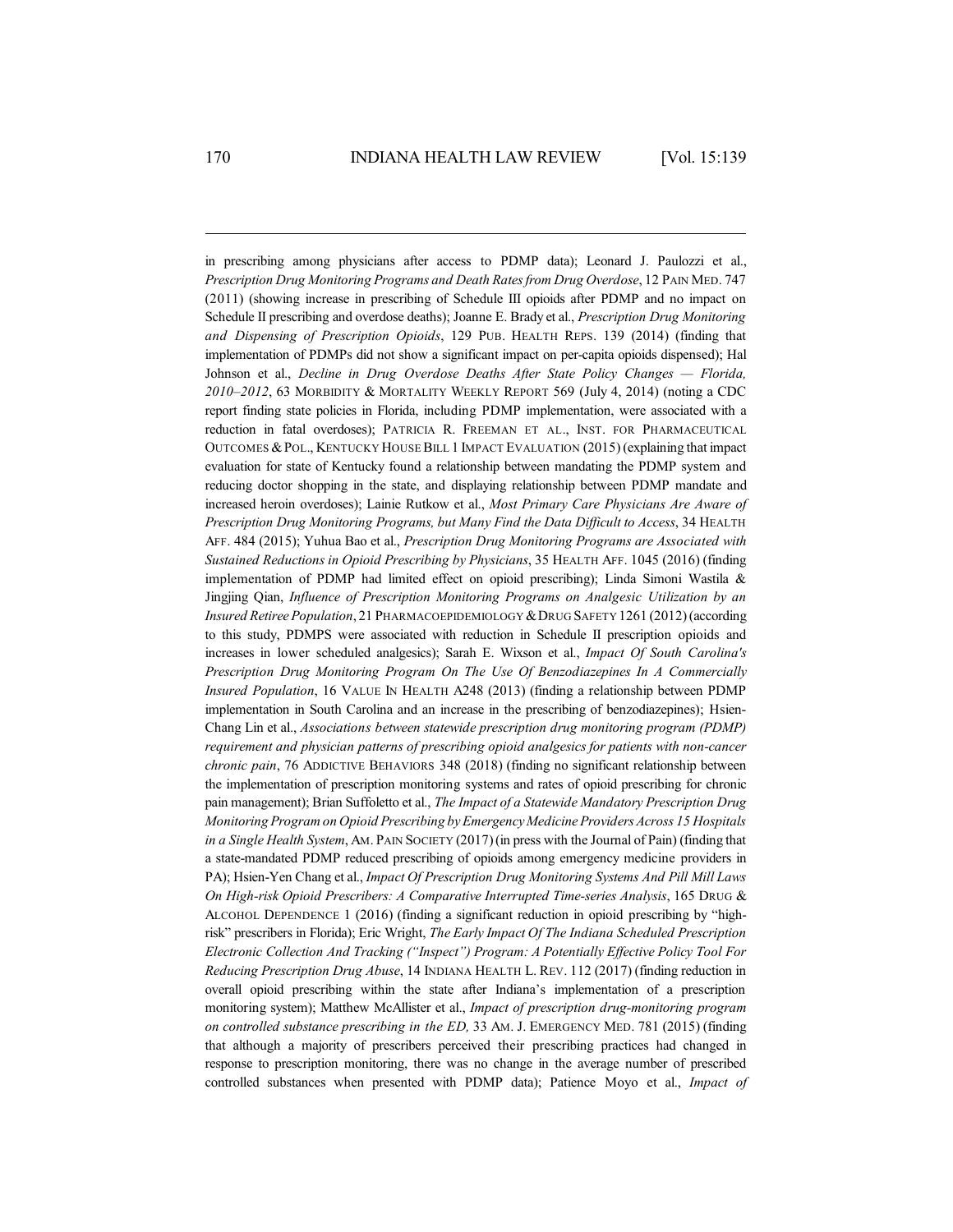*Prescription Drug Monitoring Programs (PDMPs) on Opioid Utilization Among Medicare Beneficiaries in 10 US States*, 112 ADDICTION 1784 (2017) (finding the use of PDMPs resulted in a reduction of prescription duration); Courtney R. Yarbrough, *Prescription Drug Monitoring Programs Produce a Limited Impact on Painkiller Prescribing in Medicare Part D*, HEALTH SERVS. RES. (2017) (finding PDMPs were not associated with changes for prescription of nonopioid analgesics or other opioids in Schedules II and III and a modest effect on oxycodone); Linda Rasubala et al., *Impact of a Mandatory Prescription Drug Monitoring Program on Prescription of Opioid Analgesics by Dentists*, 10 PLOSONE (2015) (finding significant reduction in the number of opioid prescriptions after implementation of the mandatory PDMP); Richard Brown et al., *Impact of New York prescription drug monitoring program, I-STOP, on statewide overdose morbidity*, 178 DRUG & ALCOHOL DEPENDENCE 348 (2017) (finding an insignificant leveling off prescription overdose mortality levels after PDMP but increase in heroin overdose); Deborah Dowell et al., *Mandatory Provider Review and Pain Clinic Laws Reduce the Amounts of Opioids Prescribed and Overdose Death Rates*, 35 HEALTH AFF. 1876 (2016) (finding PDMP implementation associated with reduction in both prescription and illicit opioid overdose deaths); Ellen Meara et al., *State Legal Restrictions and Prescription-opioid Use among Disabled Adults*, 375 NEW ENG. J. MED. 44 (2016) (finding controlled-substance laws, including PDMP implementation, was not associated with reductions in potentially hazardous use of opioids or overdose); Hefei Wen et al., *States with Prescription Drug Monitoring Mandates saw a Reduction in Opioids Prescribed to Medicaid Enrollees*, 36 HEALTH AFF. 733 (2017) (finding PDMP utilization mandates were associated with a reduction in Schedule II opioid prescriptions); Dhaval M. Dave et al., *Mandatory Access Prescription Drug Monitoring Programs and Prescription Drug Abuse* (Nat'l Bureau of Econ. Research, Working Paper No. 23537, 2017) (finding mandatory PDMP access was significantly associated with a reduction in prescription drug abuse); Liza M. Reifler et al., *Do Prescription Monitoring ProgramsImpact State Trends in Opioid Abuse/Misuse?*, 13 PAIN MED. 434 (2012) (finding reduction in opioid-related treatment admissions following PDMP implementation); Marcus Bachhuber et al., *Prescription monitoring programs and emergency department visits involving benzodiazepine misuse: Early evidence from 11 United States metropolitan areas*, 28 INTERN.J. DRUG POL. 120 (2016)(finding PDMP implementation did not affect rates of emergency department visits related to the misuse of benzodiazepines); Brandon Maughan et al., *Prescription monitoring programs and emergency department visits involving opioids, 2004-2011*, 156 DRUG &ALCOHOL DEPENDENCE 282 (2015) (finding no significant effect on the misuse of prescription drugs); Hilary L. Surratt et al., *Reductions in Prescription Opioid Diversion Following Recent Legislative Interventions in Florida*, 23 PHARMACOEPIDEMIOLOGY & DRUG SAFETY 314 (2014) (finding significant declines in diversion rates for opioids in Florida after PDMP implementation); CJ Hayes, *Impact Of State Mandated Queries Of The Prescription Drug Monitoring Programs On Opioid And Non-opioid Drug Related Adverse Effects: A Difference In Difference Approach*, 19 HEALTH IN VALUE A347 (2016) (finding no association between adverse events related to prescription use and PDMP mandates); Douglas Keith Branham et al., *Time-Series Analysis of the Impact of Prescription Drug Monitoring Programs on Heroin Treatment Admissions*, SUBSTANCE USE & MISUSE 1 (2017)(finding an increase in heroin treatment admissions after PDMP implementation); Bryce Pardo, *Do more roust prescription drug monitoring systems reduce prescription opioid overdose?*, 112 ADDICTION 1773 (2017) (finding increase in PMP strength associated with decrease in prescription overdose deaths); Guohua Li et al., *Prescription Drug Monitoring and Drug Overdose Mortality,* 1 INJURY EPIDEMIOLOGY 9 (2014) (finding that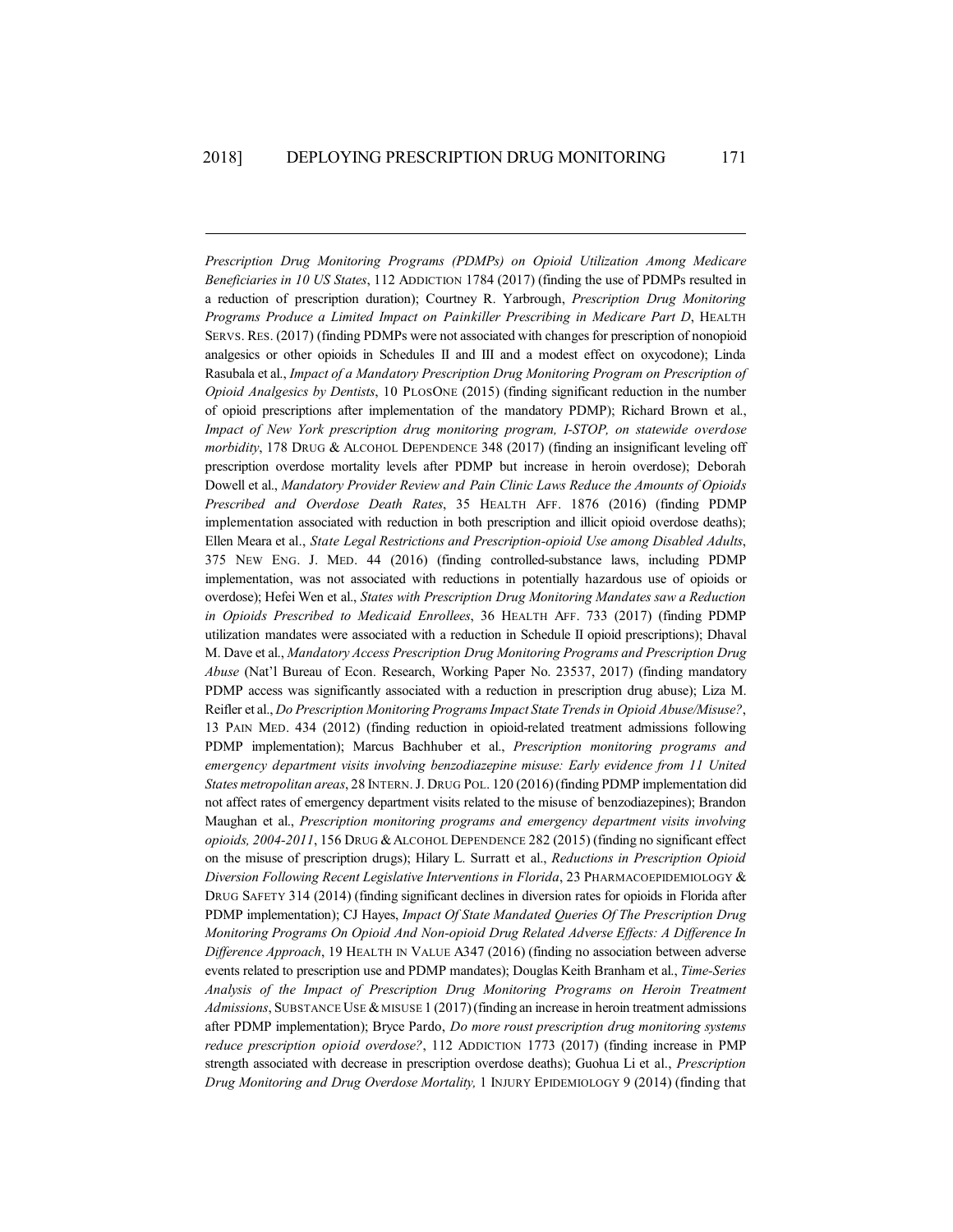Given the central role of drug control and other law enforcement in the design, utilization, and continued principal resourcing 213 of PDMPs, evaluators have also focused closely on how PDMP deployment may impact instances of (notably arbitrarily-defined) "aberrant behavior," including "doctor shopping"<sup>214</sup> (12%, four of thirty-four studies), diversion, and drug misuse<sup>215</sup> (32%, eleven of thirtyfour studies).

Even using these supply-oriented metrics, PDMP evaluations have continued to bear mixed results. In a ten-state study, Moyo<sup>216</sup> observed an overall decrease in the monthly opioid volume being dispensed across PDMP states. However, the presence of monitoring programs was not associated with changes in number of prescriptions or the mean morphine milligram equivalent per prescription.<sup>217</sup> Similarly, a recent analysis of a new policy in Massachusetts aimed at reducing opioid prescribing (in a state that ranked seventh in the nation for opioid overdose deaths in 2015), found no evidence of impact. <sup>218</sup> The policy entailed the state's Department of Public Health emailing all prescribers information on the number of opioid prescriptions they and their peers wrote, along with the total volume of opioids they had prescribed in the previous year. Not only was there no evidence of fewer prescriptions, but there was also no reduction in opioid prescribing

213. Principal funding of PDMPs comes through grants to the states from the Hal Rogers Program at the Bureau of Justice Assistance, U.S. Department of Justice. *Technical Assistance Guide No. 04-13: Funding Options for Prescription Drug Monitoring Programs*, PRESCRIPTION DRUG MONITORING PROGRAM TRAINING AND TECHNICAL ASSISTANCE CENTER (2013).

214. *See* Freeman et al., *supra* note 212; Meara et al., *supra* note 212; Ali et al., *supra* note 212; See Buchmueller et al., *supra* note 212; Carey Colleen, *The Effect of Prescription Drug Monitoring Programs on Opioid Utilization in Medicare* (Nat'lBureau of Econ. Research, Working Paper No. W23148, 2017) (finding mandatory use of PMDPs was associated with fewer patients receiving prescriptions from multiple doctors).

215. See Johnson et al., supra note 212; Brown et al., supra note 212; Meara et al., *supra* note 212; Ali *supra* note 212; Dave et al., supra note 212; Reifler et al., *supra* note 212; Bachhuber et al., *supra* note 212; Maughan et al., *supra* note 212; Surratt et al., *supra* note 212; Hayes, *supra* note 212; Branham et al., *supra* note 212.

216. *See* Moyo et al., *supra* note 212.

217. *Id.* (finding strong variability across states and subcategories of Medicare beneficiaries).

218. Michael L. Barnett et al., *Coupling Policymaking with Evaluation—The Case of the Opioid Crisis*, 377 NEW ENG.J.MED. 2306, 2306-09 (2017) (examining the effect of a recent policy aimed at reducing opioid prescribing in Massachusetts found no evidence that prescribing rates dropped).

implementation of PDMPs did not reduce drug overdose mortality rates in most states); Chris Delcher et al., *Abrupt Decline In Oxycodone-caused Mortality After Implementation Of Florida's Prescription Drug Monitoring System*, 150 DRUG & ALCOHOL DEPENDENCE 68 (2015) (finding a significant relationship between PDMP implementation and a decrease in oxycodone-caused mortality in Florida).; Stephen W Patrick et al., *Implementation Of Prescription Drug Monitoring Programs Associated With Reductions In Opioid-Related Death Rates,* 35 HEALTH AFF. 1324, 1324-32 (2016),https://www.ncbi.nlm.nih.gov/pubmed/27335101 [https://perma.cc/U474-BQW5]*.*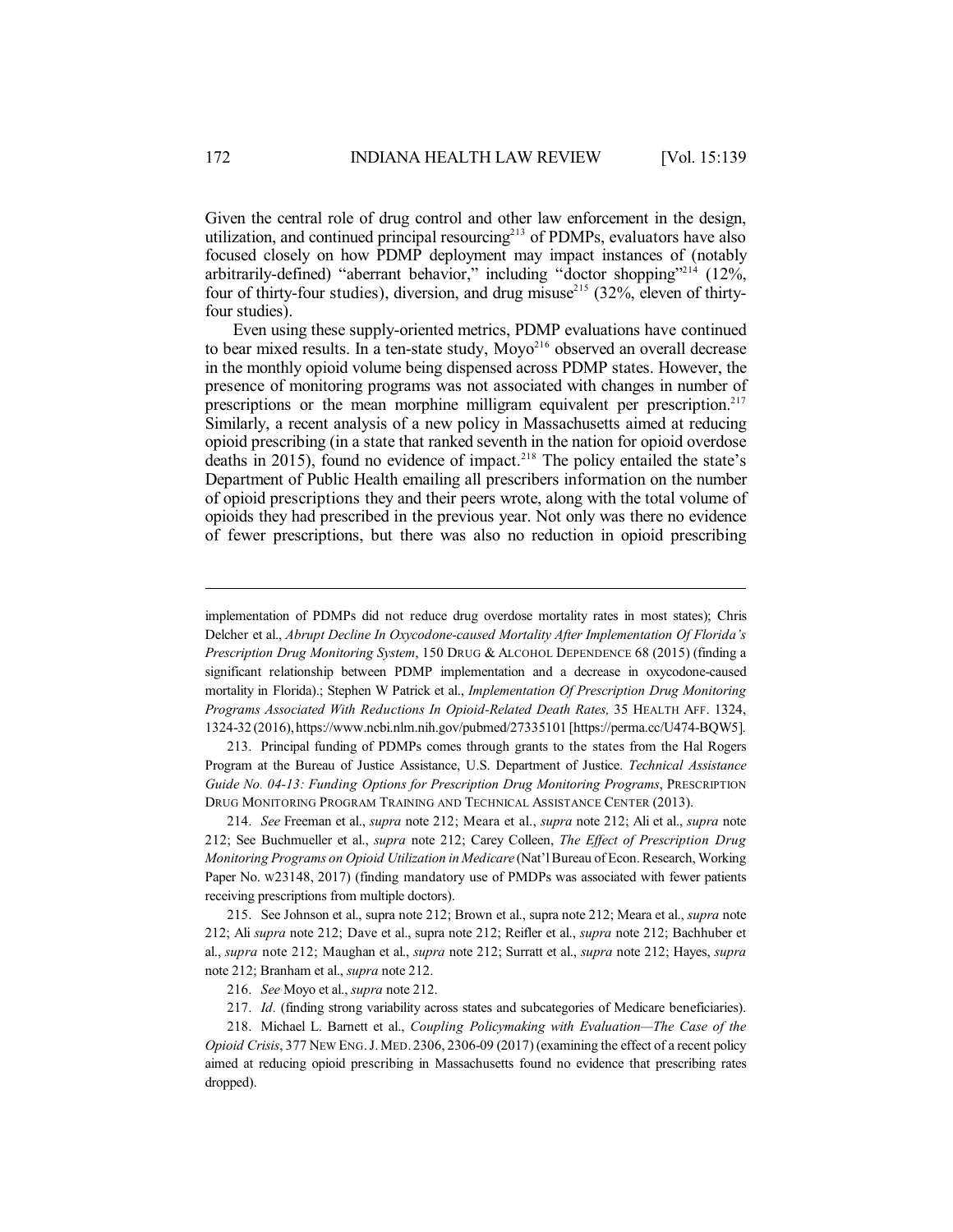among the highest-volume opioid prescribers. <sup>219</sup> Substantially fewer evaluations have focused in the public health realm, with (6%, two of thirty-four studies) opioid-related treatment admissions<sup>220</sup> and opioid overdose mortality<sup>221</sup> (32%, eleven of thirty-four studies).

In addressing the current crisis, measuring PDMP success primarily through study endpoints like reductions in prescribing volume<sup>222</sup> and suppression of multiple-prescriber episodes ("doctor shopping" in colloquial parlance) is problematic. Such narrow definitions of effectiveness mask the complexities of addressing overdose and addiction on the systems level.<sup>223</sup> It is not clear to what extent outcomes such as prescribing volume<sup>224</sup> can serve as an appropriate "surrogate" endpoint for research in the realm of PDMP public health impact.<sup>225</sup>

Ongoing debate about the appropriate use of surrogate endpoints in clinical trials 226 helps to inform this debate. Just like it may be inappropriate to use an intermediate biological marker as evidence that a drug may improve cancer survivorship, $227$  it may not in fact be appropriate to use declines in opioid prescribing rates as a metric of progress in the effort to address population-level overdose morbidity and mortality. This is especially true because nationally, as well as on a more granular jurisdictional level, reductions in prescribing have not systematically resulted in statistically significant drops in overdose rates.<sup>228</sup> For example, after the implementation of West Virginia's PDMP, a significant drop

222. *See* Wen et al., *supra* note 212; Brady et al., *supra* note 212.

223. Robert G. Newman, *The Epidemiological Approach to Drug Abuse: Its Relevance to the Teaching of Future Professionals*, 3 AM.J. DRUG &ALCOHOL ABUSE 439, 439-46 (1976) (making the case that dogma and simplistic solutions toward substance use have historically led to inadequate public health policy).

224. *See* Rasubala et al., *supra* note 212.

225. Janet Weiner et al., *Prescription Drug Monitoring Programs Evolution and Evidence,* LEONARD DAVIS INST. OF HEALTH ECON. ISSUE BRIEF 6 (2017) (finding that PDMPs were not associated with reductions in drug overdose mortality rates, and may be related to increased mortality from illicit drugs).

226. David A. Grimes & Kenneth F. Schulz, *Surrogate End Points in Clinical Research: Hazardous to Your Health*, 105 OBSTETRICS & GYNECOLOGY 1114 (2005); Aaron S. Kesselheim et al., *The High Cost of Prescription Drugsin the United States: Origins and Prospects for Reform*, 316 JAMA 858 (2016).

227. *Id.*

228. *See* Li et al., *supra* note 212; Meara et al., *supra* note 212; Young Hee Nam et al., *State Prescription Drug Monitoring Programs and Fatal Drug Overdoses*, 23 AM. J. MANAGED CARE 297 (2017) (finding the PDMPs were not associated with reductions in drug overdose mortality rates, and may be related to increased mortality from illicit drugs).

<sup>219.</sup> *Id.*

<sup>220.</sup> *See* Reifler et al., supra note 212; Branham et al., supra note 212.

<sup>221.</sup> *See* Johnson, *supra* note 212; Paulozzi, *supra* note 212; Hayes, *supra* note 212; Brown et al., *supra* note 212; Dowell et al., supra note 212; Freeman, *supra* note 212; Meara et al., *supra* note 212; Pardo, *supra* note 212; Li et al., *supra* note 212; Delcher et al., *supra* note 212.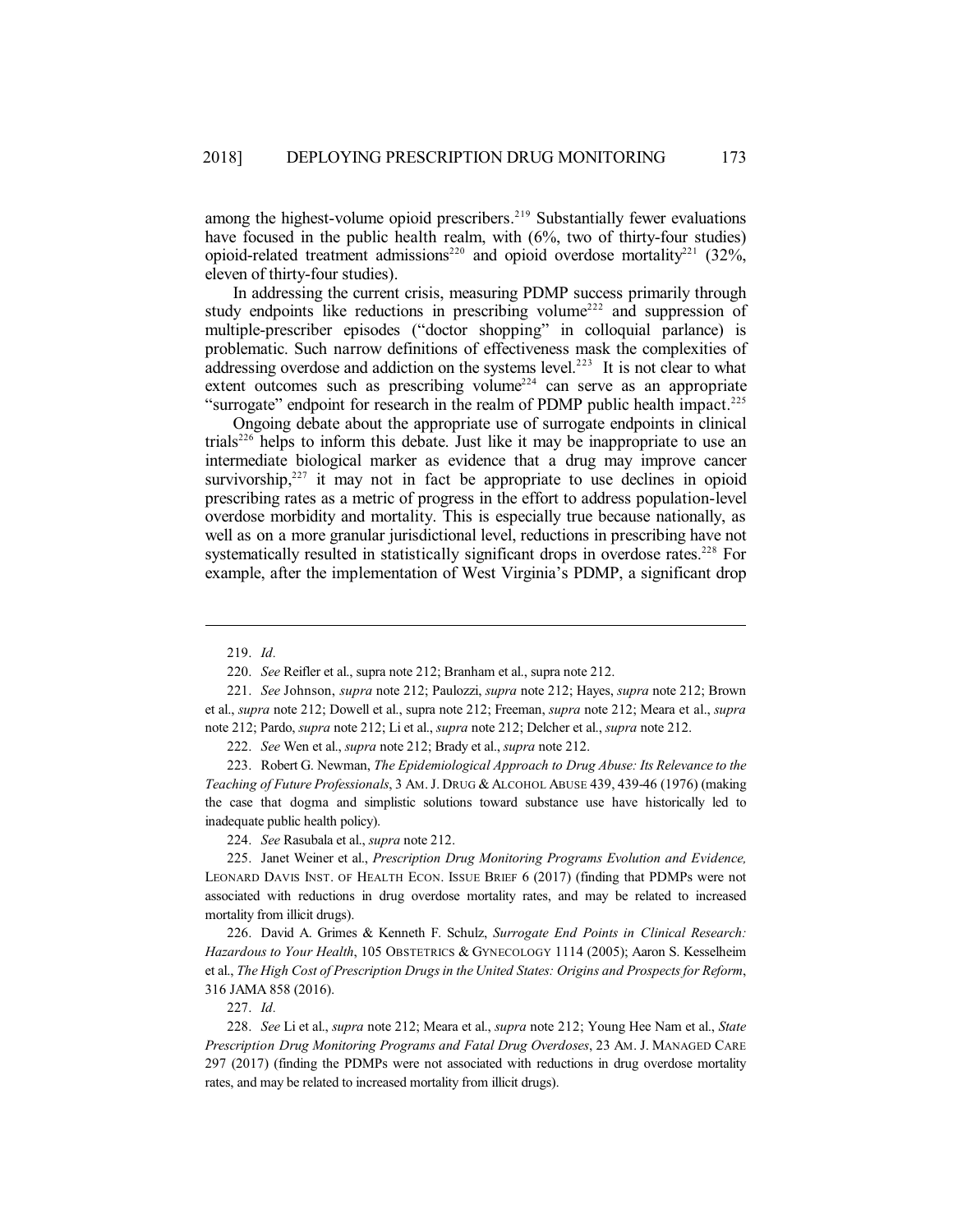in opioids dispensed was found from 2008 to 2015.<sup>229</sup> During that same time window, the study also documented a 200% spike in unintentional poisonings involving heroin. 230

If the ultimate goal is to curb overdose, then PDMPs' utility is far from clear.<sup>231</sup> Our review found that only  $32\%$  (eleven of thirty-four)<sup>232</sup> of the relevant empirical studies even included overdose morbidity or mortality as a metric of PDMP impact, despite this outcome clearly being the policy goal of primary—if not sole—importance. Of those studies that assessed PDMP impact in this vital arena, all eleven considered prescription drug related overdoses as a metric of interest. Among these studies, six found PDMP deployment to be associated with lower prescription drug overdose rates,<sup>233</sup> and five reported a null result.<sup>234</sup>

More recent research continues to bear characteristically mixed results. In an analysis of programs nationwide, Patrick et al.<sup>235</sup> found an average reduction of 1.12 prescription opioid-related overdose deaths per 100,000 population in the year after a state's implementation of a prescription monitoring program. But this analysis did not control for key confounders, like state medical marijuana policies.<sup>236</sup> Pardo, for example,<sup>237</sup> found that states with more intensive PDMP programs saw a reduction in prescription drug overdoses; however, when controlling for covariates, they found that states with medical marijuana dispensaries reported a 16% reduction in in prescription drug overdose deaths.

Ultimately, PDMP evaluation research should not be limited to measuring only overdose morbidity and mortality linked only to prescription drugs. Given

233. *See* Johnson et al., *supra* note 212; Freeman et al., *supra* note 212; Delcher et al., *supra* note 212; Dowell et al., *supra* note 212; Patrick et al., *supra* note 212; Pardo, *supra* note 212.

234. *See* Paulozzi et al., *supra* note 212; Li et al., *supra* note 212; Brown et al., *supra* note 212; Hayes et al., *supra* note 212; Meara et al., *supra* note 212.

235. *See* Patrick et al., *supra* note 212.

237. *See* Pardo, *supra* note 212.

<sup>229.</sup> Sarah Warfield et al., Address at American Public Health Association Annual Meeting & Expo: Heroin and Prescription Opioid Poisonings in West Virginia, 2008-2015–The Potential Impact of Legislative Interventions (2017) (evaluating changes in opioid poisoning hospitalization rates after implementation of West Virginia's Prescription Drug Monitoring Program).

<sup>230.</sup> *Id.*

<sup>231.</sup> *See* Paulozzi et al., *supra* note 212 (noting that in 2011, the CDC reviewed the evidence on links between PDMPs and overdose, finding no evidence of impact).

<sup>232.</sup> *See* Johnson et al., *supra* note 212; Freeman et al., *supra* note 212; Delcher et al., *supra* note 212; Dowell et al., *supra* note 212; Patrick et al., *supra* note 212; Pardo, *supra* note 212; Paulozzi et al, *supra* note 212; Li et al., *supra* note 212; Brown et al., *supra* note 212; Hayes et al., *supra* note 212; Meara et al., *supra* note 212.

<sup>236.</sup> There have been a number of studies identifying an independent relationship between marijuana regulation and opioid overdose rates. For instance, a time-series analysis of medical cannabis laws and state-level cause of death data revealed a 24.8% lower mean annual opioid overdose mortality compared to states which prohibit medical cannabis. *See* Bachhuber et al., *supra* note 212; *see also* Elyse Phillips & Julie Gazmararian, *Implications of prescription drug monitoring and medical cannabis legislation on opioid overdose mortality*, 13 J. OPIOID MGMT. (2017).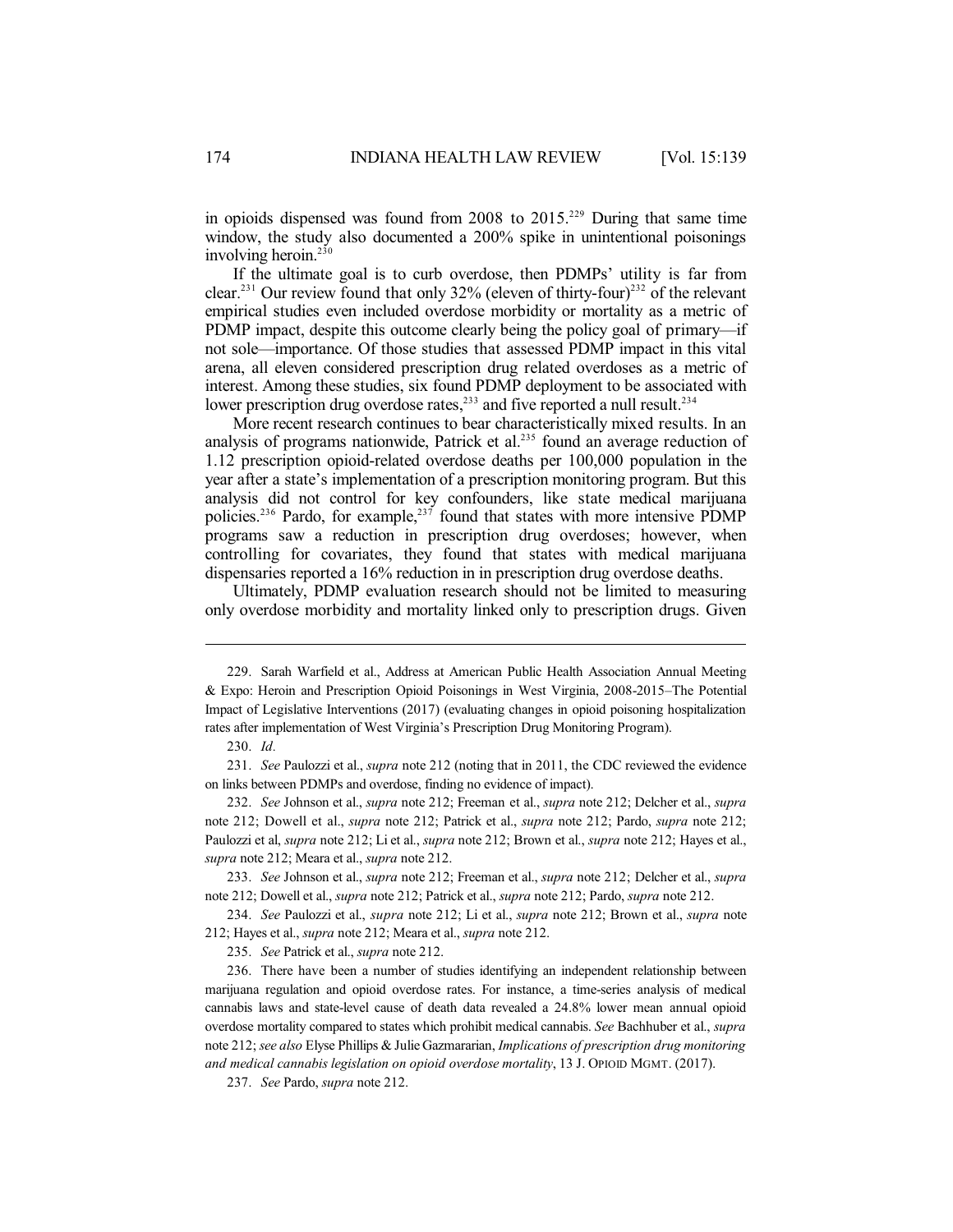widespread misclassification of opioid overdose deaths,<sup>238</sup> as well as the fungibility of the opioid use and documented transition from prescription to black market drugs, the most appropriate metric of success would be to consider PDMP impact on all opioid-involved overdoses, including prescription *and* nonprescription sources. In this review, only one in five published peer-reviewed studies (21%; see Table 1) included an overdose morbidity or mortality-related research endpoint that was not specific to prescription drugs.<sup>239</sup> Of those, three found PDMP deployment to be associated with lower overall overdose rates,  $240$ while four reported a null result.<sup>241</sup> Notably, three studies reported PDMP program or policy elements to be associated with a *rise* in non-prescription overdose rates.<sup>242</sup> These decidedly equivocal findings stand to challenge the kind of unbridled enthusiasm, generous investment, and cavalier policy emphasis that has buoyed PMDPs since the onset of the overdose crisis.

Insofar as the PDMP tracks reductions in doctor shopping or other drug user behavior deemed "problematic," those observations may reflect health care providers' and drug users' defensive practices, rather than real improvements. Providers may rebuke, abandon, and "fire" patients with suspicious or in some way aberrant histories or behaviors, as a defensive tactic to reduce their exposure to potential professional and criminal liability.<sup>243</sup> An evolving trend in highprofile cases where prescribers are being held criminally responsible for the overdose deaths of their patients 244 underscores the real and perceived risk of

<sup>238.</sup> *See* Rudd et al. *supra* note 127 (noting that "heroin and morphine are metabolized similarly, [opioid overdose deaths may be] misclassified," and citing Gregory G. Davis & National Association of Medical Examiners and American College of Medical Toxicology Expert Panel on Evaluating and Reporting Opioid Deaths, *National Association of Medical Examiners Position Paper: Recommendations for the Investigation, Diagnosis, and Certification of Deaths Related to Opioid Drugs*, 10 J. MED. TOXICOLOGY 100 (2014)).

<sup>239.</sup> *See* Paulozzi et al., *supra* note 212; Li et al., *supra* note 212; Brown et al., *supra* note 212; Hayes et al. *supra* note 212; Johnson et al., *supra* note 212; Freeman et al., *supra* note 212; Patrick et al., *supra* note 212.

<sup>240.</sup> *See* Paulozzi et al., *supra* note 212; Li et al., *supra* note 212; Brown et al. *supra* note 212; Hayes et al., *supra* note 212.

<sup>241.</sup> *See* Johnson et al., *supra* note 212; Freeman et al., *supra* note 212; Patrick et al., *supra* note 212.

<sup>242.</sup> *See* Brown et al., *supra* note 212; Freeman et al., *supra* note 212; Johnson et al., *supra* note 212.

<sup>243.</sup> M. Demidenko et al., *Suicidal ideation and suicidal self-directed violence following clinician-initiated prescription opioid discontinuation among long-term opioid users*, 47 GEN. HOSP. PSYCHIATRY 29 (2017) at 29-32 (noting the tragic consequences of opioid tapering and patient abandonment in response to policies and programs that emphasize dose reduction).

<sup>244.</sup> *See* Michael Nedelmen, *Doctors Increasingly Face Charges for Patient Overdose*, CNN (July 31, 2017, 5:19 AM), http://www.cnn.com/2017/07/31/health/opioid-doctors-responsibleoverdose [https://perma.cc/7P48-GAPP] (outlining a trend in doctors being charged with the death of their patients); Marisa Gerber et al., *California Doctor Convicted of Murder in Overdose Deaths of Patients*, L.A. TIMES (Oct. 30, 2015, 3:46 PM), http://www.latimes.com/local/lanow/la-me-ln-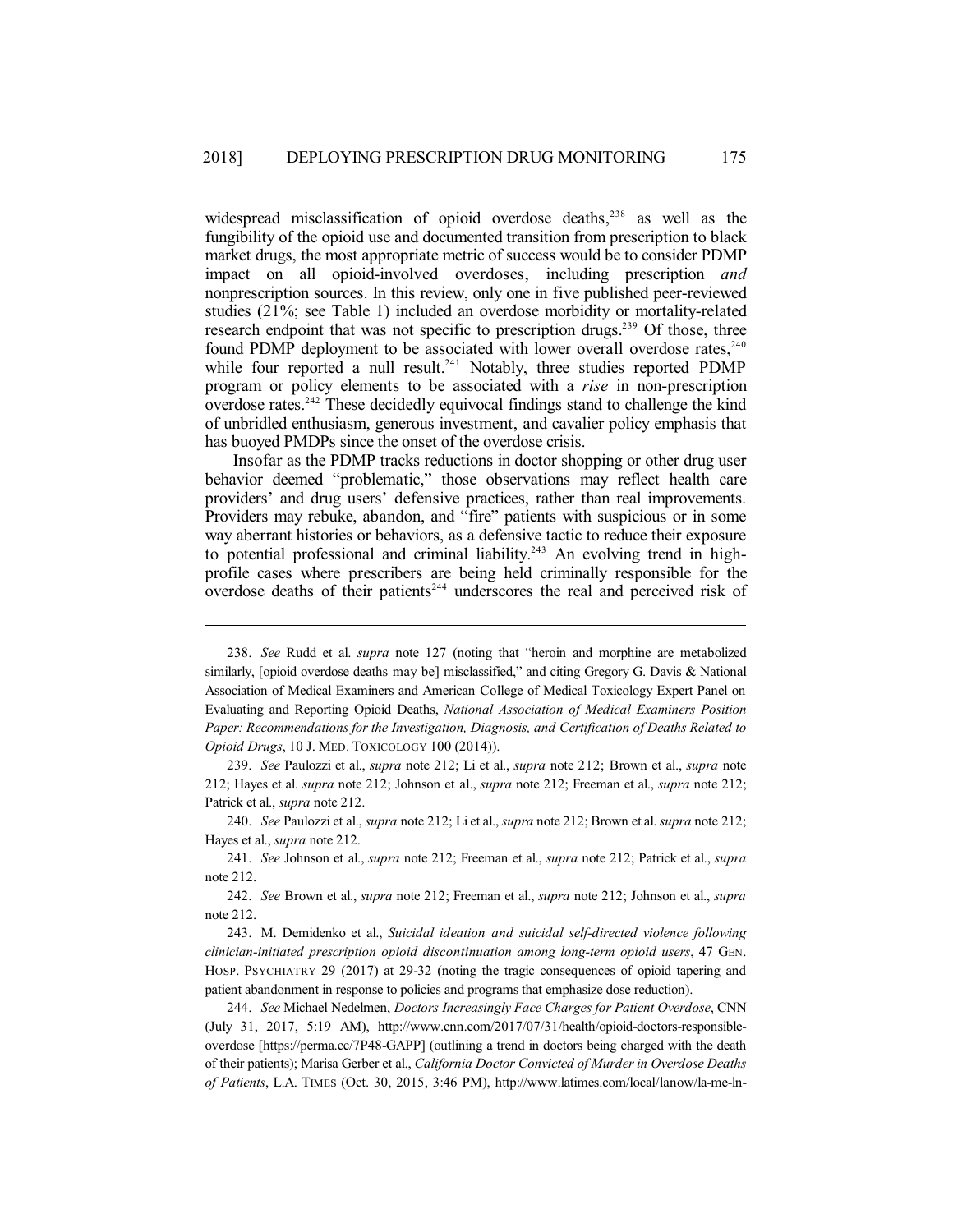criminal, civil, and professional censure. Defensive practices spurred by these regulatory forces are chilling opioid prescribing even when medically necessary. 245

Patients may also respond to both PDMP and provider-initiated signals by shifting their behavior to avoid detection. In that context, a patient with a severe substance use disorder who had previously engaged in doctor shopping (and therefore be at a high risk of future overdose)<sup>246</sup> may respond to perceived or real monitoring by moving their activity outside of the surveillance realm. Without concerted efforts to retain that patient in care, such a move would entail being relegated to the black market. The result: The PDMP may reflect fewer "drug seeking" incidents or multiple prescriber episodes, but at a cost of increased risk to the individual and to the public's health.

Methodological challenges will continue to muddy the picture on PDMP impact.<sup>247</sup> Given the number of different policy and programmatic elements of PDMPs, as well as the historical reality that these elements have often changed contemporaneously with implementation of other policy and programmatic interventions, it may not be ultimately possible to isolate their impact. In the words of the Surgeon General's seminal report on the opioid crisis: "Multiple efforts to address prescription drug misuse within states occurring in concert with mandatory PDMP legislation may limit the ability to draw causal conclusions about the effectiveness of mandatory use of PDMPs."248

What is behind the mismatch between the confidence and resources invested in PDMPs and their real-world impact? The problem is not, as some have argued, just that many healthcare providers are reluctant<sup>249</sup> to use these (sometimes clunky) databases, that states fail to share data $250$  or that mandates requiring their

doctor-prescription-drugs-murder-overdose-verdict-20151030-story.html [https://perma.cc/2694- 9MNR] (describing story of high-profile doctor charged with the death of his patient who overdosed); Robert Siegel, *DOJ Stepping Up Prosecutions Of Medical Providers Who Abuse Prescribing Authority*, NPR (Dec. 11, 2017, 4:38 PM), https://www.npr.org/2017/12/11/ 569983638/doj-stepping-up-prosecutions-of-medical-providers-who-abuse-prescribing-authority [https://perma.cc/ET5C-XLTC] (describing how the Department of Justice is ramping up prosecutions of providers who overprescribe opioids).

<sup>245.</sup> Stefan G. Kertesz, *Turning the tide or riptide? The changing opioid epidemic*, 38 SUBSTANCE ABUSE 3 (2017).

<sup>246.</sup> Meghan Fibbi et al., *Denial of Prescription Opioids Among Young Adults with Histories of Opioid Misuse*, 13 PAIN MED. 1040, 1040-48 (2012).

<sup>247.</sup> *See* Corey S. Davis, *Commentary on Pardo (2017) and Moyo et al. (2017): Much Still Unknown About Prescription Drug Monitoring Programs*, 112 ADDICTION 1797, 1797-98 (2017).

<sup>248.</sup> DEP'T OFHEALTH&HUMAN SERVS.,OFFICE OF THE SURGEON GENERAL,*supra* note 158, at 3-26.

<sup>249.</sup> *See* Rutkow et al., *supra* note 212.

<sup>250.</sup> DEP'T OF HEALTH & HUMAN SERVS., PRESCRIPTION DRUG MONITORING PROGRAMS INTEROPERABILITY STANDARDS: REPORT TO COMMITTEE ON HEALTH, EDUCATION, LABOR, AND PENSIONS AND COMMITTEE ON ENERGY AND COMMERCE, 112th Cong. (2013).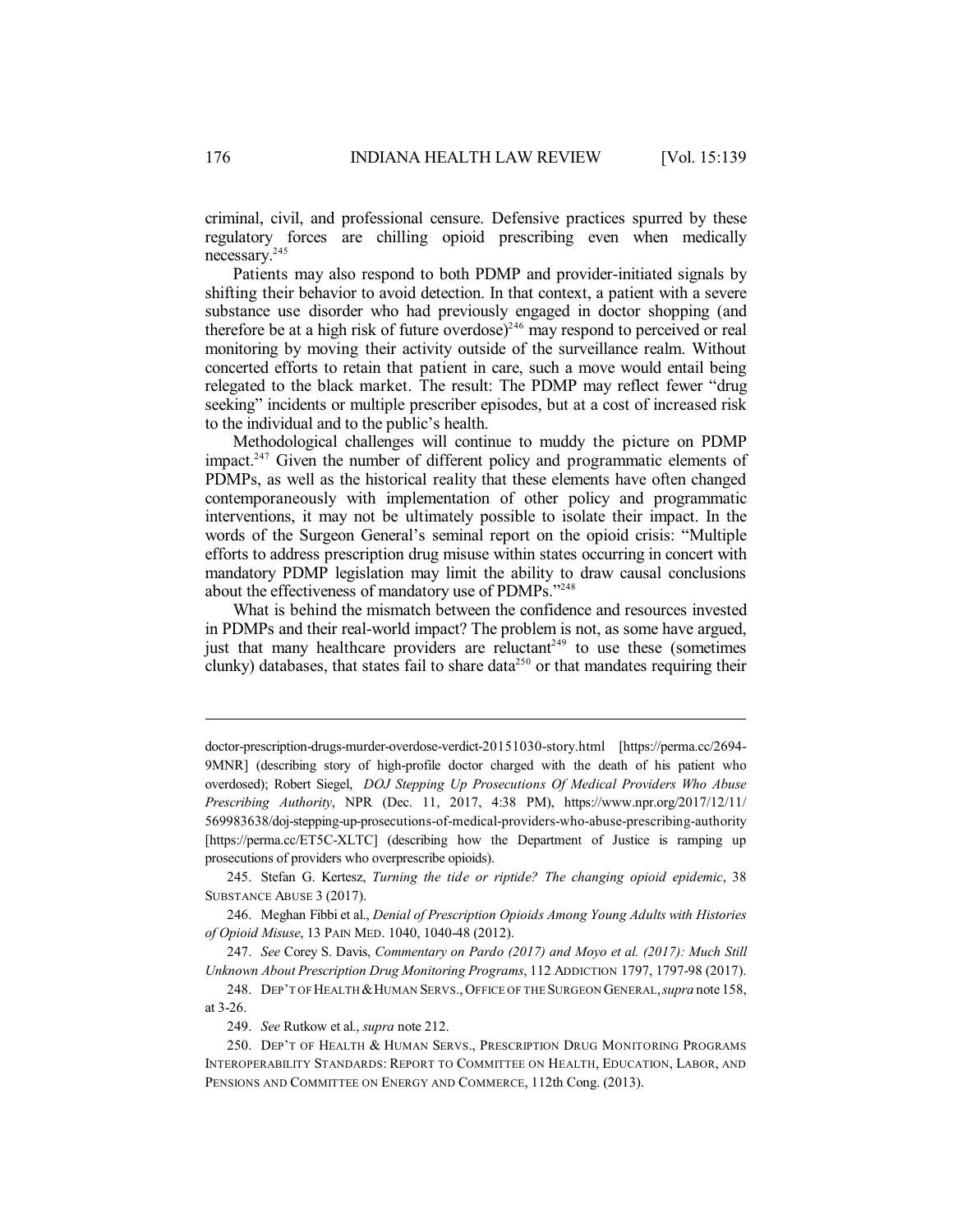use are insufficiently strict. <sup>251</sup> The problem isn't even that over-reliance on PDMPs may, at times, paradoxically increase prescription<sup>252</sup> of painkillers. The key issue is that PDMPs are designed only to generate information. What ultimately matters is how that information is used, and by whom.

Without adequate context and transparency between patients and providers about their own information stored on PDMPs, patients stabilized on high doses of opioids are increasingly concerned about the future their pain management care. <sup>253</sup> Currently, such patients have no right to review their own PDMP data, thus having no recourse to challenge or correct discrepancies in their prescription history that may be misconstrued as substance misuse or "drug-seeking behavior." <sup>254</sup> This imbalance of power is especially concerning in the context of law enforcement accessing sensitive medical records: what criteria are based to distinguish between substance misuse emblematic of addiction, *bona fide* pain care, and venal diversion? The lack of agency for patients to review—and correct—their own records may sew distrust among the patient community.

Withholding prescriptions and abandoning or "firing" complex or suspicious patients appear to be actions that may result from finding of unexpected information in PDMPs. These actions may push patients away from the health care system, precipitating stigmatization and multiple cascading health harms. If "problem" patients are rebuked and turned away, they will likely seek out blackmarket alternatives—typically heroin, and increasingly, illicit fentanyl. Even when practitioners do refer patients to treatment, many of the affordable, evidence-based programs have waitlists that are weeks---or months---long,<sup>255</sup> leaving patients with few options in the meantime. In other words, without health

253. *See* Dan Verango, *He Took Opioids To Manage His Chronic Pain. When His Doctors Took Them Away, He Didn't Want To Live Anymore*, BUZZFEED (Nov. 30, 2017, 10:47 AM), https://www.buzzfeed.com/danvergano/chronic-pain-debate-opioid-painkillers?utm\_ term=.tk6EZddRY#.tx50P88n2 [https://perma.cc/TUP9-KMZU] (discussing pain patients losing access to opioids); Robert Langreth, *Millions of Patients Face Pain and Withdrawal as Opioid Prescriptions Plummet*, BLOOMBERG (Nov. 21, 2017, 11:26 AM), https://www.bloomberg.com/ news/articles/2017-11-21/millions-of-patients-face-pain-and-withdrawal-as-opioid-prescriptionsplummet [https://perma.cc/YC52-A84M] (discussing pain patients being abandoned due to prescribers abruptly ending pain management).

254. *See generally* Weiner et al, *supra* note 252.

255. Jason Cherkis, *Dying To Be Free*, HUFFPOST (Jan. 28, 2015), http://projects. huffingtonpost.com/dying-to-be-free-heroin-treatment#chapter-one [https://perma.cc/4FFY-YB6J].

<sup>251.</sup> Rebecca L. Haffajee et al., *Mandatory Use of Prescription Drug Monitoring Programs*, 313 JAMA 891, 891-92 (2015).

<sup>252.</sup> Scott G. Weiner et al., *Clinician Impression Versus Prescription Drug Monitoring Program Criteria in the Assessment of Drug-Seeking Behavior in the Emergency Department*, 62 ANNALS EMERGENCY MED. 281, 284-89 (2013) (describing an assessment of emergency room physicians prescribing behaviors before and after accessing PDMP data reflected a small increase in their likelihood to prescribe opioid medication at discharge, and noting access to this PDMP data may have given providers greater confidence in prescribing to patients previously assumed to be at risk for prescription drug misuse).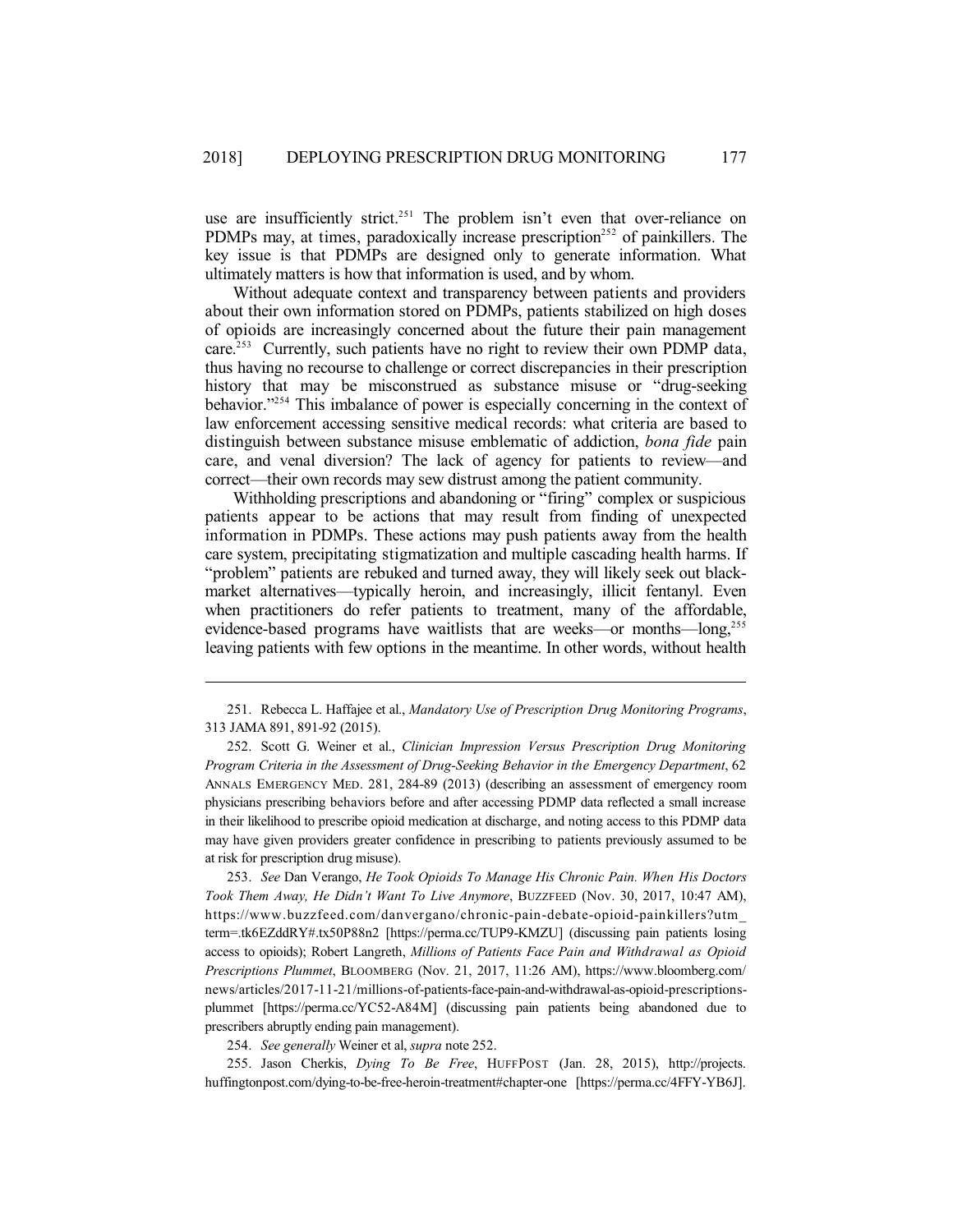care providers adequately understanding how to use information gleaned from PDMPs to simultaneously reduce prescription drug misuse *and* keep patients engaged in care, the increased use of PDMPs can cause more harm than good.

Public health surveillance can act as an intervention, changing behavior of those affected as well as other members of the community. In the case of PDMPs, these programs engage in disseminating information and providing training to a variety of stakeholders, including law enforcement and health care providers. Empirical analysis found little evidence that PDMPs were using their online channels to educate its users and members of the public that were likely to reduce overdose or advance other public health goals. Most programs provide didactic aides but do not provide substantive training.<sup>256</sup>

Evaluation of the Diversion Alert program in Maine underscores this point. This program provides health care practitioners with access to a database and alert system that contains criminal justice information about their patients. <sup>257</sup> Its evaluation found that system access was associated with increased deployment of patient surveillance methods, including urine drug screens, random pill counts, and utilization of prescription drug monitoring program.<sup>258</sup>

The broader context for this empirical overview is that there is little evidence that interventions to reduce drug supply have any lasting positive impact on substance misuse or overdose.<sup>259</sup> As has been the case with the vast majority of supply-reduction efforts mounted by the criminal justice system, the development of PDMPs occurred largely without regard for empirical insights into how regulated entities may alter their behavior in response. The engineers of PDMP interventions did not appear to contemplate how patients would react to the real or perceived risk of breach of their confidential prescription information, or to being rebuked by a provider in response to information gleaned from the PDMP. Much was assumed about how providers' access and interpretation of prescription drug information can reduce inappropriate prescribing and diversion of drugs; doing so without unnecessarily restricting access to medication for *bona fide* patients received little consideration.

# *B. Original Data*

Original data collected as part of a larger project helps to contextualize these findings. We conducted twenty-three interviews with key stakeholders in Massachusetts regarding their perspectives and experiences with the prescription

<sup>256.</sup> Green et al., *supra* note 182.

<sup>257.</sup> Sarah Levin Martin & Clare Derosiers, *Diversion Alert: 1-Year Evaluation Across Northern New England, 2013-2014*, PREVENTING CHRONIC DISEASE, CTRS. FOR DISEASE CONTROL & PREVENTION (Nov. 23, 2016), https://www.cdc.gov/pcd/issues/2016/16\_0229.htm [https://perma.cc/9XNE-AA53].

<sup>258.</sup> *Id.*

<sup>259.</sup> *See* Leo Beletsky & Corey Davis, *Today's fentanyl crisis: Prohibition's Iron Law, revisited*, 46 INT'L J. OF DRUG POL'Y (2017)*. See also* Werb et al., *supra* note 175.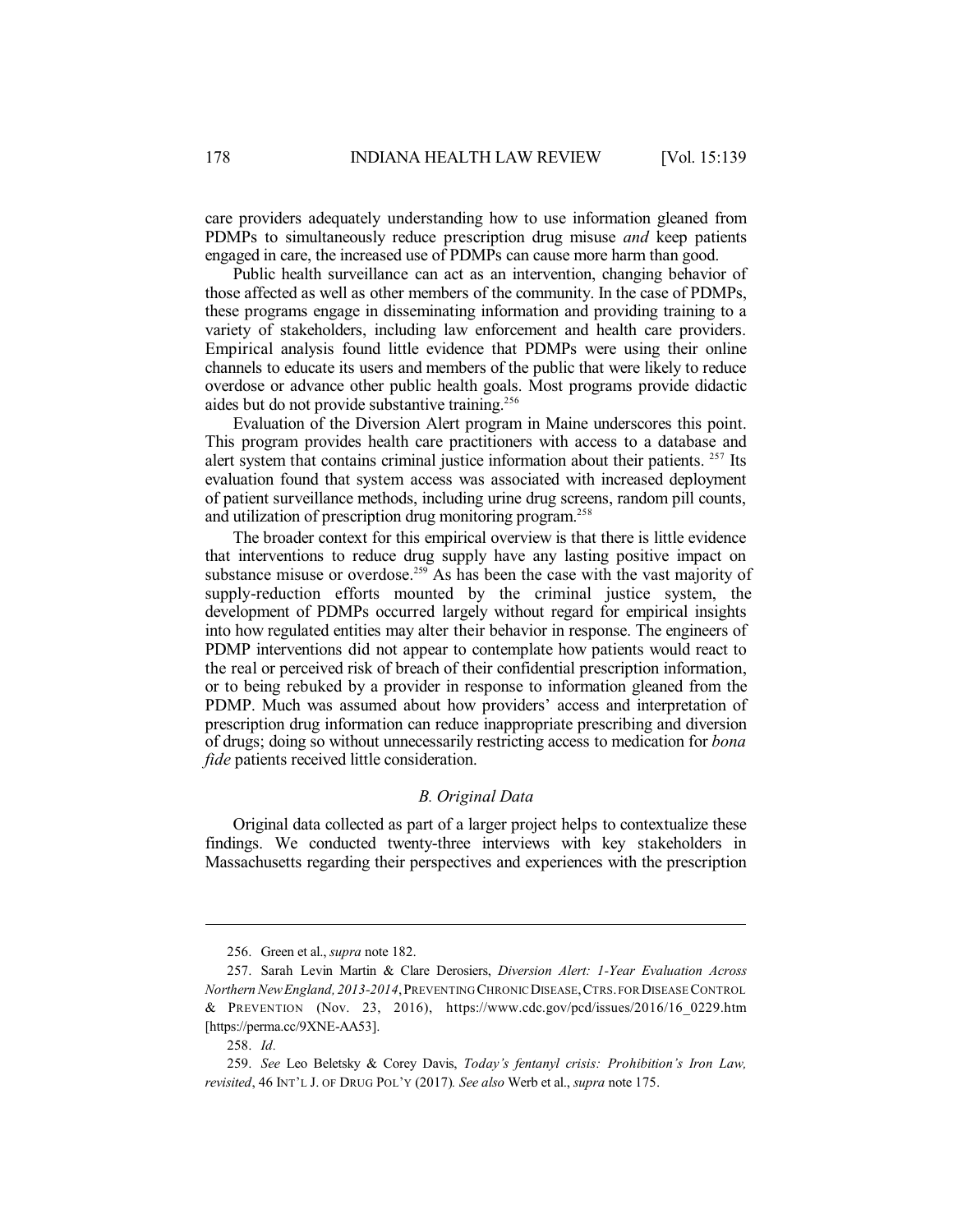drug program. <sup>260</sup> The full description of the study is beyond the scope of this paper, but several data points help to underscore a number of the shortcomings in PDMP design and implementation.

Two of the stakeholder groups interviewed during the project included healthcare providers and advocates for the substance user community. Interviewees from both stakeholder groups expressed overlapping concerns regarding the PDMPs effect on patient-physician relationships, the unintended harms of surveillance on prescribing practices and the failure of the PDMP design to provide support for patients with addiction. An advocate from a community organization for substance users suggested the PDMP does not play a major role in "curbing the epidemic" and may be responsible for increasing the use of illicit drug use:

I really don't see it playing much a role. I think it may have played an unintended role of more people accessing what substances they choose to use illegally. I think there are a lot of folks out there who are in legitimate pain and because they aren't being treated properly for that pain, they have been accessing the medications and chemicals they need to make themselves feel better in an illicit and illegal way now, because of the PDMP.

# Drug user group representative<sup>261</sup>

As this stakeholder suggested, the PDMPs "supply-reduction" design offers little opportunity for patients and providers to reduce the "demand" for pain medication, potentially diverting patients towards illicit drug use through limitations on prescription medication.

Another dominant theme in these narratives was the role of PDMPs as potentially furthering existing stigmatization of drug users in health care and pharmacy settings.

A lot of people stay away from certain healthcare facilities or companies or whatever and because, they, of the way, the way they've begun targeting us and treating us in terms of, as using the PMP as a tool of oppression.

# Drug user group representative<sup>262</sup>

This perspective highlights the potential of PDMPs as a real or perceived barrier to help-seeking. Such adverse impact could disproportionately impact individuals whose mistrust of government surveillance is based on personal or social group experiences warranting such caution.

<sup>260.</sup> Leo Beletsky, Presentation at the 40th Annual Meeting of the College on Problems of Drug Dependence: Prescription Drug Monitoring: Of Law Enforcement, or Public Health? Montreal, Canada (June 19, 2017).

<sup>261.</sup> *Id.*

<sup>262.</sup> *Id.*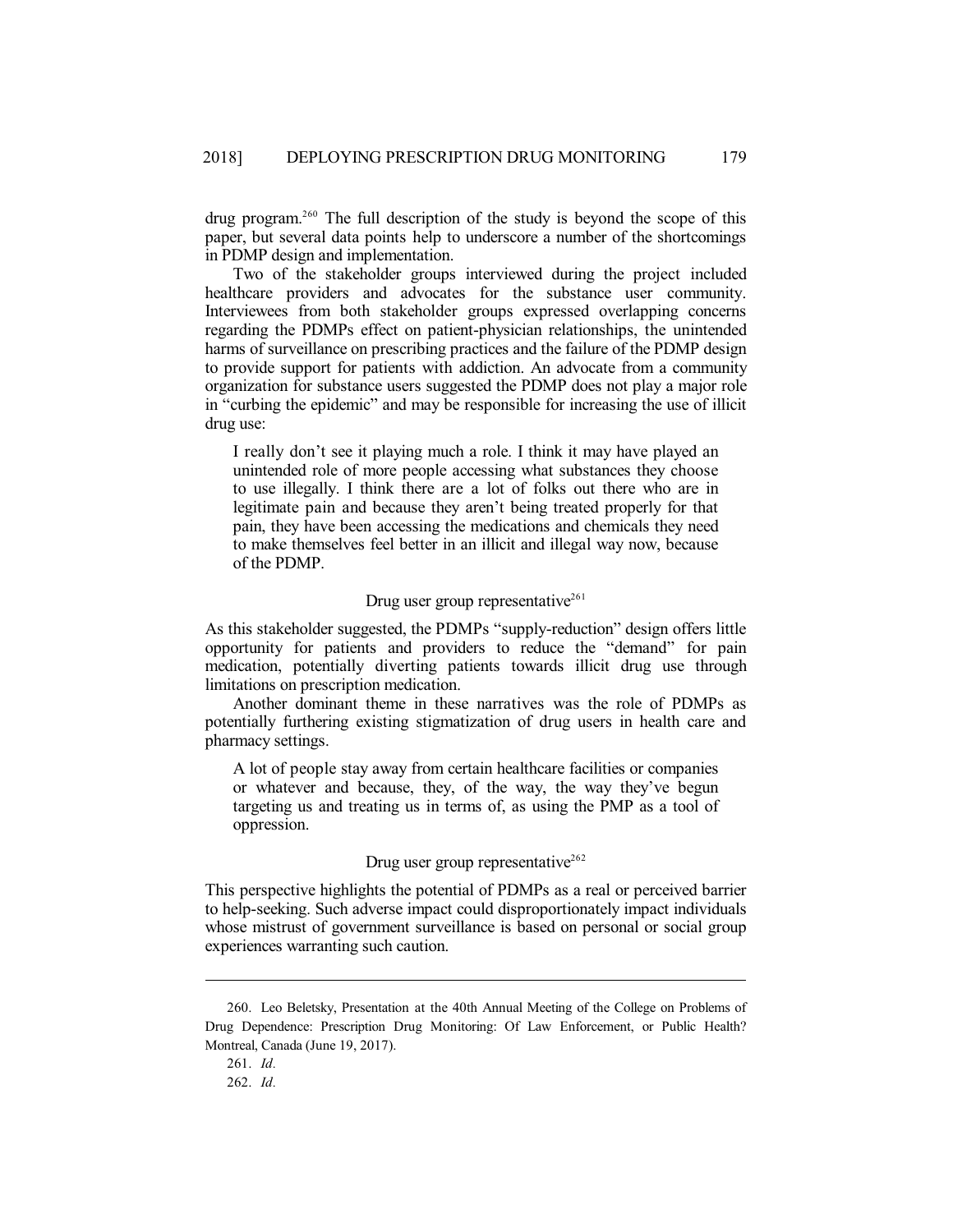The dominant narrative from physicians was somewhat parallel to the community groups' perspective, in the sense that prescribers critiqued the effect of the PMDP on patient-physician relationships and their ability as providers to effectively treat pain and addiction, the root causes of opioid "demand", with one prescribing physician stating:

I think physicians currently believe that their prescribing practices are now vulnerable to being monitored and unlike other aspects of their care and their treatment, how they prescribe to a given patient is there for everybody to see, however the reasons that they prescribed it, the carefulness with which they're monitoring, the effectiveness that it may have for the patient, that's not there.

# Prescribing physician<sup>263</sup>

## *C. Concerns Emerging from Litigation*

Another important source of information about the real-world impact of PDMPs comes from emerging litigation, based specifically on privacy concerns. The recently-decided Oregon Prescription Drug Monitoring Program and the ACLU Foundation of *Oregon v. United States Drug Enforcement* Administration<sup>264</sup> case is especially illustrative of the privacy issues raised by the new or newly expanded PDMPs, as they have emerged to combat the overdose crisis.

At issue in this case is the Oregon PDMP law, which requires law enforcement to obtain a warrant supported by probable cause to access prescription data. The DEA routinely seeks data from state PDMPs using only an administrative subpoena. Oregon challenged this practice. Joining the lawsuit were ACLU of Oregon and five individuals, including four patients and one prescribing physician. Two of the John Doe interveners were transgender men, whose hormone transition therapy was documented in the PDMP. In their declarations, these five individuals communicated their misgivings about the nearly unfettered availability of deeply-private PDMP data to federal agents, and the effect that is likely to have on their physical and mental health and prescribing behavior. <sup>265</sup> They objected to the law on Fourth Amendment grounds.

After prevailing below, the challenge to warrantless access advanced to the 9th Circuit. On appeal, Oregon lost. The Court reasoned that the Oregon law was in positive conflict with the federal CSA, and was therefore preempted: it also reasoned that the intervenors lacked standing because "threatened injury must be certainly impending to constitute injury in fact, and . . . [a]llegations of possible

<sup>263.</sup> *Id.*

<sup>264.</sup> Or. Prescription Drug Monitoring Program v. U.S. Drug Enf't Admin., 860 F.3d 1228 (9th Cir. 2016).

<sup>265.</sup> *Id.*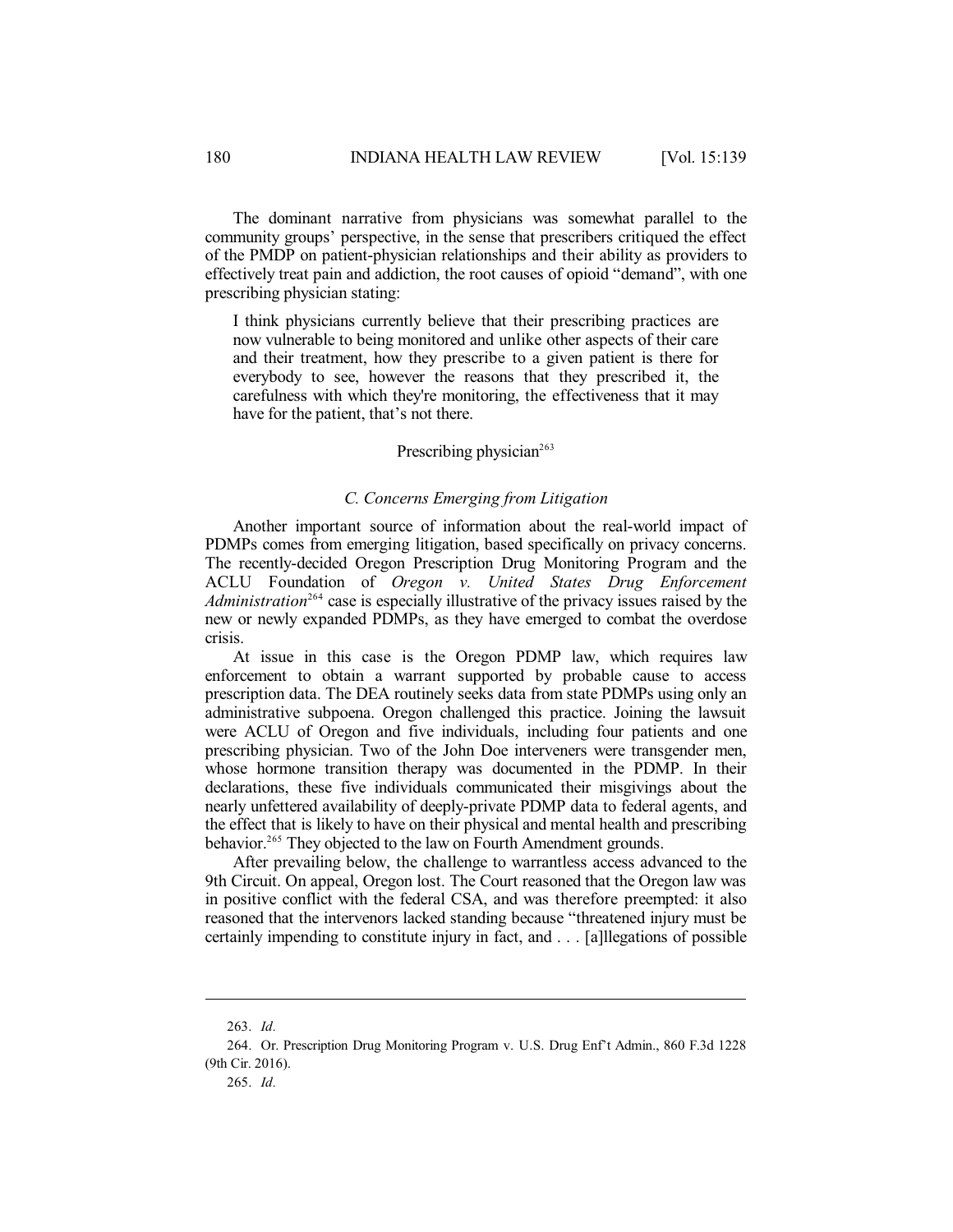future injury are not sufficient."<sup>266</sup> The state elected not to appeal the case further. The parallel case *DOJ v. Utah Department of Commerce* reached a similar conclusion, though that opinion did reach—and rejected—the Fourth Amendment question on the expectation of privacy, based on third party doctrine. <sup>267</sup> Notably, the decision states "Physicians and patients have no reasonable expectation of privacy in the highly-regulated prescription drug industry." <sup>268</sup> This decision was similarly not appealed.

Although these decisions technically constitute the law only in the 9th and 10th Circuits, they are certain to have national impact. Across the country, PDMP legislation includes a warrant requirement for law enforcement in 27 states.<sup>269</sup> The broad subpoena power granted to the Department of Justice through the CSA essentially means that federal law enforcement is able to obtain PDMP information without judicial review, extinguishing state-level protections as they apply to DEA and other federal agents. Moreover, there is nothing stopping federal agents from subsequently transferring data gleaned from warrantless PDMP searches to state or local law enforcement. This would certainly be in line with routine coordination and data sharing between federal, state, and local law enforcement in all aspects of drug law enforcement. This mechanism is in addition to the other "back door" which is the proactive PDMP reporting of "outlier" information authorized or mandated in thirty-nine states. $270$ 

## V. HARNESSING PDMPS TO ADDRESS THE OVERDOSE CRISIS

The preceding analysis carries key lessons for ways in which PDMP policies and programs can move towards evidence and away from ideology. As they now exist, and especially in view of the recent jurisprudence, the privacy issues may have a disproportionate impact on marginalized patients. It is not that the data are being collected, it is how these data are being used and who has access. In this, emerging concerns echo not just the past objections to public health surveillance but also current debates about dragnet government surveillance and "big data" techniques increasingly used for marketing and surveillance purposes.<sup>271</sup>

Historical experience should prompt us to think critically about PDMPs and proceed with caution. Spurred by the opioid crisis, the evolution of PDMPs has

<sup>266.</sup> *Id.* at 1235 (quoting Whitmore v. Arkansas, 495 U.S. 149, 158 (1990)).

<sup>267.</sup> U.S. Dep't of Justice v. Utah Dep't of Commerce, Case No. 2:16-CV-611-DN-DBP, 2017 WL 3189868 (D. Utah, July 27, 2017); see also Smith v. Maryland, 442 U.S. 735 (1979) (articulating the "third party doctrine" that challenges an individual's reasonable expectation of privacy when dialing phone numbers, because those numbers are transmitted to the telephone company).

<sup>268.</sup> *Id.*

<sup>269.</sup> See LAW ATLAS, *supra* note 194 and accompanying text.

<sup>270.</sup> *Id. See also* JUSTICE SYSTEM USE OF PRESCRIPTION DRUG MONITORING PROGRAMS, BUREAU OF JUSTICE ASSIST. 11-13 (2015), https://www.bja.gov/Publications/Global-JusticeSystemUsePDMPs.pdf [https://perma.cc/WN3Z-7W56].

<sup>271.</sup> *See* Bonnie Kaplan, *supra* note 206.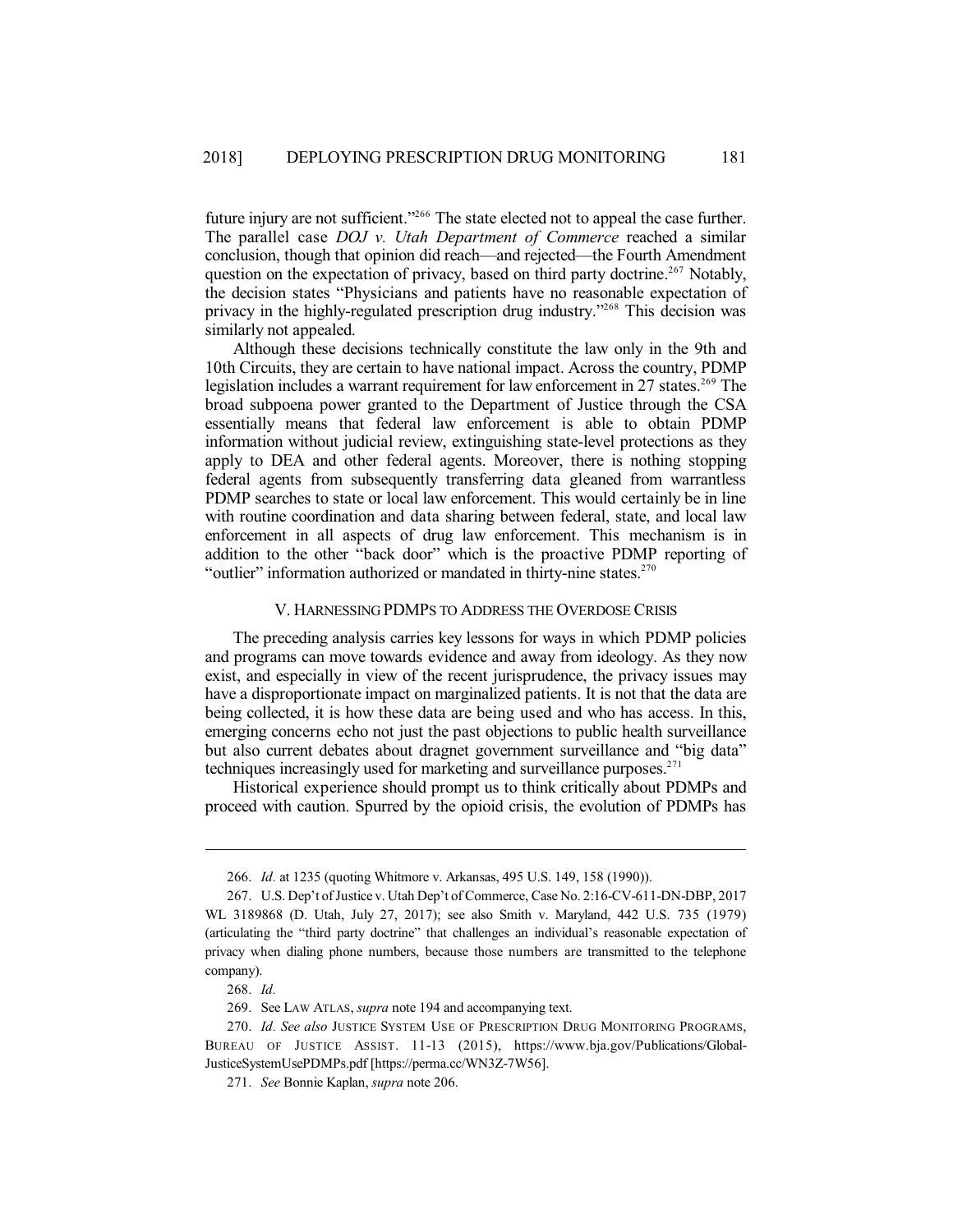occurred without adequate attention to informed, user-driven design to maximize PDMPs' clinical and public health benefits, while minimizing their potential harms. As currently configured, there is little reason to believe that PDMPs increase the use of proven overdose prevention measures; there is even some evidence they may drive patients away from engagement with the health care system.<sup>272</sup> People with history of criminal justice involvement may be especially reticent to seek help if they perceive risk of law enforcement involvement. Many of the same individuals may also face much higher risk of overdose. 273

As the overdose crisis is driving the expansion of their operational and legal scope, these systems are being deployed with without adequate consideration of patient privacy and confidentiality. While their deterrence impact has not been adequately assessed, the potential for—and troubling signs of—unintended public health harms add urgency to a better calibration of the design and implementation of these programs. <sup>274</sup>

There are clear opportunities for improvement, along several fronts. First and foremost, PDMPs can and should be functionally reconfigured away from their current orientation on arbitrary metrics of "aberrant" practices to instead focus on health promotion as their express policy and evaluation guidepost. The conceptual, normative, and operational goal of PDMPs must be to advance patient well-being. This implies the imperative to improve their ability to support sound clinical decision-making,<sup>275</sup> including through common-sense choice architecture elements protective against opioid-benzodiazepine and other risky drug interactions within a patient's pharmacotherapy regimen. Algorithms can be deployed to assist providers in identifying patients who are especially vulnerable to overdose risk. Instead of facilitating isolation and abandonment of at-risk individuals, these systems have the potential to facilitate engagement with improved physical and mental health care, including substance use treatment and other risk reduction modalities, such as naloxone access and syringe access services.

Simple design modifications can turn, PDMP into tools of patient care coordination, for example by integrating internal messaging platforms that could

<sup>272.</sup> RichardM.Reisman,*PrescriptionOpioid Usage and AbuseRelationships:An Evaluation of State Prescription Drug Monitoring Program Efficacy*, 3 SUBSTANCE ABUSE 41 (2009). *See also supra* note 212.

<sup>273.</sup> Leo Beletsky, et al., *Fatal Re-Entry: Legal and Programmatic Opportunities to Curb Opioid Overdose among Individuals Newly Released from Incarceration*, 7 NE. U. L.J. 155 (2015).

<sup>274.</sup> *See, e.g.* Or. Prescription Drug Monitoring Program v. U.S. Drug Enf't Admin., 860 F.3d 1228, http://aclu-or.org/sites/default/files/PDMP\_Motion\_to\_Intervene.pdf [https://perma.cc/ VZK2-XKQE] (challenging the administration of the Oregon PDMP vis a vis the Fourth Amendment).

<sup>275.</sup> Erin P. Finley et al., *Implementing prescription drug monitoring and other clinical decision support for opioid risk mitigation in a military health care setting: a qualitative feasibility study*, J. AM. MED. INFORMATICS ASS'N (2017), http://academic.oup.com/jamia/advancearticle/doi/10.1093/jamia/ocx075/4086553 [https://perma.cc/9URA-CQA5] (discussing the opportunities of utilizing PDMPs as a clinical decision support tool).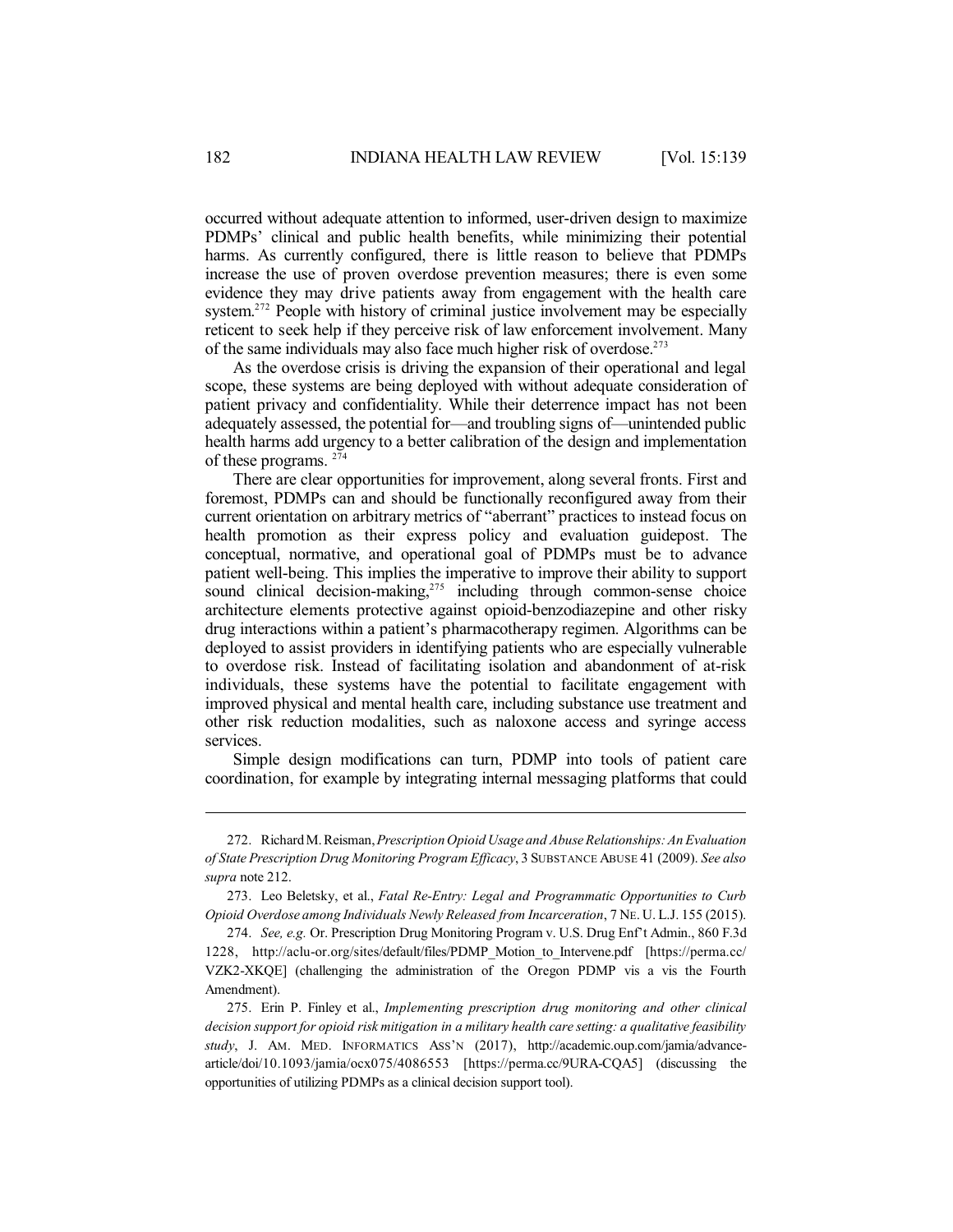allow prescribers and pharmacists to communicate about a patient's particular health needs. In terms of their public health surveillance function, PDMPs can help understand the prevalence and incidence of use of certain drugs, track unexpected or adverse events, and target resources and interventions to patients and geographical areas most in need.

As matters stand, PDMPs exist largely outside of the health care information infrastructure and legal architecture. This means that, when looking up a patient on a typical PDMP database, a provider has no way of knowing anything about the patient beyond their basic demographic characteristics and prescription drug history within the particular state. This limits the utility of the data to inform provider, regulator, and public health researcher conclusions about appropriate regimens and dosage. 276 Inability to view PDMP data in context can lead to false positive and false negative conclusions about risky or problematic patterns and thus hampers efficacious policy or regulatory responses. Therefore, PDMPs should be integrated into other electronic medical records and treated in the same manner--from the perspective of clinical care. Just like with any health information technology tool, providers need training to help them understand how and when they can fit these new sources of information into their practice. 277 In similar vein, patients' and potential patients' knowledge and attitudes about PDMPs are important considerations in efforts to encourage help-seeking and reduce stigmatization of drug use--whether licit or illicit. Public health and law enforcement are beginning to work collaboratively to address the overdose crisis,<sup>278</sup> including on the utilization of data. But there are very few examples of its uses to reduce patient risk at the point of care. The emerging reality that law enforcement in many jurisdictions can obtain largely unfettered access to PDMPs through the legal back door mechanisms deserves further scrutiny.

In this context, curtailment of federal regulations protecting drug treatmentrelated data being proposed in various forums <sup>279</sup> would facilitate the integration of SUD treatment data into PDMPs, where the *Oregon* and *Utah* court decisions discussed above<sup>280</sup> would expose highly-private information to warrantless Drug Enforcement Administration searches. Such access could discourage help- and healthcare-seeking, especially among the most vulnerable SUD patients. Instead, we should advocate that privacy protections be *expanded* to shield PDMP data from unfettered law enforcement access at state and federal levels. On the other hand, inclusion of an ever-broader set of information elements under the scope

<sup>276.</sup> Joshua W. Elder, Garret DePalma, and Jesse Pines, *Optimal Implementation of Prescription Drug Monitoring Programs in the Emergency Department*, 19 WEST. J. EMER. MED. 387, 387-391 (2018).

<sup>277.</sup> *Id.*

<sup>278.</sup> See Leo Beletsky, *Law Enforcement, Drugs and the 'Public Health' Approach*, THE CRIME REPORT (Apr. 19, 2016), https://thecrimereport.org/2016/04/19/law-enforcement-drugs-andthe-public-health-approach/ [https://perma.cc/7LVP-A34X]; *see also* JUSTICE SYSTEM USE OF PRESCRIPTION DRUG MONITORING PROGRAMS, *supra* note 270.

<sup>279.</sup> *See, e.g*. Kolodny and Frieden, *supra* note 12, at 1537-38.

<sup>280.</sup> *See supra* notes 264-267 and accompanying text.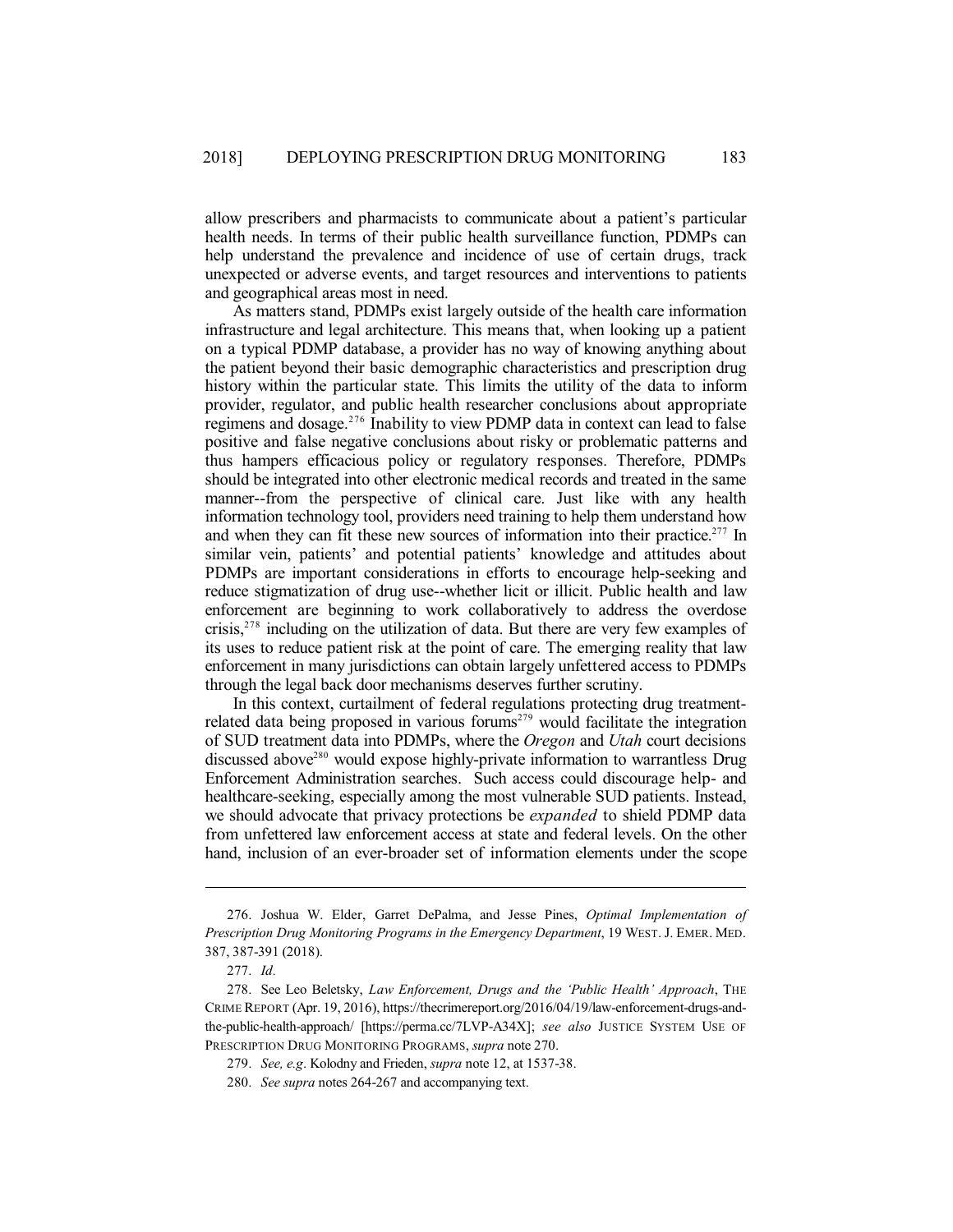of PDMPs, such as the criminal justice data now being made available to providers in Maine, Kentucky and Wisconsin, raise questions about further expansion of these systems into potentially stigmatizing domains of questionable clinical value.

Ultimately, deriving full value from effective public health surveillance without triggering unintended adverse consequences demands careful calibration. To accomplish this, legal and ethical canon draws on a familiar balancing test: to weigh the state imperative to protect the public's health against the patients' individual confidentiality and privacy rights.<sup>281</sup>

This framework, though rhetorically straightforward, is fundamentally flawed because more robust privacy protections catalyze effective surveillance and other essential public health functions. As illustrated above, surveillance efforts that fail to adequately safeguard patient data do much more than harm individual rights: by undermining patient trust and creating a system of perverse incentives, they can push patients away from seeking appropriate, timely help. At the population level, this hampers disease surveillance and control efforts, aggravating the very problems these policies and programs were intended to ameliorate.<sup>282</sup> In other words, this policy heuristic fails to account for behavioral theory and empirical evidence on the impact of public health surveillance programs, sometimes backfiring a classic case of a "cobra effect." <sup>283</sup> This is an example of a situation where interests of individuals and populations are complimentary.<sup>284</sup>

American history is replete with episodes when confidentiality interests proved a weak counterweight to what in retrospect proved to be abusive or otherwise inappropriate public health surveillance efforts.<sup>285</sup> This record is especially dismal when it comes to discriminatory and draconian monitoring of racial minorities or other groups deemed dangerous—the very same groups that face the most formidable hurdles in mounting legal or political challenges to such abuse. 286

In place of this balancing test, I advocate for an approach that infuses formal legal norms and their implementation mechanisms with the precautionary

286. *See id.* (showing this balancing test is of further diminished utility in the many jurisdictions around the world where confidentiality rights hold less normative weight, and where substantive and procedural safeguards from undue government intrusion are poorly developed); Stuart Rennie et al., *Conducting Unlinked Anonymous HIV Surveillance in Developing Countries: Ethical, Epidemiological, and Public Health Concerns*, PLOSMEDICINE (2009) (exploring the ethical implications of HIV surveillance programs in developing nations and the potential for vulnerable populations to be exploited or unjustly treated); Anil Kalhan, *Immigration Surveillance,* 74 MD. L. REV. 1 (2014) (describing surveillance programs unique to the immigrant and refugee populations, and identifies national public health surveillance tools that have been used to track the health data of noncitizens).

<sup>281.</sup> Mariner, *supra* note 24, at 381.

<sup>282.</sup> *Id.* at 375.

<sup>283.</sup> *Id.* at 394.

<sup>284.</sup> *See* PARMET *supra* note 21, at 273.

<sup>285.</sup> *See* Mariner, *supra* note 24, at 388.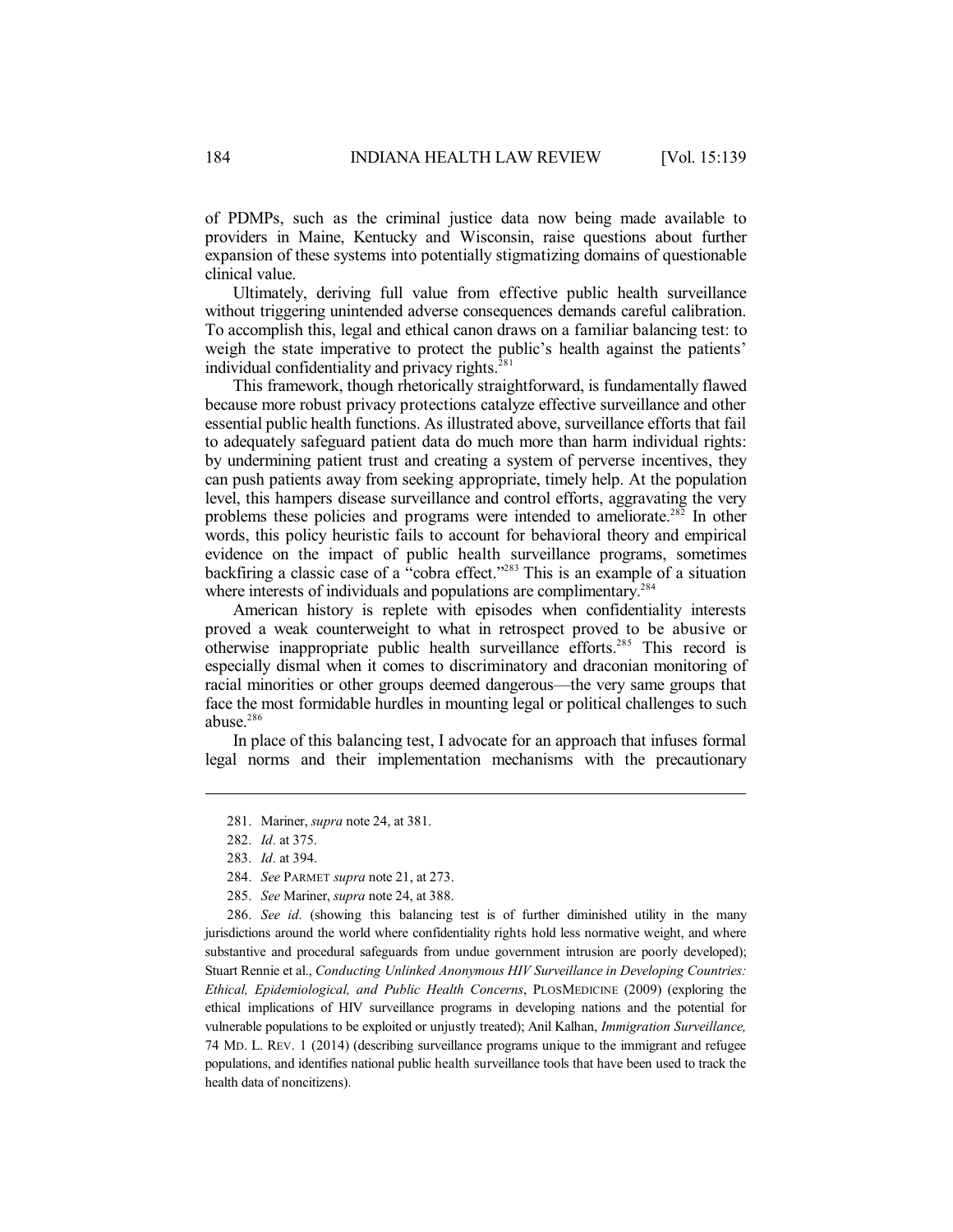principle to "do no harm." To calibrate policy and programmatic elements of public health surveillance initiatives, policymakers should be expected to balance potential public benefits against foreseeable harms, be they rooted in the normative and ethical concerns about individual rights or patterns of perverse incentives predicted by behavioral theory and documented by empirical research. Anchoring this balancing test in the precautionary principle requires decisionmakers to more actively engage the public health evidence base to overcome the presumption against interventions that trigger unintended consequences. This balancing test favors surveillance policies and program designs that are narrowly tailored in scope, access privileges, and data use only so far as to serve their express public health purpose.

#### VI. CONCLUSION

Patient confidentiality is a matter of normative importance, especially when it comes to protecting the most vulnerable patients. On the population level, stigmatization, ideology and violations of patient confidentiality can create a deadly mix. Guided by the precautionary principle, we must design surveillance systems like PDMPs in ways that avoid doing more harm than good. Deploying these programs in ways that facilitate patient abandonment and criminalization must give way to a reorientation towards engaging patients and improving care coordination. Without doing the hard work to actually help those who need it—and when they need it—most, prescription drug monitoring programs and policies threaten to continue fuel America's overdose crisis.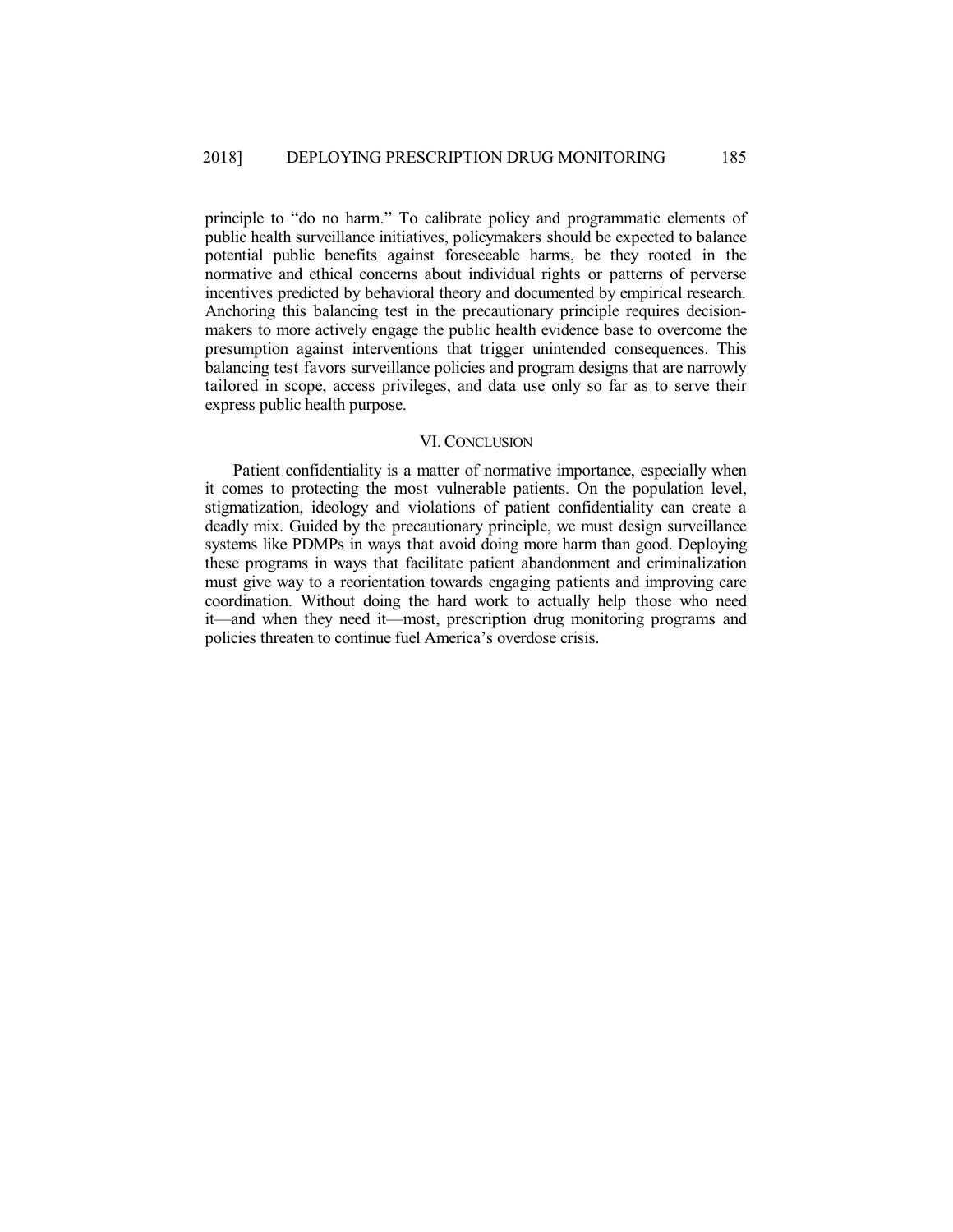



287. *See supra* note 23.